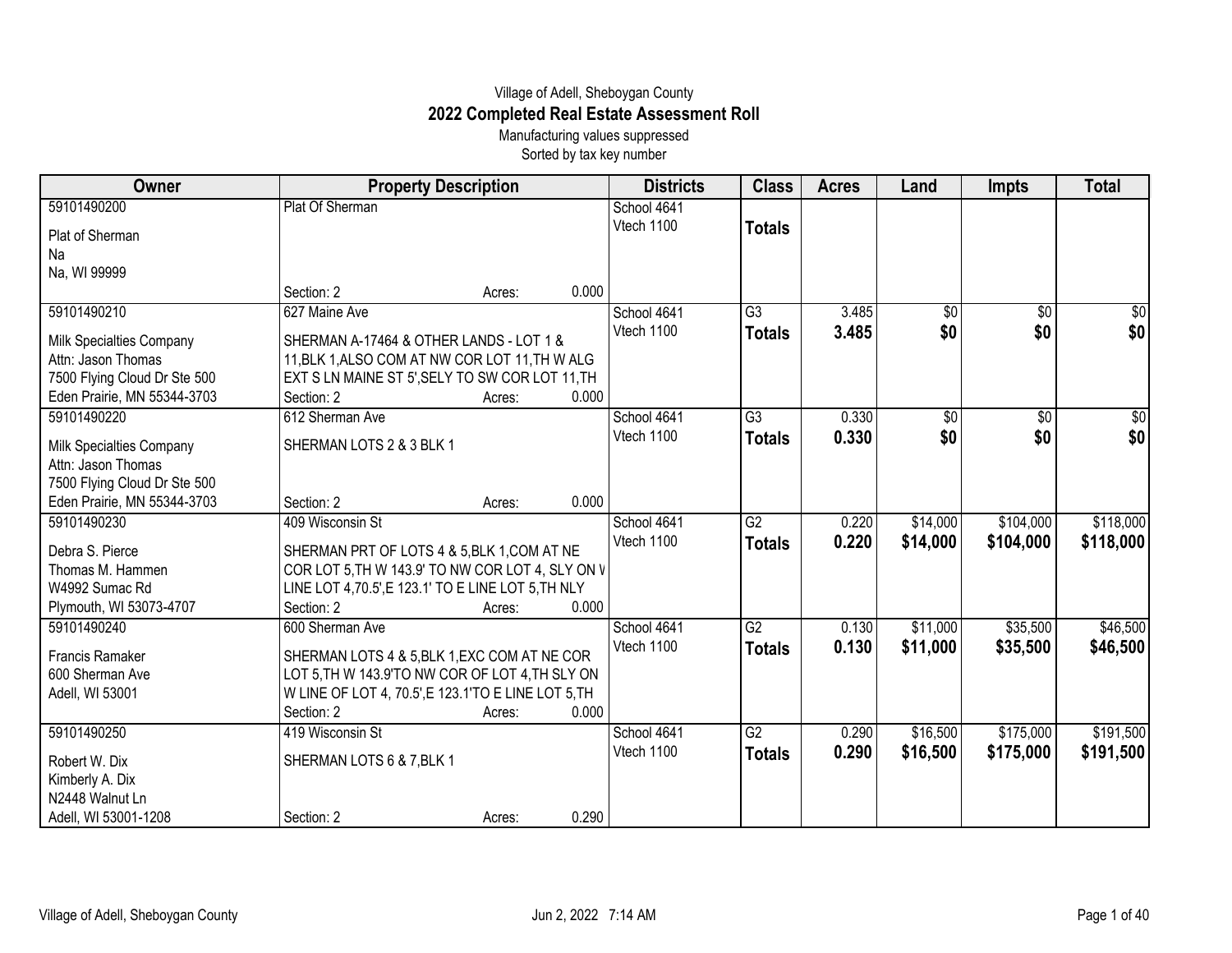| Owner                        |                                                    | <b>Property Description</b> |       | <b>Districts</b> | <b>Class</b>    | <b>Acres</b> | Land     | <b>Impts</b> | <b>Total</b> |
|------------------------------|----------------------------------------------------|-----------------------------|-------|------------------|-----------------|--------------|----------|--------------|--------------|
| 59101490251                  | 611 Maine Ave                                      |                             |       | School 4641      | $\overline{G2}$ | 0.150        | \$11,500 | \$56,500     | \$68,000     |
| Harbor Station, LLC          | SHERMAN EAST 54'OF LOT 8, BLK 1                    |                             |       | Vtech 1100       | <b>Totals</b>   | 0.150        | \$11,500 | \$56,500     | \$68,000     |
| 75 Columbia Ave              |                                                    |                             |       |                  |                 |              |          |              |              |
| Cedarhurst, NY 11516-2011    |                                                    |                             |       |                  |                 |              |          |              |              |
|                              | Section: 2                                         | Acres:                      | 0.000 |                  |                 |              |          |              |              |
| 59101490260                  | 613 Maine Ave                                      |                             |       | School 4641      | G2              | 0.140        | \$11,000 | \$90,500     | \$101,500    |
| Ronald H. Jentsch            | SHERMAN THE W 6' OF LOT 8 & E 45' OF LOT 9 BLK 1   |                             |       | Vtech 1100       | <b>Totals</b>   | 0.140        | \$11,000 | \$90,500     | \$101,500    |
| Janet M. Jentsch             |                                                    |                             |       |                  |                 |              |          |              |              |
| 613 Maine Ave                |                                                    |                             |       |                  |                 |              |          |              |              |
| PO Box 300                   | Section: 2                                         | Acres:                      | 0.000 |                  |                 |              |          |              |              |
| Adell, WI 53001-0300         |                                                    |                             |       |                  |                 |              |          |              |              |
| 59101490290                  | 622 Maine Ave                                      |                             |       | School 4641      | $\overline{G2}$ | 0.470        | \$23,500 | \$162,000    | \$185,500    |
|                              |                                                    |                             |       | Vtech 1100       | <b>Totals</b>   | 0.470        | \$23,500 | \$162,000    | \$185,500    |
| William M. Such              | SHERMAN LOTS 1,2 & 3, BLK 2, EXC THAT PRT LOT 3    |                             |       |                  |                 |              |          |              |              |
| N112 W20851 Mequon Rd        | COM AT NE COR, SD LOT, TH W 4.1', S2 DEG 40'E TO A |                             |       |                  |                 |              |          |              |              |
| Germantown, WI 53022-2857    | PNT IN S LN LOT 3,SD PNT BEING 16'W OF SE COR      |                             |       |                  |                 |              |          |              |              |
|                              | Section: 2                                         | Acres:                      | 0.000 |                  |                 |              |          |              |              |
| 59101490310                  | 612 Maine Ave                                      |                             |       | School 4641      | G2              | 0.160        | \$12,000 | \$168,000    | \$180,000    |
| <b>Lmt Properties LLC</b>    | SHERMAN PRT OF LOTS 3 & 4, BLK 2, DESC AS COM      |                             |       | Vtech 1100       | <b>Totals</b>   | 0.160        | \$12,000 | \$168,000    | \$180,000    |
| 631 E Washington St          | AT SE COR SD LOT 4, TH W 61', N 2 DEG 40'W TO N    |                             |       |                  |                 |              |          |              |              |
| Slinger, WI 53086-9622       | LINE LOT 4,E TO NE COR SD LOT, TH SE ON E LINE     |                             |       |                  |                 |              |          |              |              |
|                              | Section: 2                                         | Acres:                      | 0.000 |                  |                 |              |          |              |              |
| 59101490320                  | 606 Maine Ave                                      |                             |       | School 4641      | $\overline{G1}$ | 0.165        | \$10,000 | \$79,000     | \$89,000     |
|                              |                                                    |                             |       | Vtech 1100       | <b>Totals</b>   | 0.165        | \$10,000 | \$79,000     | \$89,000     |
| Rollin L. Mcconnohie         | SHERMAN LOT 5 BLK 2                                |                             |       |                  |                 |              |          |              |              |
| Karen L. Mcconnohie          |                                                    |                             |       |                  |                 |              |          |              |              |
| N3474 State Rd 67            |                                                    |                             |       |                  |                 |              |          |              |              |
| Campbellsport, WI 53010-1817 | Section: 2                                         | Acres:                      | 0.000 |                  |                 |              |          |              |              |
| 59101490330                  | 507 Wisconsin St                                   |                             |       | School 4641      | $\overline{G2}$ | 0.150        | \$11,500 | \$107,500    | \$119,000    |
| <b>Rsmk Properties LLC</b>   | SHERMAN PRT OF LOT 6 BLK 2 DESC AS COM AT          |                             |       | Vtech 1100       | <b>Totals</b>   | 0.150        | \$11,500 | \$107,500    | \$119,000    |
| 10101 Burnt Store Rd Lot 8   | NW COR LOT 6, TH E 114.42'TO NE COR SD LOT, S9     |                             |       |                  |                 |              |          |              |              |
| Punta Gorda, FL 33950-8904   | DEG 10'W 65.92'ALG E LN SD LOT, N87 DEG 37'W       |                             |       |                  |                 |              |          |              |              |
|                              | Section: 2                                         | Acres:                      | 0.150 |                  |                 |              |          |              |              |
| 59101490340                  | 602 Maine Ave                                      |                             |       | School 4641      | $\overline{G1}$ | 0.110        | \$9,000  | \$101,000    | \$110,000    |
| Rafael V. Garcia             | SHERMAN PRT OF LOT 6, BLK 2, COM AT SE             |                             |       | Vtech 1100       | <b>Totals</b>   | 0.110        | \$9,000  | \$101,000    | \$110,000    |
| Maria S. Garcia              | COR, LOT 6, TH N9 DEG 10'E 54', N87 DEG 37'W       |                             |       |                  |                 |              |          |              |              |
| 602 Maine Ave                | 94.53'TO W LN SD LOT, S8 DEG 55'E TO SW COR LOT    |                             |       |                  |                 |              |          |              |              |
| PO Box 132                   | Section: 2                                         | Acres:                      | 0.000 |                  |                 |              |          |              |              |
| Adell, WI 53001-0132         |                                                    |                             |       |                  |                 |              |          |              |              |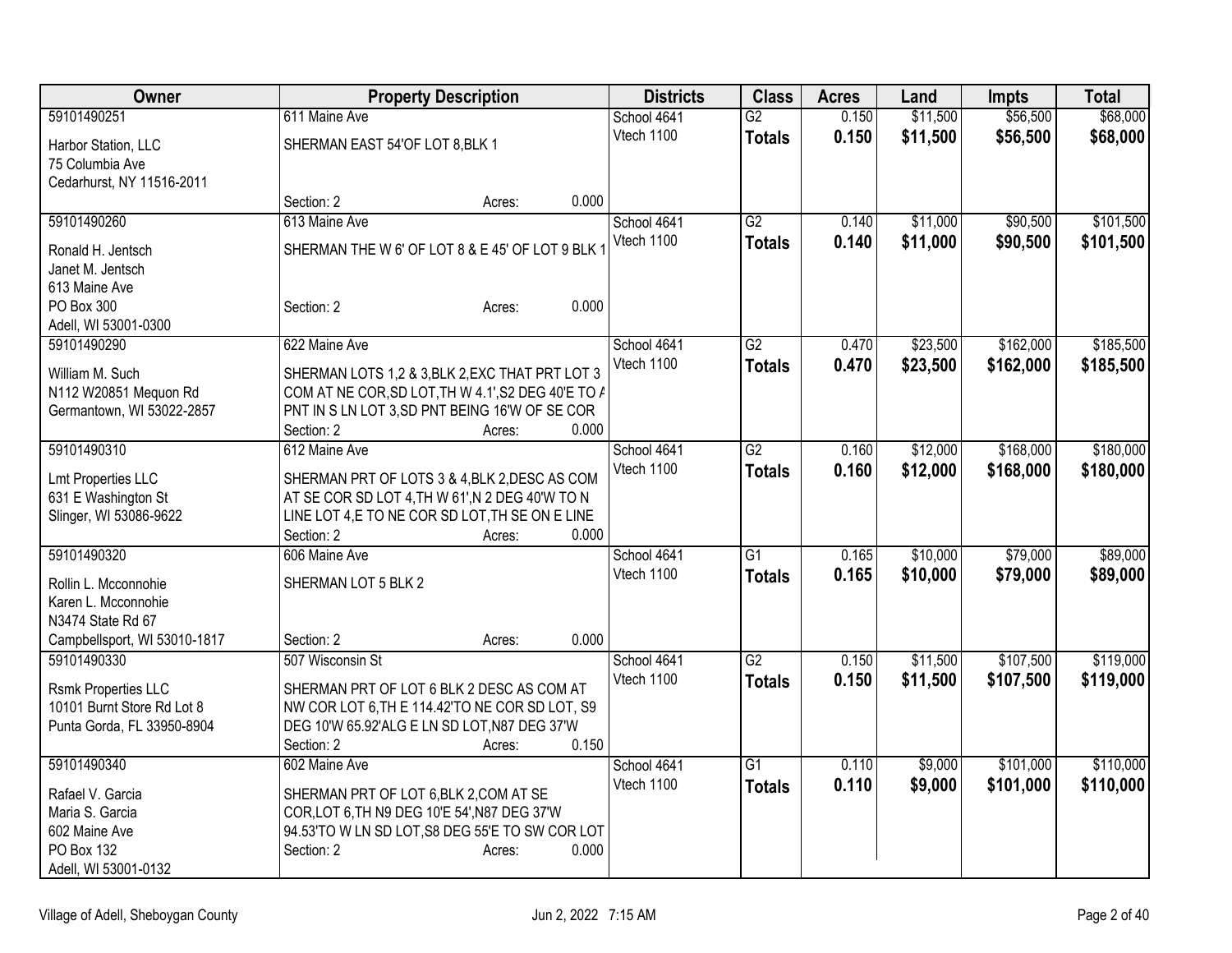| Owner                                       |                                                  | <b>Property Description</b> |       | <b>Districts</b> | <b>Class</b>    | <b>Acres</b> | Land            | <b>Impts</b>    | <b>Total</b>    |
|---------------------------------------------|--------------------------------------------------|-----------------------------|-------|------------------|-----------------|--------------|-----------------|-----------------|-----------------|
| 59101490350                                 | 517 Wisconsin St                                 |                             |       | School 4641      | $\overline{G1}$ | 0.199        | \$10,500        | \$91,900        | \$102,400       |
| Richard Weggen                              | SHERMAN LOTS 7 & 8 BLK 2 EXC THE N 51 1/2' OF    |                             |       | Vtech 1100       | <b>Totals</b>   | 0.199        | \$10,500        | \$91,900        | \$102,400       |
| Victoria Weggen                             | SD LOTS.                                         |                             |       |                  |                 |              |                 |                 |                 |
| 517 Wisconsin St                            |                                                  |                             |       |                  |                 |              |                 |                 |                 |
| Adell, WI 53001-1555                        | Section: 2                                       | Acres:                      | 0.000 |                  |                 |              |                 |                 |                 |
| 59101490360                                 | 521 Wisconsin St                                 |                             |       | School 4641      | $\overline{G1}$ | 0.167        | \$10,000        | \$67,500        | \$77,500        |
| Patrick R. Hermes                           | SHERMAN THE N 51 1/2' OF LOTS 7 & 8 BLK 2        |                             |       | Vtech 1100       | <b>Totals</b>   | 0.167        | \$10,000        | \$67,500        | \$77,500        |
| 521 Wisconsin St                            |                                                  |                             |       |                  |                 |              |                 |                 |                 |
| Adell, WI 53001-1555                        |                                                  |                             |       |                  |                 |              |                 |                 |                 |
|                                             | Section: 2                                       | Acres:                      | 0.000 |                  |                 |              |                 |                 |                 |
| 59101490370                                 | 621 State Ave                                    |                             |       | School 4641      | G1              | 0.165        | \$10,000        | \$89,600        | \$99,600        |
|                                             |                                                  |                             |       | Vtech 1100       | <b>Totals</b>   | 0.165        | \$10,000        | \$89,600        | \$99,600        |
| <b>Tiffany Butzlaff</b><br>1715 Fox Hill Rd | SHERMAN LOT 9 BLK 2                              |                             |       |                  |                 |              |                 |                 |                 |
| Sheboygan, WI 53081-7535                    |                                                  |                             |       |                  |                 |              |                 |                 |                 |
|                                             | Section: 2                                       | Acres:                      | 0.000 |                  |                 |              |                 |                 |                 |
| 59101490380                                 | State Ave                                        |                             |       | School 4641      | G1              | 0.123        | \$5,000         | \$0             | \$5,000         |
|                                             |                                                  |                             |       | Vtech 1100       | <b>Totals</b>   | 0.123        | \$5,000         | \$0             | \$5,000         |
| <b>Lmt Properties LLC</b>                   | SHERMAN PRT OF LOT 10 BLK 2, COM AT NE COR       |                             |       |                  |                 |              |                 |                 |                 |
| 631 E Washington St                         | SD LOT, TH W ON STATE ST 37.2', S2 DEG 40'E TO S |                             |       |                  |                 |              |                 |                 |                 |
| Slinger, WI 53086-9622                      | LINE LOT 10,E TO SE COR SD LOT, TH NW ON E LINE  |                             |       |                  |                 |              |                 |                 |                 |
|                                             | Section: 2                                       | Acres:                      | 0.000 |                  |                 |              |                 |                 |                 |
| 59101490390                                 | 516 Mill St                                      |                             |       | School 4641      | $\overline{G1}$ | 0.507        | \$18,000        | \$80,500        | \$98,500        |
| Kayla M. Sielaff                            | SHERMAN PRT OF LOTS 10 & 11, BLK 2, COM AT NW    |                             |       | Vtech 1100       | <b>Totals</b>   | 0.507        | \$18,000        | \$80,500        | \$98,500        |
| Michael J. Sielaff Jr                       | COR LOT 10, TH E 7.8', S2 DEG 40'E TO S LINE LOT |                             |       |                  |                 |              |                 |                 |                 |
| 516 Mill St                                 | 11, W TO SW COR SD LOT 11, NW ON W LINE LOT 11   |                             |       |                  |                 |              |                 |                 |                 |
| Adell, WI 53001-1807                        | Section: 2                                       | Acres:                      | 0.000 |                  |                 |              |                 |                 |                 |
| 59101490400                                 | Mill St                                          |                             |       | School 4641      | $\overline{X4}$ | 0.080        | $\overline{60}$ | $\overline{50}$ | $\overline{50}$ |
| Village of Adell (Mill Street)              | SHERMAN PRT OF LOTS 3-4-10 & 11, BLK 2 COM 1'W   |                             |       | Vtech 1100       | <b>Totals</b>   | 0.080        | \$0             | \$0             | \$0             |
| Attn: Park                                  | OF SW COR SD LOT 4 TH N2 DEG 40'W TO A PNT       |                             |       |                  |                 |              |                 |                 |                 |
| 508 Seifert St                              | 22.8'E OF NE COR LOT 11, W 15'ON N LN LOT 10, S2 |                             |       |                  |                 |              |                 |                 |                 |
| Adell, WI 53001-1185                        | Section: 2                                       | Acres:                      | 0.000 |                  |                 |              |                 |                 |                 |
| 59101490410                                 | Reference                                        |                             |       | School 4641      |                 |              |                 |                 |                 |
| Addition Liebenstein's                      |                                                  |                             |       | Vtech 1100       | <b>Totals</b>   |              |                 |                 |                 |
| Na                                          |                                                  |                             |       |                  |                 |              |                 |                 |                 |
| Na, WI 99999                                |                                                  |                             |       |                  |                 |              |                 |                 |                 |
|                                             | Section:                                         | Acres:                      | 0.000 |                  |                 |              |                 |                 |                 |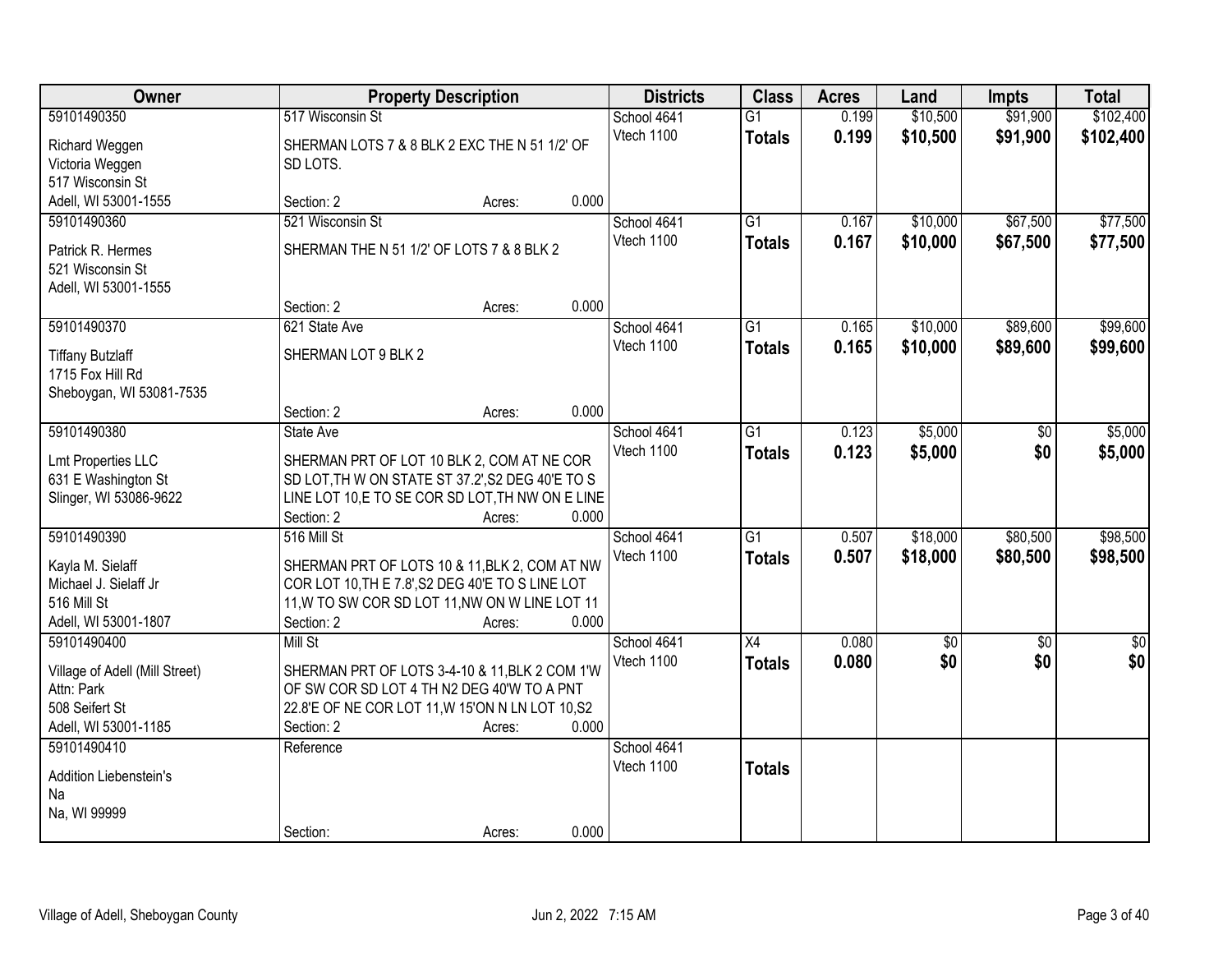| Owner                       |                                                 | <b>Property Description</b> |       | <b>Districts</b> | <b>Class</b>    | <b>Acres</b> | Land     | <b>Impts</b> | <b>Total</b> |
|-----------------------------|-------------------------------------------------|-----------------------------|-------|------------------|-----------------|--------------|----------|--------------|--------------|
| 59101490420                 | 711 Wisconsin St                                |                             |       | School 4641      | $\overline{G1}$ | 0.279        | \$14,000 | \$76,000     | \$90,000     |
| Mark L. Gomez               | LIEBENSTEIN'S ADD. PRT LOTS 1 & 2, COM AT SE    |                             |       | Vtech 1100       | <b>Totals</b>   | 0.279        | \$14,000 | \$76,000     | \$90,000     |
| Nancy L. Gomez              | COR LOT 1, TH N23 DEG 21'E 100'ON W LN CTH I, W |                             |       |                  |                 |              |          |              |              |
| 711 Wisconsin St            | TO W LN LOT 2,S TO SW COR LOT 1, TH E 94.2'TO   |                             |       |                  |                 |              |          |              |              |
| Adell, WI 53001-1119        | Section: 2                                      | Acres:                      | 0.000 |                  |                 |              |          |              |              |
| 59101490430                 | 713 Wisconsin St                                |                             |       | School 4641      | $\overline{G1}$ | 0.654        | \$21,000 | \$130,600    | \$151,600    |
|                             |                                                 |                             |       | Vtech 1100       | <b>Totals</b>   | 0.654        | \$21,000 | \$130,600    | \$151,600    |
| Brenda A. Mauk              | LIEBENSTEIN'S ADD. THE N 17.55'M/L OF LOT 2     |                             |       |                  |                 |              |          |              |              |
| 713 Wisconsin St            | (MEAS ALG CTH I), ALSO ALL OF LOTS 3 & 4.       |                             |       |                  |                 |              |          |              |              |
| Adell, WI 53001-1119        |                                                 |                             | 0.000 |                  |                 |              |          |              |              |
|                             | Section: 2<br>731 Wisconsin St                  | Acres:                      |       |                  | $\overline{G1}$ |              |          | \$121,200    | \$139,700    |
| 59101490450                 |                                                 |                             |       | School 4641      |                 | 0.420        | \$18,500 |              |              |
| Renee L. Clay               | LIEBENSTEIN'S ADD. LOTS 5 & 6                   |                             |       | Vtech 1100       | <b>Totals</b>   | 0.420        | \$18,500 | \$121,200    | \$139,700    |
| 731 Wisconsin St            |                                                 |                             |       |                  |                 |              |          |              |              |
| Adell, WI 53001-1119        |                                                 |                             |       |                  |                 |              |          |              |              |
|                             | Section: 2                                      | Acres:                      | 0.000 |                  |                 |              |          |              |              |
| 59101490460                 | 803 Wisconsin St                                |                             |       | School 4641      | G1              | 0.420        | \$18,500 | \$128,500    | \$147,000    |
| Steven E. Heckman           | LIEBENSTEIN'S ADD. LOTS 7 & 8                   |                             |       | Vtech 1100       | <b>Totals</b>   | 0.420        | \$18,500 | \$128,500    | \$147,000    |
| Beverly A. Heckman          |                                                 |                             |       |                  |                 |              |          |              |              |
| 803 Wisconsin St            |                                                 |                             |       |                  |                 |              |          |              |              |
| Adell, WI 53001-1120        | Section: 2                                      | Acres:                      | 0.000 |                  |                 |              |          |              |              |
| 59101490470                 | 813 Wisconsin St                                |                             |       | School 4641      | $\overline{G1}$ | 0.446        | \$19,000 | \$115,000    | \$134,000    |
|                             |                                                 |                             |       | Vtech 1100       | <b>Totals</b>   | 0.446        | \$19,000 | \$115,000    | \$134,000    |
| Brian Schiefelbein          | LIEBENSTEIN'S ADD. LOTS 9 & 10                  |                             |       |                  |                 |              |          |              |              |
| 813 Wisconsin St            |                                                 |                             |       |                  |                 |              |          |              |              |
| Adell, WI 53001-1120        |                                                 |                             |       |                  |                 |              |          |              |              |
|                             | Section: 2                                      | Acres:                      | 0.000 |                  |                 |              |          |              |              |
| 59101490480                 |                                                 |                             |       | School 4641      |                 |              |          |              |              |
| <b>Estates Subd Russell</b> | RUSSELL ESTATES SUBD                            |                             |       | Vtech 1100       | <b>Totals</b>   |              |          |              |              |
| Na                          |                                                 |                             |       |                  |                 |              |          |              |              |
| Na, WI 99999                |                                                 |                             |       |                  |                 |              |          |              |              |
|                             | Section:                                        | Acres:                      | 0.000 |                  |                 |              |          |              |              |
| 59101490490                 | 230 Brookview Ave                               |                             |       | School 4641      | G1              | 0.330        | \$25,000 | \$129,800    | \$154,800    |
| Anthony J. Hoffmann         | RUSSELL ESTATES SUBD. LOT 1 BLK 1,& PRT SW      |                             |       | Vtech 1100       | <b>Totals</b>   | 0.330        | \$25,000 | \$129,800    | \$154,800    |
| Janice L. Hoffmann          | NE, SEC 2, COM AT NE COR OF AFOREDESC TH S65    |                             |       |                  |                 |              |          |              |              |
| 230 Brookview Ave           | DEG 59'12"W 136'TO E R/W HIGHLAND ST, NWLY      |                             |       |                  |                 |              |          |              |              |
| Adell, WI 53001-1100        | Section: 2                                      | Acres:                      | 0.330 |                  |                 |              |          |              |              |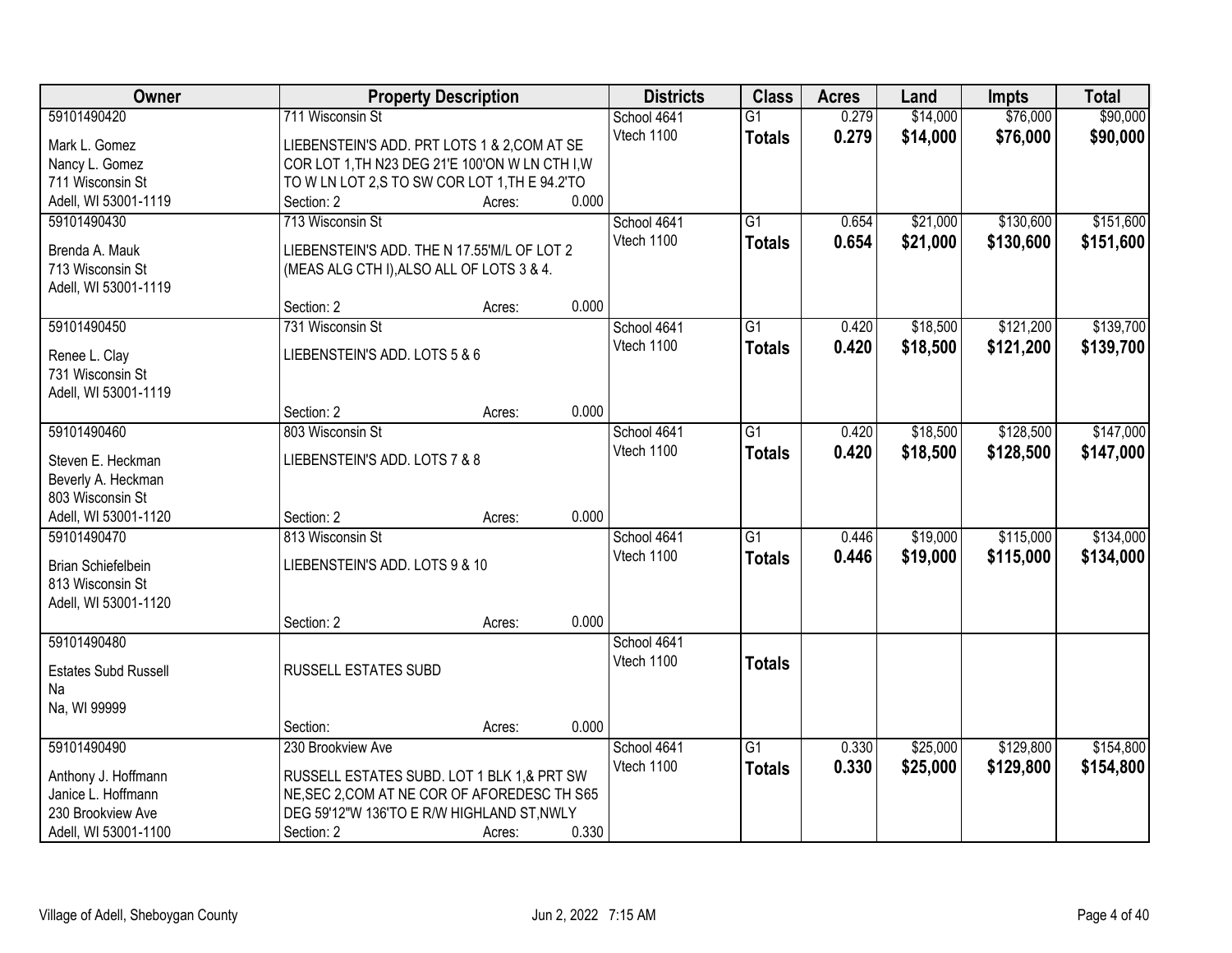| Owner                           |                                                 | <b>Property Description</b> |       | <b>Districts</b> | <b>Class</b>    | <b>Acres</b> | Land     | <b>Impts</b> | <b>Total</b> |
|---------------------------------|-------------------------------------------------|-----------------------------|-------|------------------|-----------------|--------------|----------|--------------|--------------|
| 59101490500                     | 231 Brookview Ave                               |                             |       | School 4641      | $\overline{G1}$ | 0.256        | \$22,000 | \$135,400    | \$157,400    |
| Teresa Schubert                 | RUSSELL ESTATES SUBD. LOT 1 BLK 2               |                             |       | Vtech 1100       | <b>Totals</b>   | 0.256        | \$22,000 | \$135,400    | \$157,400    |
| James Cory Schubert             |                                                 |                             |       |                  |                 |              |          |              |              |
| 231 Brookview Ave               |                                                 |                             |       |                  |                 |              |          |              |              |
| Adell, WI 53001-1102            | Section: 2                                      | Acres:                      | 0.000 |                  |                 |              |          |              |              |
| 59101490510                     | 107 Highland St                                 |                             |       | School 4641      | $\overline{G1}$ | 0.260        | \$22,000 | \$135,300    | \$157,300    |
| Grace H. Geiken                 | RUSSELL ESTATES SUBD. LOT 2 BLK 2               |                             |       | Vtech 1100       | <b>Totals</b>   | 0.260        | \$22,000 | \$135,300    | \$157,300    |
| 107 Highland St                 |                                                 |                             |       |                  |                 |              |          |              |              |
| Adell, WI 53001-1109            |                                                 |                             |       |                  |                 |              |          |              |              |
|                                 | Section: 2                                      | Acres:                      | 0.000 |                  |                 |              |          |              |              |
| 59101490520                     | 1001 Wisconsin St                               |                             |       | School 4641      | G1              | 0.275        | \$23,000 | \$105,200    | \$128,200    |
| <b>Brookins Revocable Trust</b> | RUSSELL ESTATES SUBD. LOT 3 BLK 2               |                             |       | Vtech 1100       | <b>Totals</b>   | 0.275        | \$23,000 | \$105,200    | \$128,200    |
| 341 Heather Ln                  |                                                 |                             |       |                  |                 |              |          |              |              |
| Fredonia, WI 53021-9473         |                                                 |                             |       |                  |                 |              |          |              |              |
|                                 | Section: 2                                      | Acres:                      | 0.000 |                  |                 |              |          |              |              |
| 59101490530                     | 1003 Wisconsin St                               |                             |       | School 4641      | G1              | 0.288        | \$23,500 | \$122,500    | \$146,000    |
| Vincent Endrizzi                | RUSSELL ESTATES SUBD. LOT 4 BLK 2               |                             |       | Vtech 1100       | <b>Totals</b>   | 0.288        | \$23,500 | \$122,500    | \$146,000    |
| Cheryl Endrizzi                 |                                                 |                             |       |                  |                 |              |          |              |              |
| 1003 Wisconsin St               |                                                 |                             |       |                  |                 |              |          |              |              |
| Adell, WI 53001-1191            | Section: 2                                      | Acres:                      | 0.000 |                  |                 |              |          |              |              |
| 59101490540                     | 110 Highland St                                 |                             |       | School 4641      | $\overline{G1}$ | 0.348        | \$26,000 | \$120,500    | \$146,500    |
| Timothy A. Morrison             | RUSSELL ESTATES SUBD. LOT 1 BLK 3               |                             |       | Vtech 1100       | <b>Totals</b>   | 0.348        | \$26,000 | \$120,500    | \$146,500    |
| Jean H. Morrison                |                                                 |                             |       |                  |                 |              |          |              |              |
| 110 Highland St                 |                                                 |                             |       |                  |                 |              |          |              |              |
| Adell, WI 53001-1109            | Section: 2                                      | Acres:                      | 0.000 |                  |                 |              |          |              |              |
| 59101490550                     | 100 Highland St                                 |                             |       | School 4641      | $\overline{G1}$ | 0.257        | \$22,000 | \$127,800    | \$149,800    |
| Michael J. Burmesch             | RUSSELL ESTATES SUBD. LOT 2 BLK 3               |                             |       | Vtech 1100       | <b>Totals</b>   | 0.257        | \$22,000 | \$127,800    | \$149,800    |
| 100 Highland St                 |                                                 |                             |       |                  |                 |              |          |              |              |
| Adell, WI 53001-1109            |                                                 |                             |       |                  |                 |              |          |              |              |
|                                 | Section: 2                                      | Acres:                      | 0.000 |                  |                 |              |          |              |              |
| 59101490581                     | 913 Wisconsin St                                |                             |       | School 4641      | $\overline{G1}$ | 0.500        | \$30,000 | \$148,800    | \$178,800    |
| Joshua C. Hogan                 | RUSSELL ESTATES SUBD. - LOT 1 CSM V21           |                             |       | Vtech 1100       | <b>Totals</b>   | 0.500        | \$30,000 | \$148,800    | \$178,800    |
| 913 Wisconsin St                | P251-252 #1776862 BEING PRT OF LOTS 3,4 & 5 BLK |                             |       |                  |                 |              |          |              |              |
| Adell, WI 53001-1198            | 3                                               |                             |       |                  |                 |              |          |              |              |
|                                 | Section: 2                                      | Acres:                      | 0.500 |                  |                 |              |          |              |              |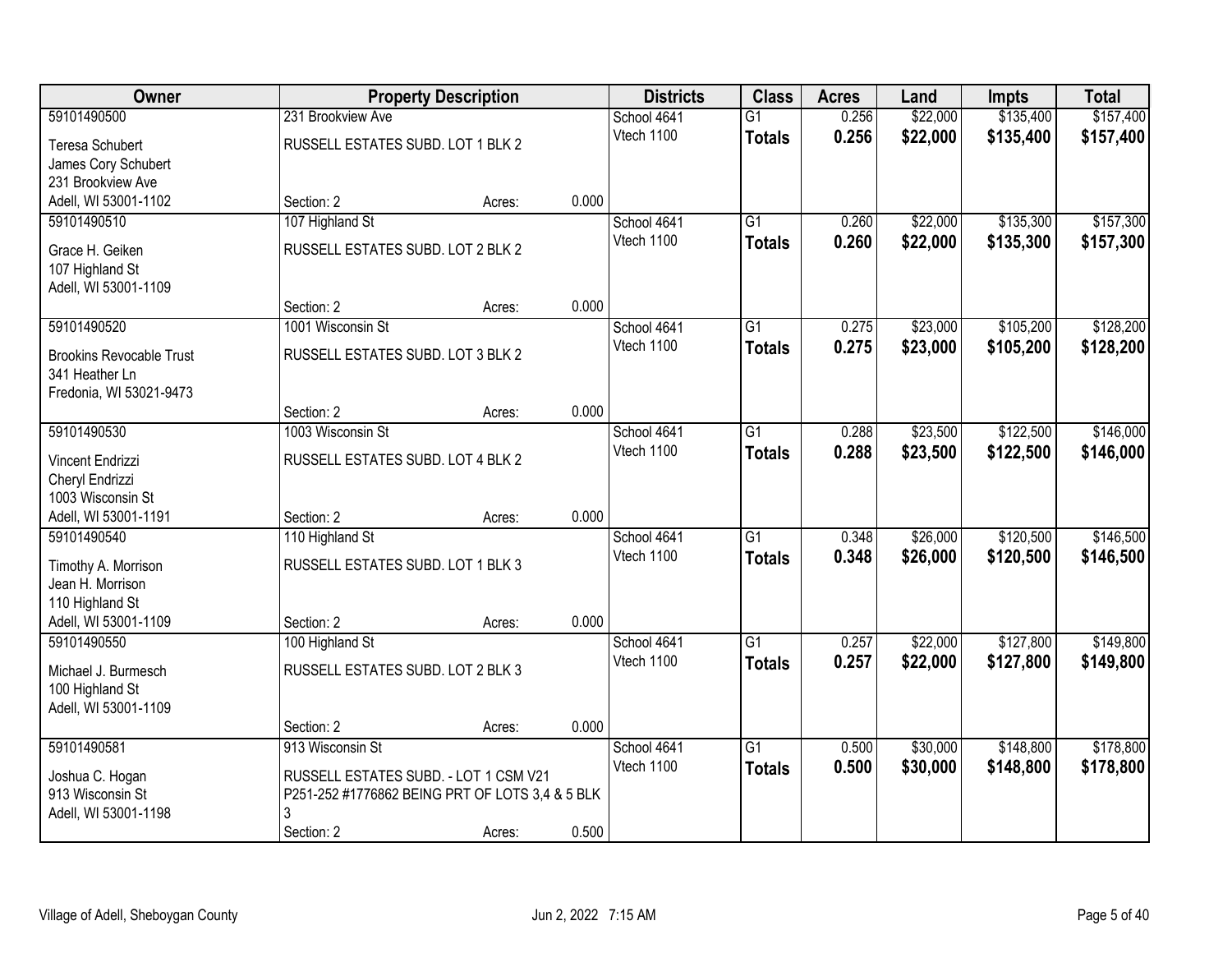| Owner                                         |                                                 | <b>Property Description</b> |       | <b>Districts</b>          | <b>Class</b>    | <b>Acres</b> | Land     | <b>Impts</b> | <b>Total</b> |
|-----------------------------------------------|-------------------------------------------------|-----------------------------|-------|---------------------------|-----------------|--------------|----------|--------------|--------------|
| 59101490582                                   | 919 Wisconsin St                                |                             |       | School 4641               | $\overline{G1}$ | 0.440        | \$28,500 | \$176,000    | \$204,500    |
| Jared E. Spang                                | RUSSELL ESTATES SUBD. - LOT 2 CSM V21           |                             |       | Vtech 1100                | <b>Totals</b>   | 0.440        | \$28,500 | \$176,000    | \$204,500    |
| Michelle V. Spang                             | P251-252 #1776862 BEING PRT LOTS 3, 4 & 5 BLK 3 |                             |       |                           |                 |              |          |              |              |
| 919 Wisconsin St                              |                                                 |                             |       |                           |                 |              |          |              |              |
| Adell, WI 53001-1198                          | Section: 2                                      | Acres:                      | 0.440 |                           |                 |              |          |              |              |
| 59101490590                                   | 909 Wisconsin St                                |                             |       | School 4641               | $\overline{G1}$ | 0.421        | \$28,000 | \$96,600     | \$124,600    |
| Sharel D. Mcveigh                             | RUSSELL ESTATES SUBD. LOT 6 BLK 3               |                             |       | Vtech 1100                | <b>Totals</b>   | 0.421        | \$28,000 | \$96,600     | \$124,600    |
| 909 Wisconsin St                              |                                                 |                             |       |                           |                 |              |          |              |              |
| Adell, WI 53001-1198                          |                                                 |                             |       |                           |                 |              |          |              |              |
|                                               | Section: 2                                      | Acres:                      | 0.420 |                           |                 |              |          |              |              |
| 59101490630                                   | 901 Wisconsin St                                |                             |       | School 4641               | G2              | 1.890        | \$50,000 | \$264,000    | \$314,000    |
|                                               | RUSSELL ESTATES SUBD. LOTS 7,8,9,10 & 11, BLK 3 |                             |       | Vtech 1100                | <b>Totals</b>   | 1.890        | \$50,000 | \$264,000    | \$314,000    |
| National Exchange Bank Trust<br>130 S Main St |                                                 |                             |       |                           |                 |              |          |              |              |
| PO Box 988                                    |                                                 |                             |       |                           |                 |              |          |              |              |
| Fond Du Lac, WI 54936-0988                    | Section: 2                                      | Acres:                      | 0.000 |                           |                 |              |          |              |              |
| 59101490650                                   | 128 Park St                                     |                             |       | School 4641               | G1              | 0.293        | \$24,000 | \$99,500     | \$123,500    |
|                                               |                                                 |                             |       | Vtech 1100                | <b>Totals</b>   | 0.293        | \$24,000 | \$99,500     | \$123,500    |
| Michael J. Youngwirth                         | RUSSELL ESTATES SUBD. LOT 12 BLK 3              |                             |       |                           |                 |              |          |              |              |
| Kathy J. Youngwirth<br>128 Park St            |                                                 |                             |       |                           |                 |              |          |              |              |
| Adell, WI 53001-1117                          | Section: 2                                      | Acres:                      | 0.290 |                           |                 |              |          |              |              |
| 59101490660                                   | 130 Park St                                     |                             |       | School 4641               | $\overline{G1}$ | 0.293        | \$24,000 | \$97,000     | \$121,000    |
|                                               |                                                 |                             |       | Vtech 1100                | <b>Totals</b>   | 0.293        | \$24,000 | \$97,000     | \$121,000    |
| David A. Grisar                               | RUSSELL ESTATES SUBD. LOT 13 BLK 3              |                             |       |                           |                 |              |          |              |              |
| Bernice G. Grisar<br>130 Park St              |                                                 |                             |       |                           |                 |              |          |              |              |
| Adell, WI 53001-1117                          | Section: 2                                      | Acres:                      | 0.290 |                           |                 |              |          |              |              |
| 59101490670                                   | 201 Brookview Ave                               |                             |       | School 4641               | $\overline{G1}$ | 0.293        | \$24,000 | \$149,800    | \$173,800    |
|                                               |                                                 |                             |       | Vtech 1100                | <b>Totals</b>   | 0.293        | \$24,000 | \$149,800    | \$173,800    |
| Brian J. Buyeske et al                        | RUSSELL ESTATES SUBD. LOT 14 BLK 3              |                             |       |                           |                 |              |          |              |              |
| 201 Brookview Ave                             |                                                 |                             |       |                           |                 |              |          |              |              |
| Adell, WI 53001-1101                          |                                                 |                             |       |                           |                 |              |          |              |              |
|                                               | Section: 2                                      | Acres:                      | 0.000 |                           | $\overline{G1}$ |              |          |              |              |
| 59101490680                                   | 209 Brookview Ave                               |                             |       | School 4641<br>Vtech 1100 |                 | 0.582        | \$31,500 | \$174,300    | \$205,800    |
| Enrique R. Ramirez                            | RUSSELL ESTATES SUBD. LOT 15 BLK 3              |                             |       |                           | <b>Totals</b>   | 0.582        | \$31,500 | \$174,300    | \$205,800    |
| Suzanne M. Ramirez                            |                                                 |                             |       |                           |                 |              |          |              |              |
| 209 Brookview Ave                             |                                                 |                             |       |                           |                 |              |          |              |              |
| Adell, WI 53001-1101                          | Section: 2                                      | Acres:                      | 0.580 |                           |                 |              |          |              |              |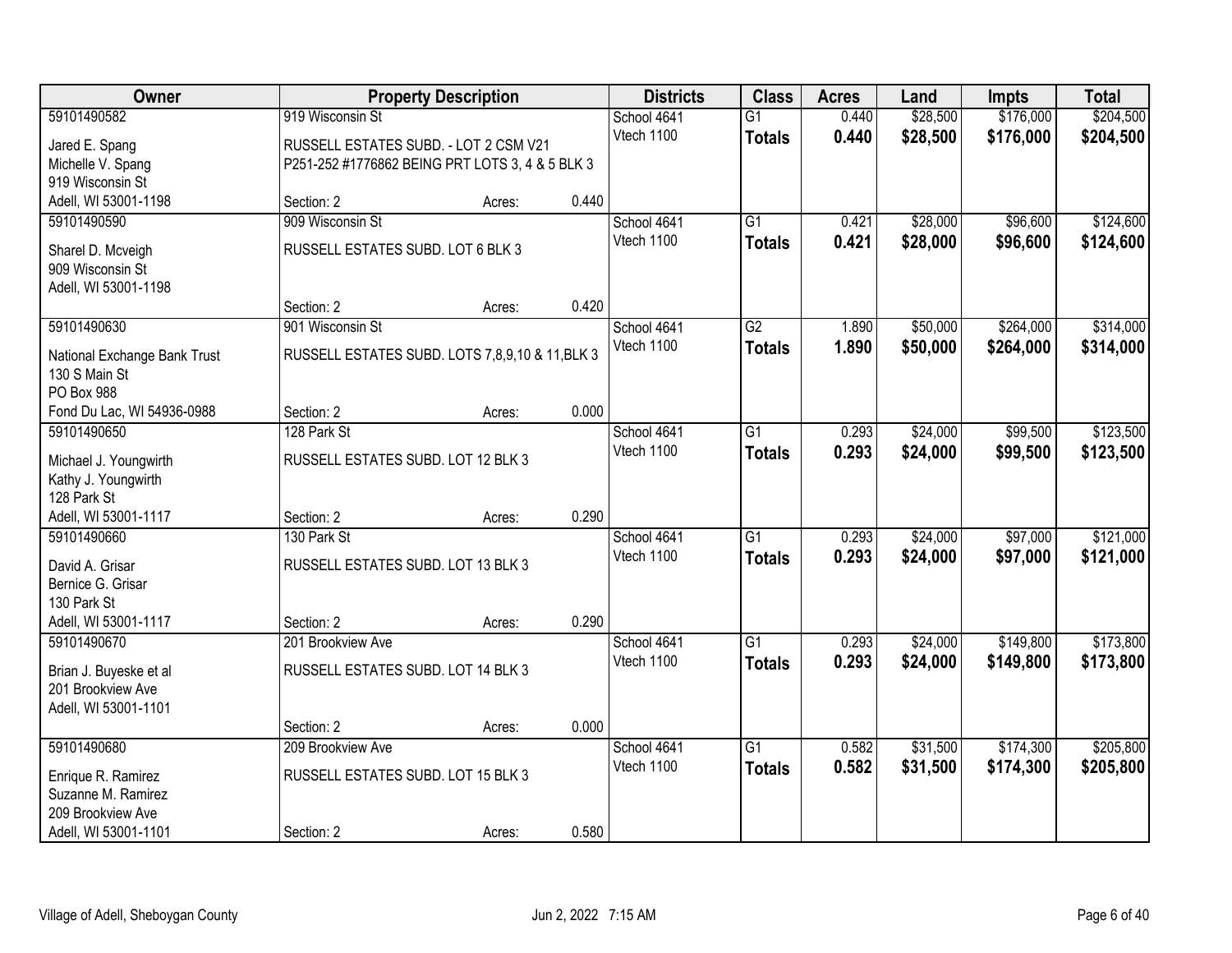| \$159,000<br>\$32,000<br>\$191,000<br>59101490690<br>215 Brookview Ave<br>$\overline{G1}$<br>0.609<br>School 4641<br>Vtech 1100<br>0.609<br>\$32,000<br>\$159,000<br>\$191,000<br><b>Totals</b><br>RUSSELL ESTATES SUBD. LOT 16 BLK 3<br>Ryan J. Perez<br>Ashley S. Perez<br>215 Brookview Ave<br>0.000<br>Adell, WI 53001-1101<br>Section: 2<br>Acres:<br>\$136,800<br>59101490700<br>219 Brookview Ave<br>$\overline{G1}$<br>\$28,000<br>School 4641<br>0.412<br>0.412<br>Vtech 1100<br>\$28,000<br>\$136,800<br>\$164,800<br><b>Totals</b><br>RUSSELL ESTATES SUBD. LOT 17 BLK 3<br>John R. Bichler<br>Patty E. Bichler<br>219 Brookview Ave<br>0.000<br>Section: 2<br>Adell, WI 53001-1101<br>Acres:<br>59101490701<br>Park St<br>1.092<br>$\overline{50}$<br>$\overline{30}$<br>School 4641<br>X4<br>\$0<br>Vtech 1100<br>\$0<br>\$0<br>\$0<br>1.092<br><b>Totals</b><br>RUSSELL ESTATES SUBD - BLOCK 3, AREA<br>Village Board of Adell<br>508 Seifert St<br>DEDICATED TO THE PUBLIC FOR PARK PURPOSES.<br>Adell, WI 53001-1185<br>0.000<br>Section: 2<br>Acres:<br>$\overline{G1}$<br>\$116,500<br>59101490710<br>216 Brookview Ave<br>School 4641<br>0.290<br>\$24,000<br>Vtech 1100<br>0.290<br>\$24,000<br>\$116,500<br>\$140,500<br><b>Totals</b><br>Ronald N. Stolper<br>RUSSELL ESTATES SUBD. LOT 1 BLK 4,& PRT SW<br>NE, SEC 2, COM AT NE COR OF AFOREDESC TH S89<br>Sandra M. Stolper<br>216 Brookview Ave<br>DEG 49'03"W 79.83', NO DEG 10'57"W 25', N89 DEG 49'<br>PO Box 73<br>Section: 2<br>0.290<br>Acres:<br>Adell, WI 53001-0073<br>\$122,500<br>59101490720<br>$\overline{G1}$<br>0.305<br>\$24,500<br>214 Brookview Ave<br>School 4641<br>Vtech 1100<br>0.305<br>\$24,500<br>\$122,500<br>\$147,000<br><b>Totals</b><br>RUSSELL ESTATES SUBD. LOT 2 BLK 4.<br>Karen M. Schloerke<br>Cody M. Crotty<br>214 Brookview Ave<br>0.000<br>Adell, WI 53001<br>Section: 2<br>Acres:<br>$\overline{G1}$<br>\$28,500<br>\$107,900<br>59101490730<br>School 4641<br>0.429<br>210 Brookview Ave<br>0.429<br>Vtech 1100<br>\$28,500<br>\$107,900<br>\$136,400<br><b>Totals</b><br>RUSSELL ESTATES SUBD. LOT 3 BLK 4<br>Leighton F. Holtz<br>Crista A. Holtz<br>210 Brookview Ave<br>0.000<br>Adell, WI 53001-1100<br>Section: 2<br>Acres:<br>59101490740<br>$\overline{G1}$<br>\$26,000<br>\$96,400<br>208 Brookview Ave<br>School 4641<br>0.351<br>0.351<br>\$122,400<br>Vtech 1100<br>\$26,000<br>\$96,400<br><b>Totals</b><br>RUSSELL ESTATES SUBD. LOT 4 BLK 4<br>Jerry R. Bichler<br>208 Brookview Ave<br>Adell, WI 53001-1100 | Owner | <b>Property Description</b> | <b>Districts</b> | <b>Class</b> | <b>Acres</b> | Land | <b>Impts</b> | <b>Total</b> |
|-----------------------------------------------------------------------------------------------------------------------------------------------------------------------------------------------------------------------------------------------------------------------------------------------------------------------------------------------------------------------------------------------------------------------------------------------------------------------------------------------------------------------------------------------------------------------------------------------------------------------------------------------------------------------------------------------------------------------------------------------------------------------------------------------------------------------------------------------------------------------------------------------------------------------------------------------------------------------------------------------------------------------------------------------------------------------------------------------------------------------------------------------------------------------------------------------------------------------------------------------------------------------------------------------------------------------------------------------------------------------------------------------------------------------------------------------------------------------------------------------------------------------------------------------------------------------------------------------------------------------------------------------------------------------------------------------------------------------------------------------------------------------------------------------------------------------------------------------------------------------------------------------------------------------------------------------------------------------------------------------------------------------------------------------------------------------------------------------------------------------------------------------------------------------------------------------------------------------------------------------------------------------------------------------------------------------------------------------------------------------------------------------------------------------------------------------------------------------------------------------------------------------------------------------|-------|-----------------------------|------------------|--------------|--------------|------|--------------|--------------|
|                                                                                                                                                                                                                                                                                                                                                                                                                                                                                                                                                                                                                                                                                                                                                                                                                                                                                                                                                                                                                                                                                                                                                                                                                                                                                                                                                                                                                                                                                                                                                                                                                                                                                                                                                                                                                                                                                                                                                                                                                                                                                                                                                                                                                                                                                                                                                                                                                                                                                                                                               |       |                             |                  |              |              |      |              |              |
| \$164,800<br>\$140,500                                                                                                                                                                                                                                                                                                                                                                                                                                                                                                                                                                                                                                                                                                                                                                                                                                                                                                                                                                                                                                                                                                                                                                                                                                                                                                                                                                                                                                                                                                                                                                                                                                                                                                                                                                                                                                                                                                                                                                                                                                                                                                                                                                                                                                                                                                                                                                                                                                                                                                                        |       |                             |                  |              |              |      |              |              |
|                                                                                                                                                                                                                                                                                                                                                                                                                                                                                                                                                                                                                                                                                                                                                                                                                                                                                                                                                                                                                                                                                                                                                                                                                                                                                                                                                                                                                                                                                                                                                                                                                                                                                                                                                                                                                                                                                                                                                                                                                                                                                                                                                                                                                                                                                                                                                                                                                                                                                                                                               |       |                             |                  |              |              |      |              |              |
|                                                                                                                                                                                                                                                                                                                                                                                                                                                                                                                                                                                                                                                                                                                                                                                                                                                                                                                                                                                                                                                                                                                                                                                                                                                                                                                                                                                                                                                                                                                                                                                                                                                                                                                                                                                                                                                                                                                                                                                                                                                                                                                                                                                                                                                                                                                                                                                                                                                                                                                                               |       |                             |                  |              |              |      |              |              |
|                                                                                                                                                                                                                                                                                                                                                                                                                                                                                                                                                                                                                                                                                                                                                                                                                                                                                                                                                                                                                                                                                                                                                                                                                                                                                                                                                                                                                                                                                                                                                                                                                                                                                                                                                                                                                                                                                                                                                                                                                                                                                                                                                                                                                                                                                                                                                                                                                                                                                                                                               |       |                             |                  |              |              |      |              |              |
|                                                                                                                                                                                                                                                                                                                                                                                                                                                                                                                                                                                                                                                                                                                                                                                                                                                                                                                                                                                                                                                                                                                                                                                                                                                                                                                                                                                                                                                                                                                                                                                                                                                                                                                                                                                                                                                                                                                                                                                                                                                                                                                                                                                                                                                                                                                                                                                                                                                                                                                                               |       |                             |                  |              |              |      |              |              |
|                                                                                                                                                                                                                                                                                                                                                                                                                                                                                                                                                                                                                                                                                                                                                                                                                                                                                                                                                                                                                                                                                                                                                                                                                                                                                                                                                                                                                                                                                                                                                                                                                                                                                                                                                                                                                                                                                                                                                                                                                                                                                                                                                                                                                                                                                                                                                                                                                                                                                                                                               |       |                             |                  |              |              |      |              |              |
|                                                                                                                                                                                                                                                                                                                                                                                                                                                                                                                                                                                                                                                                                                                                                                                                                                                                                                                                                                                                                                                                                                                                                                                                                                                                                                                                                                                                                                                                                                                                                                                                                                                                                                                                                                                                                                                                                                                                                                                                                                                                                                                                                                                                                                                                                                                                                                                                                                                                                                                                               |       |                             |                  |              |              |      |              |              |
|                                                                                                                                                                                                                                                                                                                                                                                                                                                                                                                                                                                                                                                                                                                                                                                                                                                                                                                                                                                                                                                                                                                                                                                                                                                                                                                                                                                                                                                                                                                                                                                                                                                                                                                                                                                                                                                                                                                                                                                                                                                                                                                                                                                                                                                                                                                                                                                                                                                                                                                                               |       |                             |                  |              |              |      |              |              |
|                                                                                                                                                                                                                                                                                                                                                                                                                                                                                                                                                                                                                                                                                                                                                                                                                                                                                                                                                                                                                                                                                                                                                                                                                                                                                                                                                                                                                                                                                                                                                                                                                                                                                                                                                                                                                                                                                                                                                                                                                                                                                                                                                                                                                                                                                                                                                                                                                                                                                                                                               |       |                             |                  |              |              |      |              |              |
|                                                                                                                                                                                                                                                                                                                                                                                                                                                                                                                                                                                                                                                                                                                                                                                                                                                                                                                                                                                                                                                                                                                                                                                                                                                                                                                                                                                                                                                                                                                                                                                                                                                                                                                                                                                                                                                                                                                                                                                                                                                                                                                                                                                                                                                                                                                                                                                                                                                                                                                                               |       |                             |                  |              |              |      |              |              |
|                                                                                                                                                                                                                                                                                                                                                                                                                                                                                                                                                                                                                                                                                                                                                                                                                                                                                                                                                                                                                                                                                                                                                                                                                                                                                                                                                                                                                                                                                                                                                                                                                                                                                                                                                                                                                                                                                                                                                                                                                                                                                                                                                                                                                                                                                                                                                                                                                                                                                                                                               |       |                             |                  |              |              |      |              |              |
|                                                                                                                                                                                                                                                                                                                                                                                                                                                                                                                                                                                                                                                                                                                                                                                                                                                                                                                                                                                                                                                                                                                                                                                                                                                                                                                                                                                                                                                                                                                                                                                                                                                                                                                                                                                                                                                                                                                                                                                                                                                                                                                                                                                                                                                                                                                                                                                                                                                                                                                                               |       |                             |                  |              |              |      |              |              |
|                                                                                                                                                                                                                                                                                                                                                                                                                                                                                                                                                                                                                                                                                                                                                                                                                                                                                                                                                                                                                                                                                                                                                                                                                                                                                                                                                                                                                                                                                                                                                                                                                                                                                                                                                                                                                                                                                                                                                                                                                                                                                                                                                                                                                                                                                                                                                                                                                                                                                                                                               |       |                             |                  |              |              |      |              |              |
|                                                                                                                                                                                                                                                                                                                                                                                                                                                                                                                                                                                                                                                                                                                                                                                                                                                                                                                                                                                                                                                                                                                                                                                                                                                                                                                                                                                                                                                                                                                                                                                                                                                                                                                                                                                                                                                                                                                                                                                                                                                                                                                                                                                                                                                                                                                                                                                                                                                                                                                                               |       |                             |                  |              |              |      |              |              |
| \$147,000<br>\$136,400<br>\$122,400                                                                                                                                                                                                                                                                                                                                                                                                                                                                                                                                                                                                                                                                                                                                                                                                                                                                                                                                                                                                                                                                                                                                                                                                                                                                                                                                                                                                                                                                                                                                                                                                                                                                                                                                                                                                                                                                                                                                                                                                                                                                                                                                                                                                                                                                                                                                                                                                                                                                                                           |       |                             |                  |              |              |      |              |              |
|                                                                                                                                                                                                                                                                                                                                                                                                                                                                                                                                                                                                                                                                                                                                                                                                                                                                                                                                                                                                                                                                                                                                                                                                                                                                                                                                                                                                                                                                                                                                                                                                                                                                                                                                                                                                                                                                                                                                                                                                                                                                                                                                                                                                                                                                                                                                                                                                                                                                                                                                               |       |                             |                  |              |              |      |              |              |
|                                                                                                                                                                                                                                                                                                                                                                                                                                                                                                                                                                                                                                                                                                                                                                                                                                                                                                                                                                                                                                                                                                                                                                                                                                                                                                                                                                                                                                                                                                                                                                                                                                                                                                                                                                                                                                                                                                                                                                                                                                                                                                                                                                                                                                                                                                                                                                                                                                                                                                                                               |       |                             |                  |              |              |      |              |              |
|                                                                                                                                                                                                                                                                                                                                                                                                                                                                                                                                                                                                                                                                                                                                                                                                                                                                                                                                                                                                                                                                                                                                                                                                                                                                                                                                                                                                                                                                                                                                                                                                                                                                                                                                                                                                                                                                                                                                                                                                                                                                                                                                                                                                                                                                                                                                                                                                                                                                                                                                               |       |                             |                  |              |              |      |              |              |
|                                                                                                                                                                                                                                                                                                                                                                                                                                                                                                                                                                                                                                                                                                                                                                                                                                                                                                                                                                                                                                                                                                                                                                                                                                                                                                                                                                                                                                                                                                                                                                                                                                                                                                                                                                                                                                                                                                                                                                                                                                                                                                                                                                                                                                                                                                                                                                                                                                                                                                                                               |       |                             |                  |              |              |      |              |              |
|                                                                                                                                                                                                                                                                                                                                                                                                                                                                                                                                                                                                                                                                                                                                                                                                                                                                                                                                                                                                                                                                                                                                                                                                                                                                                                                                                                                                                                                                                                                                                                                                                                                                                                                                                                                                                                                                                                                                                                                                                                                                                                                                                                                                                                                                                                                                                                                                                                                                                                                                               |       |                             |                  |              |              |      |              |              |
|                                                                                                                                                                                                                                                                                                                                                                                                                                                                                                                                                                                                                                                                                                                                                                                                                                                                                                                                                                                                                                                                                                                                                                                                                                                                                                                                                                                                                                                                                                                                                                                                                                                                                                                                                                                                                                                                                                                                                                                                                                                                                                                                                                                                                                                                                                                                                                                                                                                                                                                                               |       |                             |                  |              |              |      |              |              |
|                                                                                                                                                                                                                                                                                                                                                                                                                                                                                                                                                                                                                                                                                                                                                                                                                                                                                                                                                                                                                                                                                                                                                                                                                                                                                                                                                                                                                                                                                                                                                                                                                                                                                                                                                                                                                                                                                                                                                                                                                                                                                                                                                                                                                                                                                                                                                                                                                                                                                                                                               |       |                             |                  |              |              |      |              |              |
|                                                                                                                                                                                                                                                                                                                                                                                                                                                                                                                                                                                                                                                                                                                                                                                                                                                                                                                                                                                                                                                                                                                                                                                                                                                                                                                                                                                                                                                                                                                                                                                                                                                                                                                                                                                                                                                                                                                                                                                                                                                                                                                                                                                                                                                                                                                                                                                                                                                                                                                                               |       |                             |                  |              |              |      |              |              |
|                                                                                                                                                                                                                                                                                                                                                                                                                                                                                                                                                                                                                                                                                                                                                                                                                                                                                                                                                                                                                                                                                                                                                                                                                                                                                                                                                                                                                                                                                                                                                                                                                                                                                                                                                                                                                                                                                                                                                                                                                                                                                                                                                                                                                                                                                                                                                                                                                                                                                                                                               |       |                             |                  |              |              |      |              |              |
|                                                                                                                                                                                                                                                                                                                                                                                                                                                                                                                                                                                                                                                                                                                                                                                                                                                                                                                                                                                                                                                                                                                                                                                                                                                                                                                                                                                                                                                                                                                                                                                                                                                                                                                                                                                                                                                                                                                                                                                                                                                                                                                                                                                                                                                                                                                                                                                                                                                                                                                                               |       |                             |                  |              |              |      |              |              |
|                                                                                                                                                                                                                                                                                                                                                                                                                                                                                                                                                                                                                                                                                                                                                                                                                                                                                                                                                                                                                                                                                                                                                                                                                                                                                                                                                                                                                                                                                                                                                                                                                                                                                                                                                                                                                                                                                                                                                                                                                                                                                                                                                                                                                                                                                                                                                                                                                                                                                                                                               |       |                             |                  |              |              |      |              |              |
|                                                                                                                                                                                                                                                                                                                                                                                                                                                                                                                                                                                                                                                                                                                                                                                                                                                                                                                                                                                                                                                                                                                                                                                                                                                                                                                                                                                                                                                                                                                                                                                                                                                                                                                                                                                                                                                                                                                                                                                                                                                                                                                                                                                                                                                                                                                                                                                                                                                                                                                                               |       |                             |                  |              |              |      |              |              |
|                                                                                                                                                                                                                                                                                                                                                                                                                                                                                                                                                                                                                                                                                                                                                                                                                                                                                                                                                                                                                                                                                                                                                                                                                                                                                                                                                                                                                                                                                                                                                                                                                                                                                                                                                                                                                                                                                                                                                                                                                                                                                                                                                                                                                                                                                                                                                                                                                                                                                                                                               |       |                             |                  |              |              |      |              |              |
|                                                                                                                                                                                                                                                                                                                                                                                                                                                                                                                                                                                                                                                                                                                                                                                                                                                                                                                                                                                                                                                                                                                                                                                                                                                                                                                                                                                                                                                                                                                                                                                                                                                                                                                                                                                                                                                                                                                                                                                                                                                                                                                                                                                                                                                                                                                                                                                                                                                                                                                                               |       |                             |                  |              |              |      |              |              |
|                                                                                                                                                                                                                                                                                                                                                                                                                                                                                                                                                                                                                                                                                                                                                                                                                                                                                                                                                                                                                                                                                                                                                                                                                                                                                                                                                                                                                                                                                                                                                                                                                                                                                                                                                                                                                                                                                                                                                                                                                                                                                                                                                                                                                                                                                                                                                                                                                                                                                                                                               |       |                             |                  |              |              |      |              |              |
|                                                                                                                                                                                                                                                                                                                                                                                                                                                                                                                                                                                                                                                                                                                                                                                                                                                                                                                                                                                                                                                                                                                                                                                                                                                                                                                                                                                                                                                                                                                                                                                                                                                                                                                                                                                                                                                                                                                                                                                                                                                                                                                                                                                                                                                                                                                                                                                                                                                                                                                                               |       |                             |                  |              |              |      |              |              |
|                                                                                                                                                                                                                                                                                                                                                                                                                                                                                                                                                                                                                                                                                                                                                                                                                                                                                                                                                                                                                                                                                                                                                                                                                                                                                                                                                                                                                                                                                                                                                                                                                                                                                                                                                                                                                                                                                                                                                                                                                                                                                                                                                                                                                                                                                                                                                                                                                                                                                                                                               |       |                             |                  |              |              |      |              |              |
|                                                                                                                                                                                                                                                                                                                                                                                                                                                                                                                                                                                                                                                                                                                                                                                                                                                                                                                                                                                                                                                                                                                                                                                                                                                                                                                                                                                                                                                                                                                                                                                                                                                                                                                                                                                                                                                                                                                                                                                                                                                                                                                                                                                                                                                                                                                                                                                                                                                                                                                                               |       |                             |                  |              |              |      |              |              |
|                                                                                                                                                                                                                                                                                                                                                                                                                                                                                                                                                                                                                                                                                                                                                                                                                                                                                                                                                                                                                                                                                                                                                                                                                                                                                                                                                                                                                                                                                                                                                                                                                                                                                                                                                                                                                                                                                                                                                                                                                                                                                                                                                                                                                                                                                                                                                                                                                                                                                                                                               |       |                             |                  |              |              |      |              |              |
|                                                                                                                                                                                                                                                                                                                                                                                                                                                                                                                                                                                                                                                                                                                                                                                                                                                                                                                                                                                                                                                                                                                                                                                                                                                                                                                                                                                                                                                                                                                                                                                                                                                                                                                                                                                                                                                                                                                                                                                                                                                                                                                                                                                                                                                                                                                                                                                                                                                                                                                                               |       |                             |                  |              |              |      |              |              |
|                                                                                                                                                                                                                                                                                                                                                                                                                                                                                                                                                                                                                                                                                                                                                                                                                                                                                                                                                                                                                                                                                                                                                                                                                                                                                                                                                                                                                                                                                                                                                                                                                                                                                                                                                                                                                                                                                                                                                                                                                                                                                                                                                                                                                                                                                                                                                                                                                                                                                                                                               |       |                             |                  |              |              |      |              |              |
| 0.350<br>Section: 2<br>Acres:                                                                                                                                                                                                                                                                                                                                                                                                                                                                                                                                                                                                                                                                                                                                                                                                                                                                                                                                                                                                                                                                                                                                                                                                                                                                                                                                                                                                                                                                                                                                                                                                                                                                                                                                                                                                                                                                                                                                                                                                                                                                                                                                                                                                                                                                                                                                                                                                                                                                                                                 |       |                             |                  |              |              |      |              |              |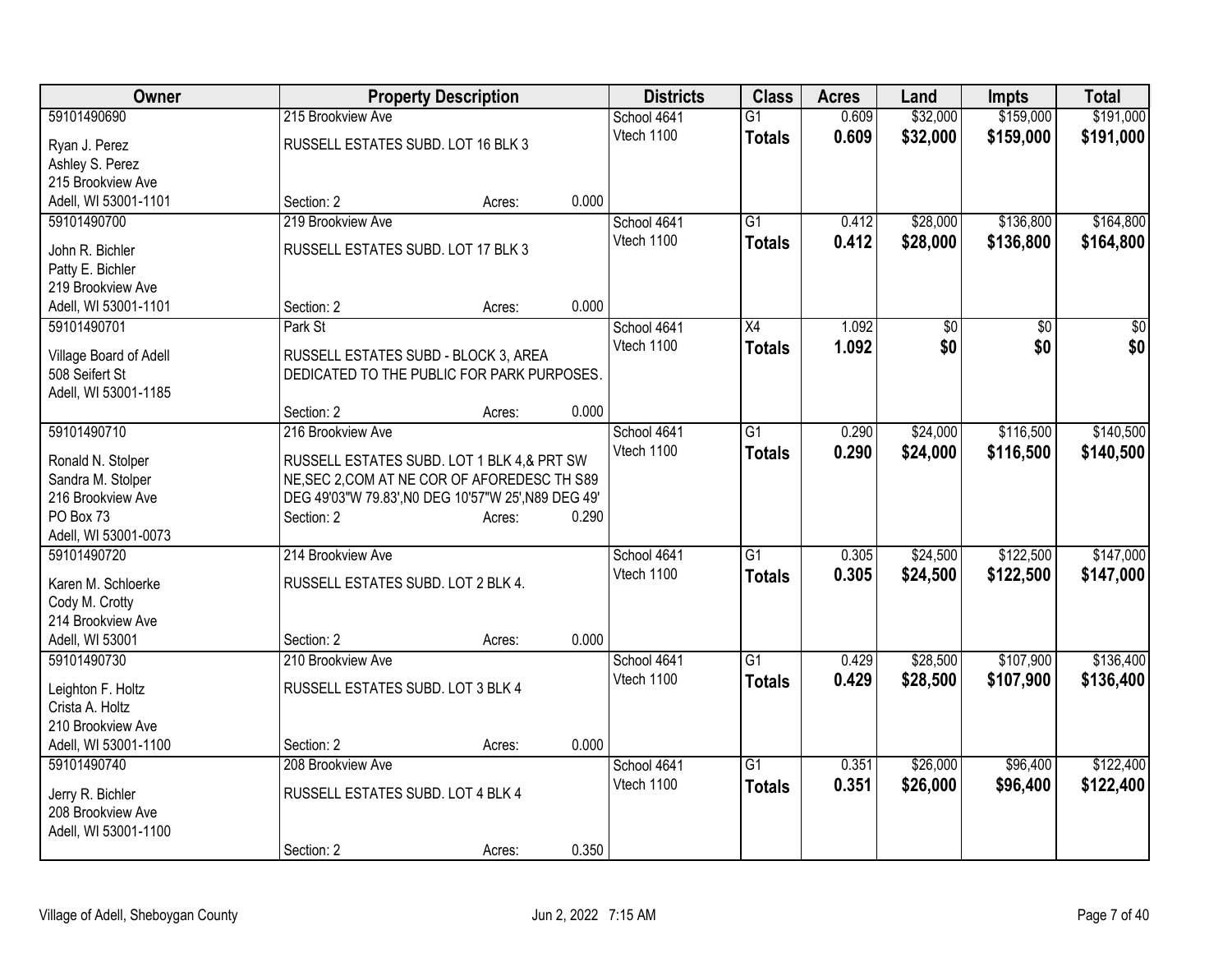| Owner                                          | <b>Property Description</b>                                                                   |        |       | <b>Districts</b> | <b>Class</b>    | <b>Acres</b> | Land            | <b>Impts</b>    | <b>Total</b>     |
|------------------------------------------------|-----------------------------------------------------------------------------------------------|--------|-------|------------------|-----------------|--------------|-----------------|-----------------|------------------|
| 59101490750                                    | <b>Brookview Ave</b>                                                                          |        |       | School 4641      | $\overline{G1}$ | 0.351        | \$7,500         | $\overline{50}$ | \$7,500          |
| Jerry R. Bichler                               | RUSSELL ESTATES SUBD. LOT 5 BLK 4                                                             |        |       | Vtech 1100       | <b>Totals</b>   | 0.351        | \$7,500         | \$0             | \$7,500          |
| 208 Brookview Ave                              |                                                                                               |        |       |                  |                 |              |                 |                 |                  |
| Adell, WI 53001-1100                           |                                                                                               |        |       |                  |                 |              |                 |                 |                  |
|                                                | Section: 2                                                                                    | Acres: | 0.350 |                  |                 |              |                 |                 |                  |
| 59101490760                                    |                                                                                               |        |       | School 4641      |                 |              |                 |                 |                  |
| <b>Addition Seifert's</b>                      | SEIFERT'S SUBD                                                                                |        |       | Vtech 1100       | <b>Totals</b>   |              |                 |                 |                  |
| Na                                             |                                                                                               |        |       |                  |                 |              |                 |                 |                  |
| Na, WI 99999                                   |                                                                                               |        |       |                  |                 |              |                 |                 |                  |
|                                                | Section:                                                                                      | Acres: | 0.000 |                  |                 |              |                 |                 |                  |
| 59101490770                                    | Mill St                                                                                       |        |       | School 4641      | X4              | 1.630        | \$0             | \$0             | $\overline{50}$  |
| Village of Adell (Mill Street)                 | SEIFERT'S ADD. LOTS 1-2-3-4-5-6 & 7 BLK 1 & VAC                                               |        |       | Vtech 1100       | <b>Totals</b>   | 1.630        | \$0             | \$0             | \$0              |
| Attn: Park                                     | E1/2 NEUGANT ST ADJ TO LOT 7 & S1/2 VAC ADELL                                                 |        |       |                  |                 |              |                 |                 |                  |
| 508 Seifert St                                 | AVE LYING N OF SD LOTS 1-7 REC V 899 P 166/69.                                                |        |       |                  |                 |              |                 |                 |                  |
| Adell, WI 53001-1185                           | Section: 2                                                                                    | Acres: | 0.000 |                  |                 |              |                 |                 |                  |
| 59101490780                                    | 300 Neugent St                                                                                |        |       | School 4641      | X4              | 3.050        | \$0             | $\sqrt{6}$      | $\sqrt{50}$      |
|                                                |                                                                                               |        |       | Vtech 1100       | <b>Totals</b>   | 3.050        | \$0             | \$0             | \$0              |
| Grace Bible Church of Adell, Inc.<br>PO Box 54 | SEIFERT'S ADD. LOTS 8,9,10,11,12,13 & 14 BLK 1<br>ALSO VAC CENTER AVE LYING BETWEEN BLKS 1 &  |        |       |                  |                 |              |                 |                 |                  |
| Adell, WI 53001-0054                           | 6,& LOTS 1-7 INCL & 16'ALLEY, BLK 6.                                                          |        |       |                  |                 |              |                 |                 |                  |
|                                                | Section: 2                                                                                    | Acres: | 0.000 |                  |                 |              |                 |                 |                  |
| 59101490790                                    | Mill St                                                                                       |        |       | School 4641      | $\overline{X4}$ | 1.510        | $\overline{50}$ | $\overline{50}$ | $\overline{50}$  |
|                                                |                                                                                               |        |       | Vtech 1100       | <b>Totals</b>   | 1.510        | \$0             | \$0             | \$0              |
| Village of Adell (Mill Street)                 | SEIFERT'S ADD. LOTS 1-2-3-4-5 & 6 BLK 2 & VAC<br>W1/2 NEUGANT ST & VAC E1/2 MILW ST ADJ TO SD |        |       |                  |                 |              |                 |                 |                  |
| Attn: Park<br>508 Seifert St                   | LOTS & S1/2 ADELL AVE LYING N OF SD LOTS 1-6                                                  |        |       |                  |                 |              |                 |                 |                  |
| Adell, WI 53001-1185                           | Section: 2                                                                                    | Acres: | 0.000 |                  |                 |              |                 |                 |                  |
| 59101490800                                    | 320 Center Ave                                                                                |        |       | School 4641      | X4              | 0.520        | $\overline{50}$ | $\overline{50}$ | $\overline{\$0}$ |
|                                                |                                                                                               |        |       | Vtech 1100       | <b>Totals</b>   | 0.520        | \$0             | \$0             | \$0              |
| Emanuel Evangelical Lutheran Church            | SEIFERT'S ADD. LOTS 7-8 & 9 BLK 2                                                             |        |       |                  |                 |              |                 |                 |                  |
| 326 Center Ave                                 |                                                                                               |        |       |                  |                 |              |                 |                 |                  |
| Adell, WI 53001-1180                           | Section: 2                                                                                    | Acres: | 0.000 |                  |                 |              |                 |                 |                  |
| 59101490810                                    | 310 Center Ave                                                                                |        |       | School 4641      | X4              | 0.250        | $\overline{50}$ | $\overline{50}$ | $\overline{30}$  |
|                                                |                                                                                               |        |       | Vtech 1100       | <b>Totals</b>   | 0.250        | \$0             | \$0             | \$0              |
| Emanuel Lutheran Church                        | SEIFERT'S ADD. LOTS 10 & 11 BLK 2, EXC THE E                                                  |        |       |                  |                 |              |                 |                 |                  |
| 326 Center Ave                                 | 34.94'OF SD LOT 11.                                                                           |        |       |                  |                 |              |                 |                 |                  |
| Adell, WI 53001-1180                           |                                                                                               |        |       |                  |                 |              |                 |                 |                  |
|                                                | Section: 2                                                                                    | Acres: | 0.000 |                  |                 |              |                 |                 |                  |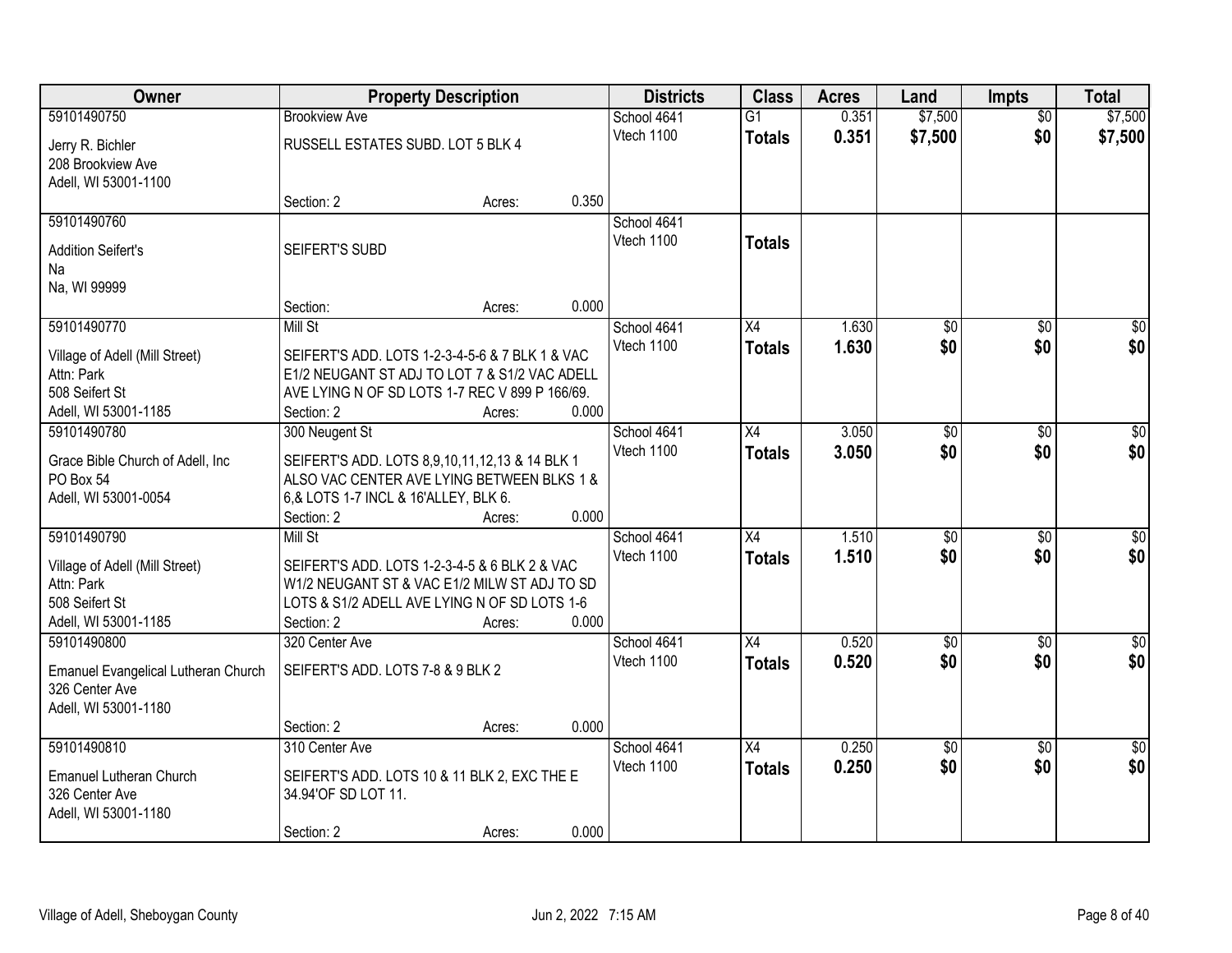| Owner                                 | <b>Property Description</b>                    |        |       | <b>Districts</b> | <b>Class</b>    | <b>Acres</b> | Land            | <b>Impts</b>    | <b>Total</b> |
|---------------------------------------|------------------------------------------------|--------|-------|------------------|-----------------|--------------|-----------------|-----------------|--------------|
| 59101490820                           | 302 Center Ave                                 |        |       | School 4641      | $\overline{G1}$ | 0.277        | \$12,500        | \$145,200       | \$157,700    |
| Laura B. Michael Hayhurst             | SEIFERT'S ADD. THE E 34.94'OF LOT 11 & ALL OF  |        |       | Vtech 1100       | <b>Totals</b>   | 0.277        | \$12,500        | \$145,200       | \$157,700    |
| Lee F. Hayhurst                       | LOT 12 BLK 2                                   |        |       |                  |                 |              |                 |                 |              |
| 302 Center Ave                        |                                                |        |       |                  |                 |              |                 |                 |              |
| Adell, WI 53001                       | Section: 2                                     | Acres: | 0.000 |                  |                 |              |                 |                 |              |
| 59101490830                           | Seifert St                                     |        |       | School 4641      | $\overline{X4}$ | 1.410        | \$0             | $\overline{50}$ | \$0          |
|                                       |                                                |        |       | Vtech 1100       | <b>Totals</b>   | 1.410        | \$0             | \$0             | \$0          |
| Village of Adell (Mill Street)        | SEIFERT'S ADD. LOTS 1-2-3-4-5 & 6 BLK 3 & VAC  |        |       |                  |                 |              |                 |                 |              |
| Attn: Park                            | W1/2 MILW ST ADJ TO SD LOTS & VAC S1/2 ADELL   |        |       |                  |                 |              |                 |                 |              |
| 508 Seifert St                        | AVE LYING N OF SD LOTS 1-6 REC V 899 P 166/69. |        |       |                  |                 |              |                 |                 |              |
| Adell, WI 53001-1185                  | Section: 2                                     | Acres: | 0.000 |                  |                 |              |                 |                 |              |
| 59101490840                           | 424 Center Ave                                 |        |       | School 4641      | G1              | 0.350        | \$14,000        | \$121,700       | \$135,700    |
| Matthew N. Dahm                       | SEIFERT'S ADD. LOTS 7 & 8 BLK 3                |        |       | Vtech 1100       | <b>Totals</b>   | 0.350        | \$14,000        | \$121,700       | \$135,700    |
| Bianca J. Schneider                   |                                                |        |       |                  |                 |              |                 |                 |              |
| 424 Center Ave                        |                                                |        |       |                  |                 |              |                 |                 |              |
| Adell, WI 53001-1116                  | Section: 2                                     | Acres: | 0.000 |                  |                 |              |                 |                 |              |
| 59101490850                           | 416 Center Ave                                 |        |       | School 4641      | G1              | 0.175        | \$10,000        | \$116,300       | \$126,300    |
|                                       |                                                |        |       | Vtech 1100       |                 | 0.175        | \$10,000        |                 |              |
| <b>Beth Archer</b>                    | SEIFERT'S ADD. LOT 9 BLK 3                     |        |       |                  | <b>Totals</b>   |              |                 | \$116,300       | \$126,300    |
| James E. Archer                       |                                                |        |       |                  |                 |              |                 |                 |              |
| 416 Center Ave                        |                                                |        |       |                  |                 |              |                 |                 |              |
| Adell, WI 53001-1116                  | Section: 2                                     | Acres: | 0.000 |                  |                 |              |                 |                 |              |
| 59101490860                           | 410 Center Ave                                 |        |       | School 4641      | $\overline{G1}$ | 0.262        | \$12,000        | \$127,400       | \$139,400    |
|                                       | SEIFERT'S ADD. LOT 10 & W1/2 OF LOT 11 BLK 3   |        |       | Vtech 1100       | <b>Totals</b>   | 0.262        | \$12,000        | \$127,400       | \$139,400    |
| James M. Jentsch<br>Sheila R. Jentsch |                                                |        |       |                  |                 |              |                 |                 |              |
| 408 Center Ave                        |                                                |        |       |                  |                 |              |                 |                 |              |
| Adell, WI 53001-1116                  | Section: 2                                     |        | 0.260 |                  |                 |              |                 |                 |              |
|                                       |                                                | Acres: |       |                  |                 |              |                 |                 |              |
| 59101490870                           | 402 Center Ave                                 |        |       | School 4641      | X4              | 0.260        | $\overline{50}$ | \$0             | $\sqrt{50}$  |
| Emanuel Evangelical Lutheran Church   | SEIFERT'S ADD. E1/2 OF LOT 11 & ALL OF LOT 12  |        |       | Vtech 1100       | <b>Totals</b>   | 0.260        | \$0             | \$0             | \$0          |
| 402 Center Ave                        | BLK <sub>3</sub>                               |        |       |                  |                 |              |                 |                 |              |
| Adell, WI 53001-1116                  |                                                |        |       |                  |                 |              |                 |                 |              |
|                                       | Section: 2                                     | Acres: | 0.000 |                  |                 |              |                 |                 |              |
| 59101490880                           | 403 Center Ave                                 |        |       | School 4641      | $\overline{G1}$ | 0.175        | \$10,000        | \$117,800       | \$127,800    |
|                                       |                                                |        |       | Vtech 1100       | <b>Totals</b>   | 0.175        | \$10,000        | \$117,800       | \$127,800    |
| <b>Taite Bagley</b>                   | SEIFERT'S ADD. LOT 1 BLK 4                     |        |       |                  |                 |              |                 |                 |              |
| Leng Yang                             |                                                |        |       |                  |                 |              |                 |                 |              |
| 403 Center Ave                        |                                                |        |       |                  |                 |              |                 |                 |              |
| Adell, WI 53001-1172                  | Section: 2                                     | Acres: | 0.000 |                  |                 |              |                 |                 |              |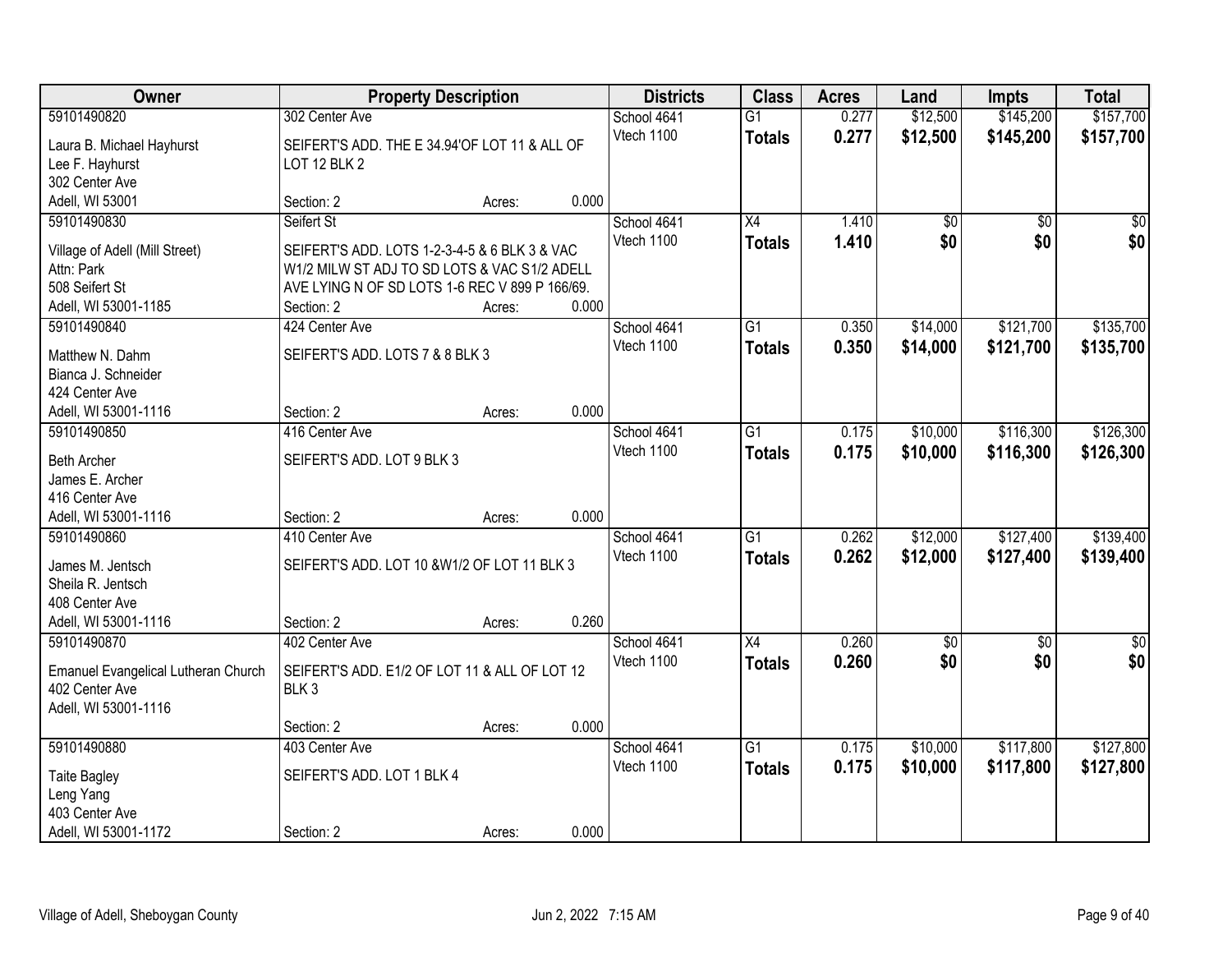| Owner                                 | <b>Property Description</b>  |        |       | <b>Districts</b>          | <b>Class</b>    | <b>Acres</b> | Land     | <b>Impts</b> | <b>Total</b> |
|---------------------------------------|------------------------------|--------|-------|---------------------------|-----------------|--------------|----------|--------------|--------------|
| 59101490890                           | 407 Center Ave               |        |       | School 4641               | $\overline{G1}$ | 0.175        | \$10,000 | \$65,900     | \$75,900     |
| Michael Paape                         | SEIFERT'S ADD. LOT 2 BLK 4   |        |       | Vtech 1100                | <b>Totals</b>   | 0.175        | \$10,000 | \$65,900     | \$75,900     |
| 407 Center Ave                        |                              |        |       |                           |                 |              |          |              |              |
| <b>PO Box 126</b>                     |                              |        |       |                           |                 |              |          |              |              |
| Adell, WI 53001-0126                  | Section: 2                   | Acres: | 0.000 |                           |                 |              |          |              |              |
| 59101490900                           | 411 Center Ave               |        |       | School 4641               | $\overline{G1}$ | 0.175        | \$10,000 | \$114,300    | \$124,300    |
| Thomas A. Wheaton                     | SEIFERT'S ADD. LOT 3 BLK 4   |        |       | Vtech 1100                | <b>Totals</b>   | 0.175        | \$10,000 | \$114,300    | \$124,300    |
| Janine Wheaton                        |                              |        |       |                           |                 |              |          |              |              |
| 411 Center Ave                        |                              |        |       |                           |                 |              |          |              |              |
| Adell, WI 53001-1172                  | Section: 2                   | Acres: | 0.000 |                           |                 |              |          |              |              |
| 59101490910                           | 417 Center Ave               |        |       | School 4641               | G1              | 0.170        | \$10,000 | \$125,500    | \$135,500    |
| Ricky S. Deblois                      | SEIFERT'S ADD. LOT 4 BLK 4   |        |       | Vtech 1100                | <b>Totals</b>   | 0.170        | \$10,000 | \$125,500    | \$135,500    |
| 417 Center Ave                        |                              |        |       |                           |                 |              |          |              |              |
| Adell, WI 53001-1172                  |                              |        |       |                           |                 |              |          |              |              |
|                                       | Section: 2                   | Acres: | 0.170 |                           |                 |              |          |              |              |
| 59101490920                           | 421 Center Ave               |        |       | School 4641<br>Vtech 1100 | G1              | 0.175        | \$10,000 | \$95,500     | \$105,500    |
| Debra L. Wright                       | SEIFERT'S ADD. LOT 5 BLK 4   |        |       |                           | <b>Totals</b>   | 0.175        | \$10,000 | \$95,500     | \$105,500    |
| 421 Center Ave                        |                              |        |       |                           |                 |              |          |              |              |
| Adell, WI 53001-1172                  |                              |        |       |                           |                 |              |          |              |              |
| 59101490930                           | Section: 2<br>425 Center Ave | Acres: | 0.170 |                           | $\overline{G1}$ | 0.175        | \$10,000 | \$96,100     | \$106,100    |
|                                       |                              |        |       | School 4641<br>Vtech 1100 | <b>Totals</b>   | 0.175        | \$10,000 | \$96,100     | \$106,100    |
| Bruce A. Bartelt                      | SEIFERT'S ADD. LOT 6 BLK 4   |        |       |                           |                 |              |          |              |              |
| 425 Center Ave                        |                              |        |       |                           |                 |              |          |              |              |
| Adell, WI 53001-1172                  |                              |        | 0.000 |                           |                 |              |          |              |              |
| 59101490940                           | Section: 2<br>426 1st Ave    | Acres: |       | School 4641               | $\overline{G1}$ | 0.175        | \$10,000 | \$118,300    | \$128,300    |
|                                       |                              |        |       | Vtech 1100                | <b>Totals</b>   | 0.175        | \$10,000 | \$118,300    | \$128,300    |
| Jamie L. Ahrens                       | SEIFERT'S ADD. LOT 7 BLK 4   |        |       |                           |                 |              |          |              |              |
| Kate A. Ahrens<br>426 First Ave       |                              |        |       |                           |                 |              |          |              |              |
| Adell, WI 53001-1178                  | Section: 2                   | Acres: | 0.000 |                           |                 |              |          |              |              |
| 59101490950                           | 422 1st Ave                  |        |       | School 4641               | $\overline{G1}$ | 0.175        | \$10,000 | \$112,000    | \$122,000    |
|                                       |                              |        |       | Vtech 1100                | <b>Totals</b>   | 0.175        | \$10,000 | \$112,000    | \$122,000    |
| David E. Papenfuss                    | SEIFERT'S ADD. LOT 8 BLK 4   |        |       |                           |                 |              |          |              |              |
| 422 First Ave<br>Adell, WI 53001-1178 |                              |        |       |                           |                 |              |          |              |              |
|                                       | Section: 2                   | Acres: | 0.000 |                           |                 |              |          |              |              |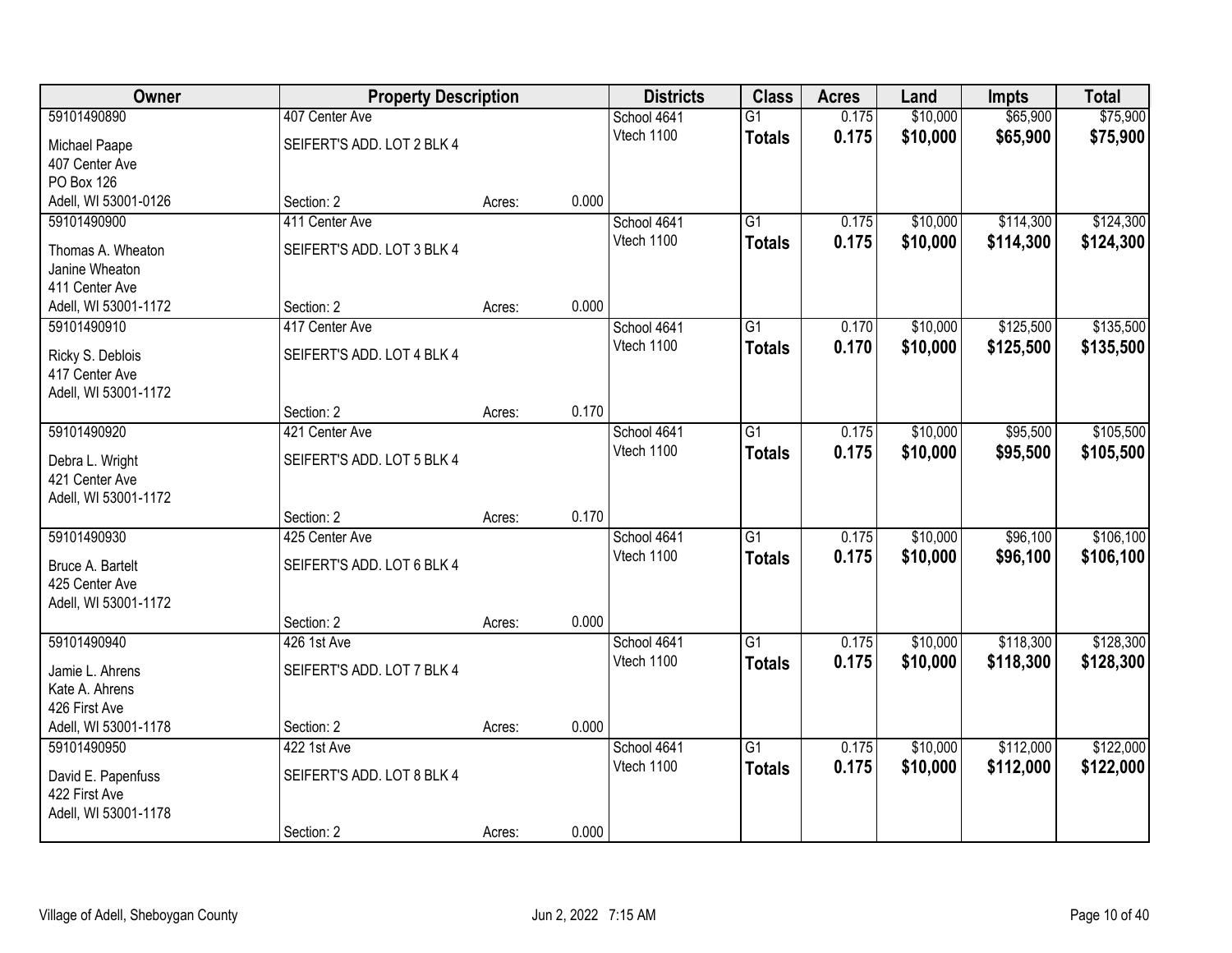| Owner                          | <b>Property Description</b>                     |        |       | <b>Districts</b> | <b>Class</b>    | <b>Acres</b> | Land     | <b>Impts</b> | <b>Total</b> |
|--------------------------------|-------------------------------------------------|--------|-------|------------------|-----------------|--------------|----------|--------------|--------------|
| 59101490960                    | 416 1st Ave                                     |        |       | School 4641      | $\overline{G1}$ | 0.175        | \$10,000 | \$91,900     | \$101,900    |
| Elizabeth A. Ramaker           | SEIFERT'S ADD. LOT 9 BLK 4                      |        |       | Vtech 1100       | <b>Totals</b>   | 0.175        | \$10,000 | \$91,900     | \$101,900    |
| 416 1st Ave                    |                                                 |        |       |                  |                 |              |          |              |              |
| Adell, WI 53001                |                                                 |        |       |                  |                 |              |          |              |              |
|                                | Section: 2                                      | Acres: | 0.000 |                  |                 |              |          |              |              |
| 59101490970                    | 410 1st Ave                                     |        |       | School 4641      | $\overline{G1}$ | 0.175        | \$10,000 | \$98,500     | \$108,500    |
| Keith J. Sagal                 | SEIFERT'S ADD. LOT 10 BLK 4                     |        |       | Vtech 1100       | <b>Totals</b>   | 0.175        | \$10,000 | \$98,500     | \$108,500    |
| Karen J. Sagal                 |                                                 |        |       |                  |                 |              |          |              |              |
| 410 First Ave                  |                                                 |        |       |                  |                 |              |          |              |              |
| Adell, WI 53001-1178           | Section: 2                                      | Acres: | 0.170 |                  |                 |              |          |              |              |
| 59101490980                    | 408 1st Ave                                     |        |       | School 4641      | G1              | 0.175        | \$10,000 | \$114,000    | \$124,000    |
| Dejay T. Kraus                 | SEIFERT'S ADD. LOT 11 BLK 4                     |        |       | Vtech 1100       | <b>Totals</b>   | 0.175        | \$10,000 | \$114,000    | \$124,000    |
| 408 First Ave                  |                                                 |        |       |                  |                 |              |          |              |              |
| Adell, WI 53001-1178           |                                                 |        |       |                  |                 |              |          |              |              |
|                                | Section: 2                                      | Acres: | 0.000 |                  |                 |              |          |              |              |
| 59101490990                    | 402 1st Ave                                     |        |       | School 4641      | G1              | 0.175        | \$10,000 | \$108,000    | \$118,000    |
| Sara M. Bria et al             | SEIFERT'S ADD. LOT 12 BLK 4                     |        |       | Vtech 1100       | <b>Totals</b>   | 0.175        | \$10,000 | \$108,000    | \$118,000    |
| 402 1st Ave                    |                                                 |        |       |                  |                 |              |          |              |              |
| Adell, WI 53001-1178           |                                                 |        |       |                  |                 |              |          |              |              |
|                                | Section: 2                                      | Acres: | 0.000 |                  |                 |              |          |              |              |
| 59101491000                    | 301 Center Ave                                  |        |       | School 4641      | $\overline{G1}$ | 0.201        | \$10,500 | \$110,800    | \$121,300    |
| <b>Tammy Feider</b>            | SEIFERT'S ADD. LOTS 1 & 2 BLK 5 EXC THE W 51'OF |        |       | Vtech 1100       | <b>Totals</b>   | 0.201        | \$10,500 | \$110,800    | \$121,300    |
| N3785 County Rd E              | SD LOT 2.                                       |        |       |                  |                 |              |          |              |              |
| Waldo, WI 53093-1203           |                                                 |        |       |                  |                 |              |          |              |              |
|                                | Section: 2                                      | Acres: | 0.000 |                  |                 |              |          |              |              |
| 59101491010                    | 307 Center Ave                                  |        |       | School 4641      | $\overline{G1}$ | 0.149        | \$9,500  | \$72,200     | \$81,700     |
| Ej Home Restoration, LLC       | SEIFERT'S ADD. THE W 51'OF LOT 2 BLK 5          |        |       | Vtech 1100       | <b>Totals</b>   | 0.149        | \$9,500  | \$72,200     | \$81,700     |
| 202 Pine St                    |                                                 |        |       |                  |                 |              |          |              |              |
| Sheboygan Falls, WI 53085-1560 |                                                 |        |       |                  |                 |              |          |              |              |
|                                | Section: 2                                      | Acres: | 0.150 |                  |                 |              |          |              |              |
| 59101491020                    | 315 Center Ave                                  |        |       | School 4641      | $\overline{G1}$ | 0.204        | \$10,500 | \$114,800    | \$125,300    |
| James M. Gatz                  | SEIFERT'S ADD. THE W 10'OF LOT 3 & ALL OF LOT 4 |        |       | Vtech 1100       | <b>Totals</b>   | 0.204        | \$10,500 | \$114,800    | \$125,300    |
| Jennifer L. Gatz               | BLK <sub>5</sub>                                |        |       |                  |                 |              |          |              |              |
| 315 Center Ave                 |                                                 |        |       |                  |                 |              |          |              |              |
| Adell, WI 53001-1115           | Section: 2                                      | Acres: | 0.000 |                  |                 |              |          |              |              |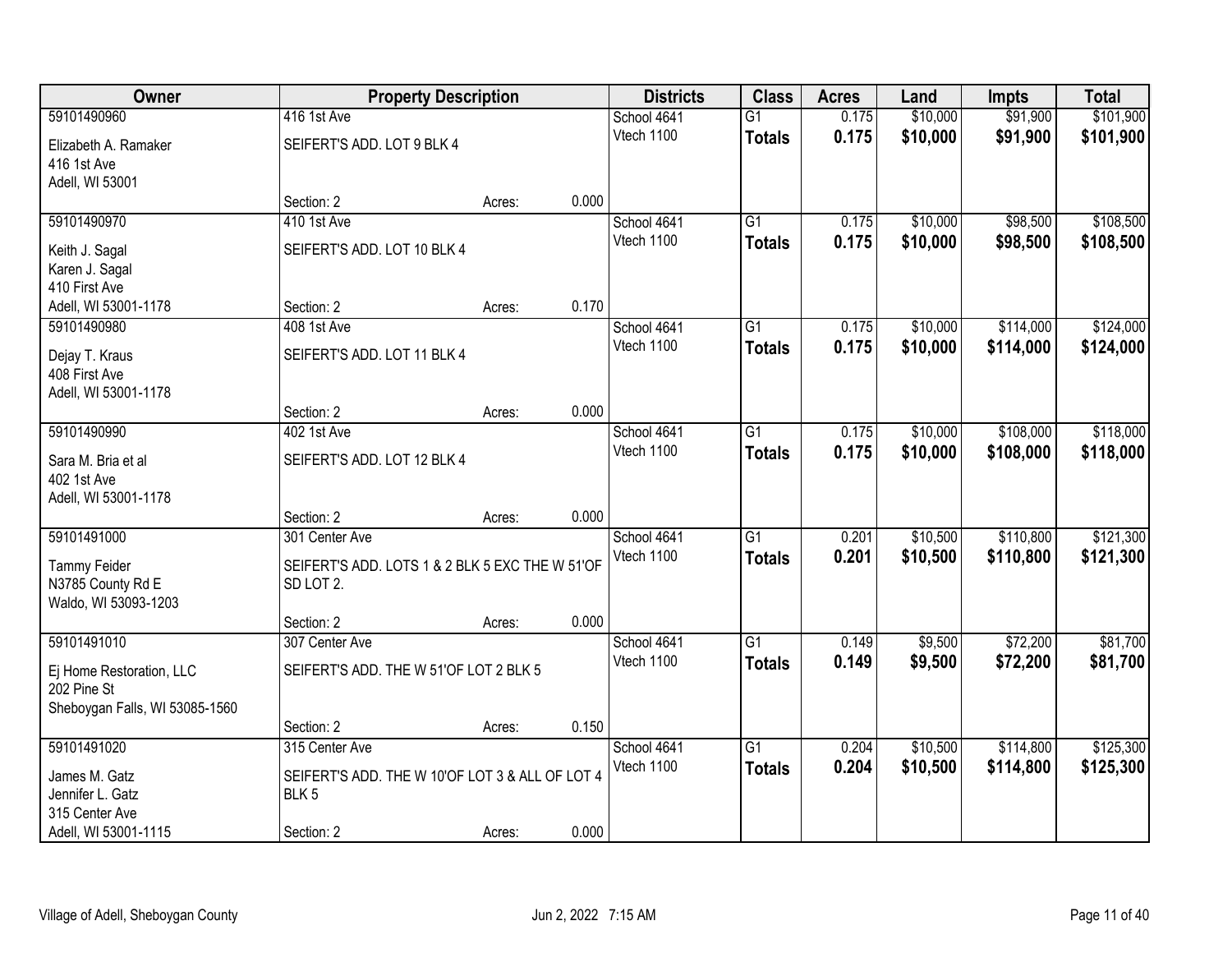| Owner                                                                      |                                                                              | <b>Property Description</b> |       | <b>Districts</b>          | <b>Class</b>                     | <b>Acres</b>   | Land                 | <b>Impts</b>           | <b>Total</b>           |
|----------------------------------------------------------------------------|------------------------------------------------------------------------------|-----------------------------|-------|---------------------------|----------------------------------|----------------|----------------------|------------------------|------------------------|
| 59101491030                                                                | 311 Center Ave                                                               |                             |       | School 4641               | $\overline{X4}$                  | 0.150          | $\overline{60}$      | $\overline{50}$        | \$0                    |
| Village of Adell (Mill Street)<br>Attn: Park<br>508 Seifert St             | SEIFERT'S ADD. LOT 3 BLK 5 EXC THE W<br>10'THEREOF.                          |                             |       | Vtech 1100                | <b>Totals</b>                    | 0.150          | \$0                  | \$0                    | \$0                    |
| Adell, WI 53001-1185                                                       | Section: 2                                                                   | Acres:                      | 0.000 |                           |                                  |                |                      |                        |                        |
| 59101491040                                                                | 321 Center Ave                                                               |                             |       | School 4641               | G1                               | 0.175          | \$10,000             | \$119,400              | \$129,400              |
| Derrick Pierog<br>321 Center Ave<br>Adell, WI 53001-1115                   | SEIFERT'S ADD. LOT 5 BLK 5                                                   |                             |       | Vtech 1100                | <b>Totals</b>                    | 0.175          | \$10,000             | \$119,400              | \$129,400              |
|                                                                            | Section: 2                                                                   | Acres:                      | 0.000 |                           |                                  |                |                      |                        |                        |
| 59101491050                                                                | 325 Center Ave                                                               |                             |       | School 4641               | G1                               | 0.175          | \$10,000             | \$120,400              | \$130,400              |
| Andrew C. Schmitt<br>Valerie J. Schmitt<br>325 Center Ave                  | SEIFERT'S ADD. LOT 6 BLK 5                                                   |                             |       | Vtech 1100                | <b>Totals</b>                    | 0.175          | \$10,000             | \$120,400              | \$130,400              |
| Adell, WI 53001-1115                                                       | Section: 2                                                                   | Acres:                      | 0.000 |                           |                                  |                |                      |                        |                        |
| 59101491060                                                                | 324 1st Ave                                                                  |                             |       | School 4641               | G1                               | 0.175          | \$10,000             | \$88,000               | \$98,000               |
| Robert W. Baker Jr<br>Jennifer L. Baker<br>324 First Ave                   | SEIFERT'S ADD. LOT 7 BLK 5                                                   |                             |       | Vtech 1100                | <b>Totals</b>                    | 0.175          | \$10,000             | \$88,000               | \$98,000               |
| Adell, WI 53001-1177                                                       | Section: 2                                                                   | Acres:                      | 0.000 |                           |                                  |                |                      |                        |                        |
| 59101491070<br>William T. Krueger<br>320 First Ave<br>Adell, WI 53001-1177 | 320 1st Ave<br>SEIFERT'S ADD. LOT 8 BLK 5                                    |                             |       | School 4641<br>Vtech 1100 | $\overline{G1}$<br><b>Totals</b> | 0.175<br>0.175 | \$10,000<br>\$10,000 | \$101,800<br>\$101,800 | \$111,800<br>\$111,800 |
|                                                                            | Section: 2                                                                   | Acres:                      | 0.000 |                           |                                  |                |                      |                        |                        |
| 59101491080                                                                | 314 1st Ave                                                                  |                             |       | School 4641               | $\overline{G1}$                  | 0.192          | \$10,500             | \$82,300               | \$92,800               |
| Mike R. Stemper<br>314 1st Ave<br>Adell, WI 53001                          | SEIFERT'S ADD. LOT 9 & THE W 6' OF LOT 10 BLK 5                              |                             |       | Vtech 1100                | <b>Totals</b>                    | 0.192          | \$10,500             | \$82,300               | \$92,800               |
|                                                                            | Section: 2                                                                   | Acres:                      | 0.000 |                           |                                  |                |                      |                        |                        |
| 59101491090                                                                | 310 1st Ave                                                                  |                             |       | School 4641               | $\overline{G1}$                  | 0.224          | \$11,000             | \$109,000              | \$120,000              |
| Singer I. Carney<br>Naomi B. Carney<br>310 1st Ave                         | SEIFERT'S ADD. LOT 10, EXC THE W 6' OF SD LOT &<br>THE W 23' OF LOT 11 BLK 5 |                             |       | Vtech 1100                | <b>Totals</b>                    | 0.224          | \$11,000             | \$109,000              | \$120,000              |
| Adell, WI 53001-1177                                                       | Section: 2                                                                   | Acres:                      | 0.220 |                           |                                  |                |                      |                        |                        |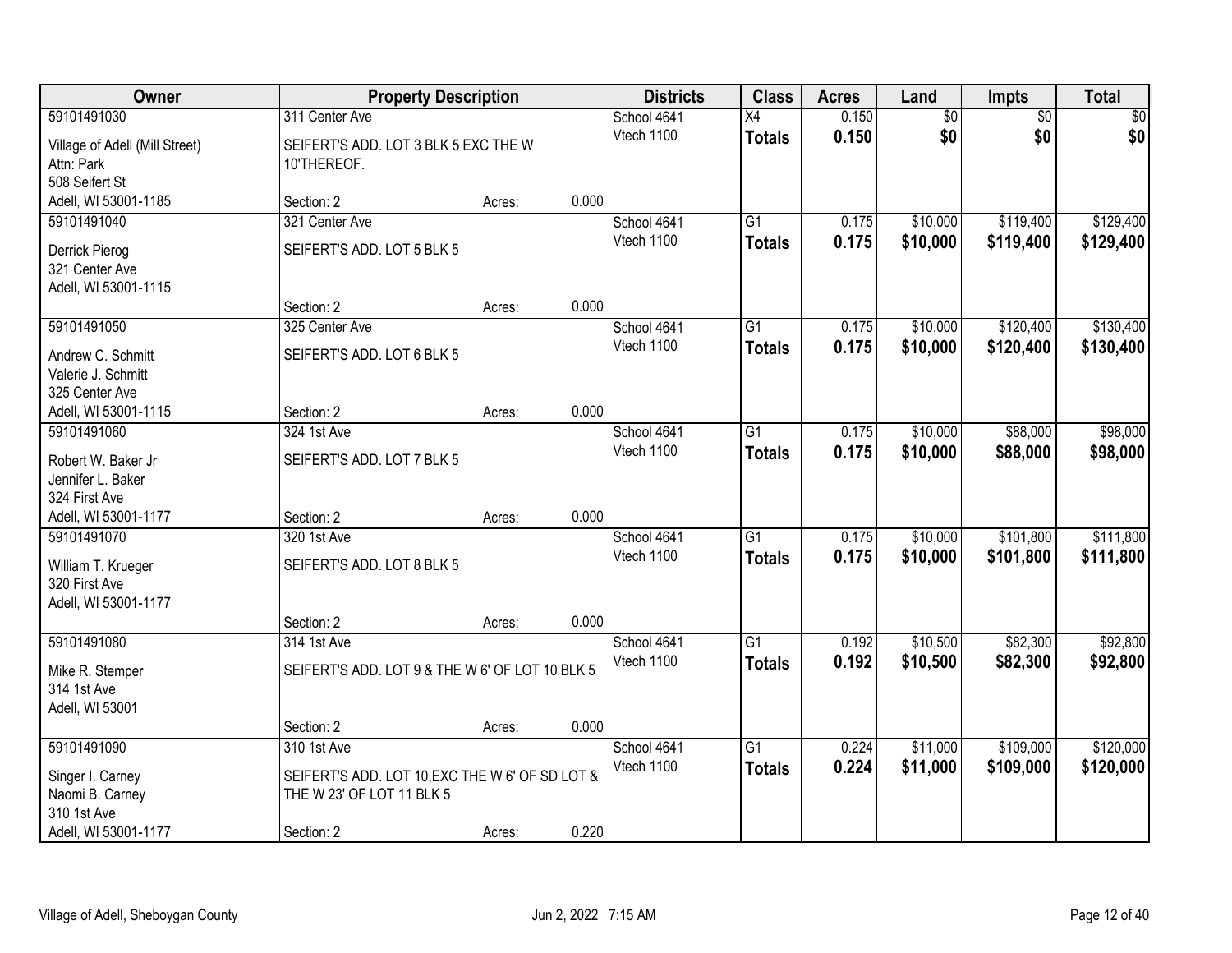| Owner                                                                             |                                                                                    | <b>Property Description</b> |       | <b>Districts</b>          | <b>Class</b>                     | <b>Acres</b>   | Land                 | <b>Impts</b>           | <b>Total</b>           |
|-----------------------------------------------------------------------------------|------------------------------------------------------------------------------------|-----------------------------|-------|---------------------------|----------------------------------|----------------|----------------------|------------------------|------------------------|
| 59101491100<br>Peter J. Kolkmann<br>Brittany S. Kolkmann                          | 302 1st Ave<br>SEIFERT'S ADD., THE EAST 37' OF LOT 11 AND ALL<br>OF LOT12 BLK 5.   |                             |       | School 4641<br>Vtech 1100 | $\overline{G1}$<br><b>Totals</b> | 0.283<br>0.283 | \$12,500<br>\$12,500 | \$89,900<br>\$89,900   | \$102,400<br>\$102,400 |
| 302 First Ave<br>Adell, WI 53001-1177                                             | Section: 2                                                                         | Acres:                      | 0.000 |                           |                                  |                |                      |                        |                        |
| 59101491110<br>Zion Housing Development Corp<br>c/o Lakeshore Cap<br>540 N 8th St | 210 1st Ave<br>SEIFERT'S ADD. LOTS 8-14 INCL, BLK 6, EXC LOTS 8,9<br>& 10, SD BLK. |                             |       | School 4641<br>Vtech 1100 | $\overline{X4}$<br><b>Totals</b> | 0.710<br>0.710 | \$0<br>\$0           | $\overline{50}$<br>\$0 | $\overline{50}$<br>\$0 |
| Manitowoc, WI 54220-4042                                                          | Section: 2                                                                         | Acres:                      | 0.000 |                           |                                  |                |                      |                        |                        |
| 59101491111<br>Robert Stommel<br>PO Box 24<br>Adell, WI 53001-0024                | 220 1st Ave<br>SEIFERT'S ADD. A-10210 - E1/2 OF LOT 9 & ALL OF<br>LOT 10, BLK 6.   |                             |       | School 4641<br>Vtech 1100 | $\overline{G1}$<br><b>Totals</b> | 0.262<br>0.262 | \$12,000<br>\$12,000 | \$91,000<br>\$91,000   | \$103,000<br>\$103,000 |
|                                                                                   | Section: 2                                                                         | Acres:                      | 0.000 |                           |                                  |                |                      |                        |                        |
| 59101491112<br>Travis W. Kraus<br>Christina M. Otte-Kraus<br>210 Neugent St       | 210 Neugent St<br>SEIFERT'S ADDN. A-10715 - W1/2 LOT 9 & ALL OF<br>LOT 8, BLK 6.   |                             |       | School 4641<br>Vtech 1100 | $\overline{G1}$<br><b>Totals</b> | 0.262<br>0.262 | \$12,000<br>\$12,000 | \$124,500<br>\$124,500 | \$136,500<br>\$136,500 |
| Adell, WI 53001-1179                                                              | Section: 2                                                                         | Acres:                      | 0.000 |                           |                                  |                |                      |                        |                        |
| 59101491120<br>Adrian J. Miske<br>812 College Ave<br>Howards Grove, WI 53083-1209 | 217 1st Ave<br>SEIFERT'S ADD. LOTS 1 & 2 BLK 7<br>Section: 2                       |                             | 0.000 | School 4641<br>Vtech 1100 | $\overline{G1}$<br><b>Totals</b> | 0.357<br>0.357 | \$14,500<br>\$14,500 | \$53,200<br>\$53,200   | \$67,700<br>\$67,700   |
| 59101491130                                                                       | 225 1st Ave                                                                        | Acres:                      |       | School 4641               | $\overline{G1}$                  | 0.170          | \$10,000             | \$86,500               | \$96,500               |
| Ronald Benkendorf<br>225 First Ave<br>Adell, WI 53001-1114                        | SEIFERT'S ADD. LOT 3 BLK 7                                                         |                             |       | Vtech 1100                | <b>Totals</b>                    | 0.170          | \$10,000             | \$86,500               | \$96,500               |
|                                                                                   | Section: 2                                                                         | Acres:                      | 0.170 |                           |                                  |                |                      |                        |                        |
| 59101491140<br>Brenda L. Koehler<br>229 First Ave<br>Adell, WI 53001-1114         | 229 1st Ave<br>SEIFERT'S ADD. LOT 4 BLK 7<br>Section: 2                            | Acres:                      | 0.170 | School 4641<br>Vtech 1100 | $\overline{G1}$<br><b>Totals</b> | 0.175<br>0.175 | \$10,000<br>\$10,000 | \$73,200<br>\$73,200   | \$83,200<br>\$83,200   |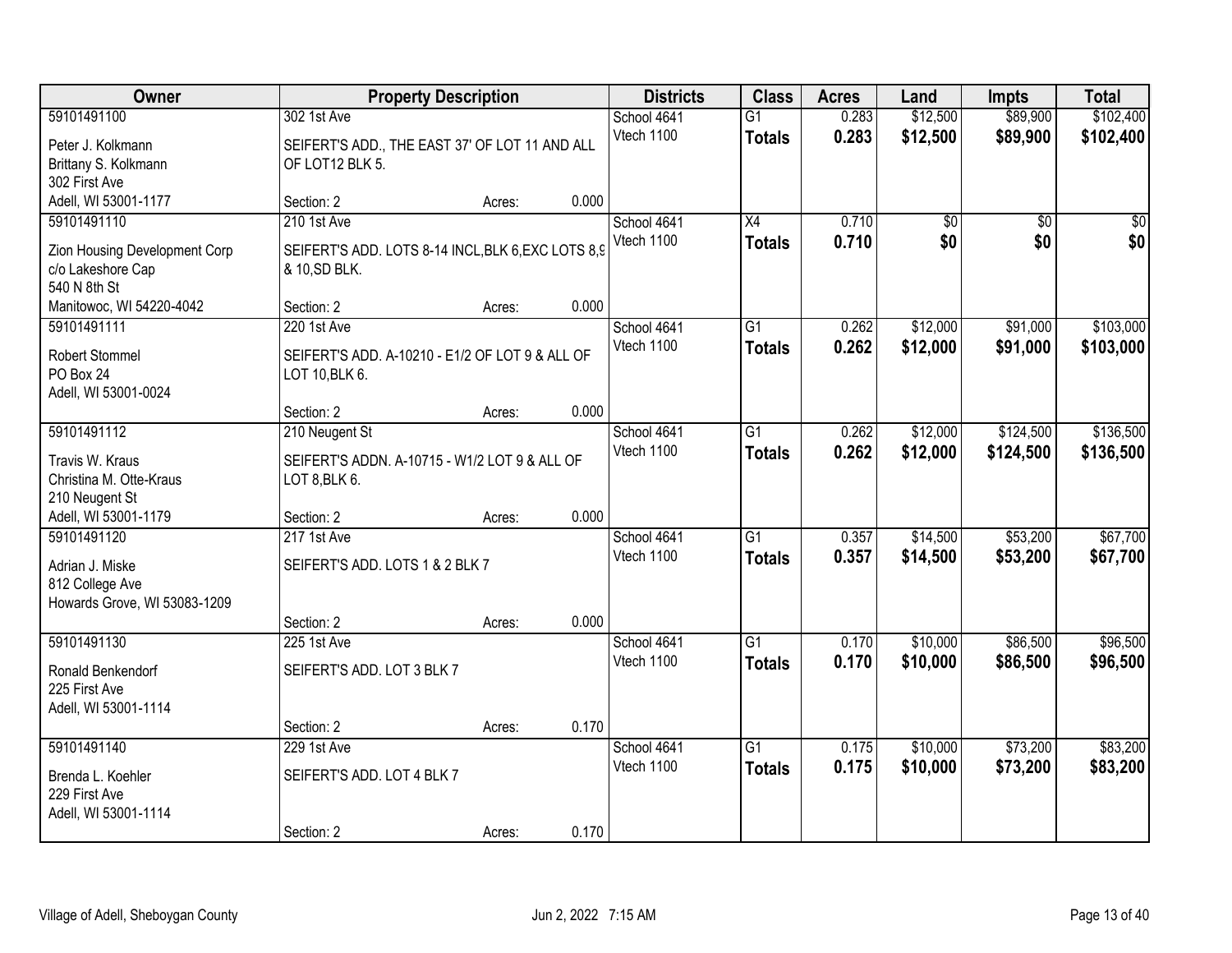| Owner                      |                                                    | <b>Property Description</b> |       | <b>Districts</b> | <b>Class</b>    | <b>Acres</b> | Land     | <b>Impts</b> | <b>Total</b> |
|----------------------------|----------------------------------------------------|-----------------------------|-------|------------------|-----------------|--------------|----------|--------------|--------------|
| 59101491150                | 233 1st Ave                                        |                             |       | School 4641      | $\overline{G1}$ | 0.175        | \$10,000 | \$86,900     | \$96,900     |
| Cozy Homes South LLC       | SEIFERT'S ADD. LOT 5 & THE E 8'OF S 63.4'OF LOT 6  |                             |       | Vtech 1100       | <b>Totals</b>   | 0.175        | \$10,000 | \$86,900     | \$96,900     |
| 570 Hoff St                | BLK 7, EXC THE W 4'OF THE N 63.6'OF SD LOT 5.      |                             |       |                  |                 |              |          |              |              |
| Random Lake, WI 53075-1777 |                                                    |                             |       |                  |                 |              |          |              |              |
|                            | Section: 2                                         | Acres:                      | 0.000 |                  |                 |              |          |              |              |
| 59101491160                | 235 1st Ave                                        |                             |       | School 4641      | $\overline{G1}$ | 0.169        | \$10,000 | \$82,100     | \$92,100     |
| Adam J. Weiland            | SEIFERT'S ADD. THE W 4'OF N 63.6'OF LOT 5 & ALL    |                             |       | Vtech 1100       | <b>Totals</b>   | 0.169        | \$10,000 | \$82,100     | \$92,100     |
| 235 1st Ave                | OF LOT 6 BLK 7, EXC THE E 8'OF S 63.4'OF SD LOT 6. |                             |       |                  |                 |              |          |              |              |
| Adell, WI 53001-1114       |                                                    |                             |       |                  |                 |              |          |              |              |
|                            | Section: 2                                         | Acres:                      | 0.000 |                  |                 |              |          |              |              |
| 59101491170                | 120 Neugent St                                     |                             |       | School 4641      | $\overline{G1}$ | 0.170        | \$10,000 | \$86,500     | \$96,500     |
| Anthony J. Bliesner        | SEIFERT'S ADD. LOT 7 BLK 7                         |                             |       | Vtech 1100       | <b>Totals</b>   | 0.170        | \$10,000 | \$86,500     | \$96,500     |
| Shannon A. Bliesner        |                                                    |                             |       |                  |                 |              |          |              |              |
| 120 Neugent St             |                                                    |                             |       |                  |                 |              |          |              |              |
| Adell, WI 53001-1103       | Section: 2                                         | Acres:                      | 0.000 |                  |                 |              |          |              |              |
| 59101491180                | 234 Edgewood Ave                                   |                             |       | School 4641      | $\overline{G2}$ | 1.230        | \$25,500 | \$162,000    | \$187,500    |
| James F. Kramer            | SEIFERT'S ADD. LOTS 8-9-10-11-12-13 & 14 BLK 7     |                             |       | Vtech 1100       | <b>Totals</b>   | 1.230        | \$25,500 | \$162,000    | \$187,500    |
| Judith A. Kramer           |                                                    |                             |       |                  |                 |              |          |              |              |
| W1750 Bente Rd             |                                                    |                             |       |                  |                 |              |          |              |              |
| Helenville, WI 53137-9770  | Section: 2                                         | Acres:                      | 0.000 |                  |                 |              |          |              |              |
| 59101491190                | 301 1st Ave                                        |                             |       | School 4641      | $\overline{G1}$ | 0.350        | \$14,000 | \$138,500    | \$152,500    |
| Arlo D. Neumann            | SEIFERT'S ADD. LOTS 1 & 2 BLK 8                    |                             |       | Vtech 1100       | <b>Totals</b>   | 0.350        | \$14,000 | \$138,500    | \$152,500    |
| Emily N. Neumann           |                                                    |                             |       |                  |                 |              |          |              |              |
| 301 1st Ave                |                                                    |                             |       |                  |                 |              |          |              |              |
| PO Box 2                   | Section: 2                                         | Acres:                      | 0.000 |                  |                 |              |          |              |              |
| Adell, WI 53001-0002       |                                                    |                             |       |                  |                 |              |          |              |              |
| 59101491200                | 313 1st Ave                                        |                             |       | School 4641      | $\overline{G1}$ | 0.262        | \$12,000 | \$122,000    | \$134,000    |
| James E. Dean              | SEIFERT'S ADD. LOT 3 & THE E1/2 OF LOT 4 BLK 8     |                             |       | Vtech 1100       | <b>Totals</b>   | 0.262        | \$12,000 | \$122,000    | \$134,000    |
| Judy M. Dean               |                                                    |                             |       |                  |                 |              |          |              |              |
| 313 First Ave              |                                                    |                             |       |                  |                 |              |          |              |              |
| Adell, WI 53001-1176       | Section: 2                                         | Acres:                      | 0.000 |                  |                 |              |          |              |              |
| 59101491210                | 321 1st Ave                                        |                             |       | School 4641      | $\overline{G1}$ | 0.262        | \$12,000 | \$132,800    | \$144,800    |
| Allan L. Arendt Jr         | SEIFERT'S ADD. THE W1/2 OF LOT 4 & ALL OF LOT 5    |                             |       | Vtech 1100       | <b>Totals</b>   | 0.262        | \$12,000 | \$132,800    | \$144,800    |
| Marie A. Arendt            | BLK8                                               |                             |       |                  |                 |              |          |              |              |
| 321 First Ave              |                                                    |                             |       |                  |                 |              |          |              |              |
| Adell, WI 53001-1176       | Section: 2                                         | Acres:                      | 0.000 |                  |                 |              |          |              |              |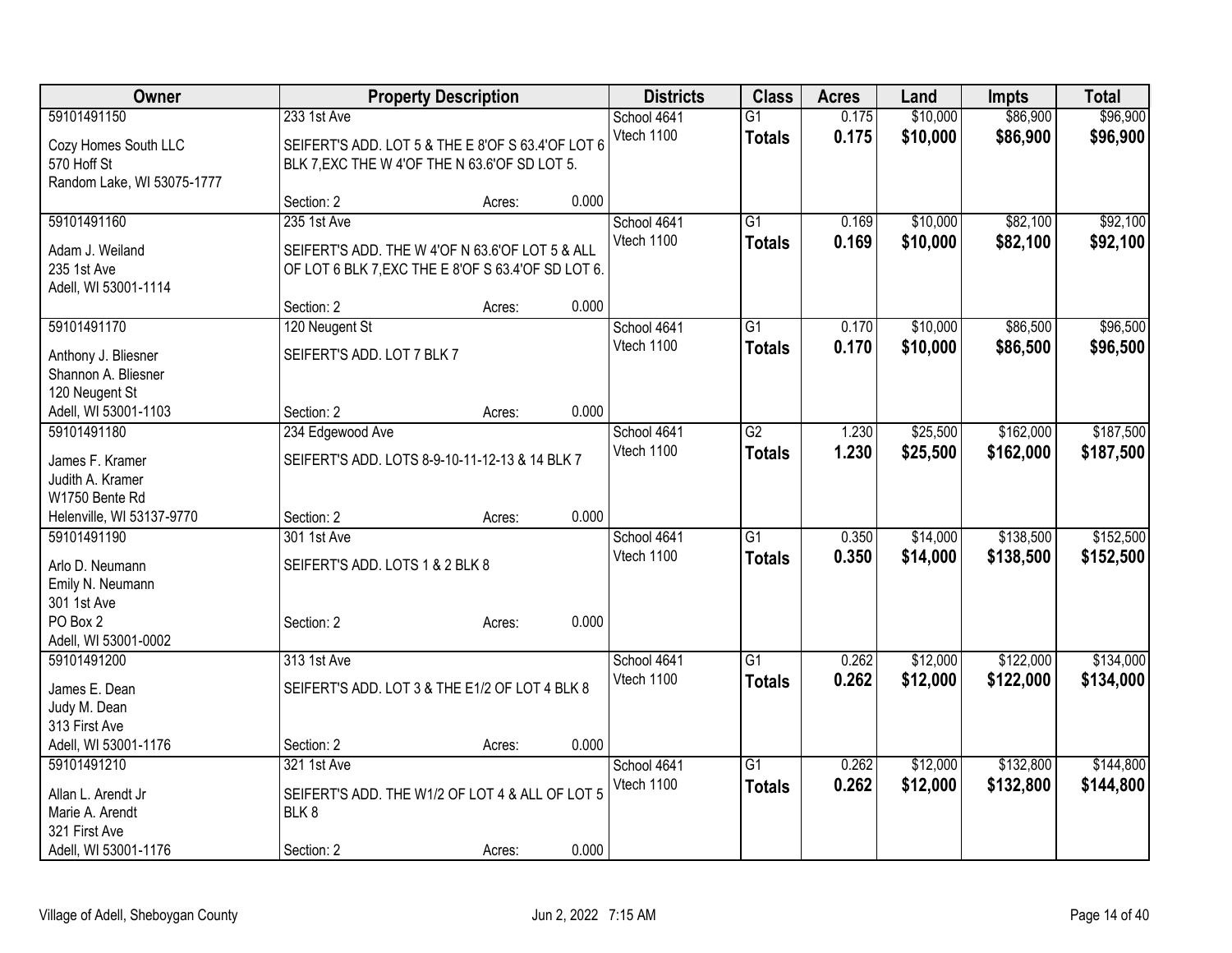| <b>Owner</b>                        | <b>Property Description</b>                           |        |       | <b>Districts</b> | <b>Class</b>    | <b>Acres</b> | Land     | <b>Impts</b>    | <b>Total</b> |
|-------------------------------------|-------------------------------------------------------|--------|-------|------------------|-----------------|--------------|----------|-----------------|--------------|
| 59101491220                         | 325 1st Ave                                           |        |       | School 4641      | $\overline{G1}$ | 0.175        | \$10,000 | \$132,500       | \$142,500    |
| Michael L. Looby                    | SEIFERT'S ADD. LOT 6 BLK 8                            |        |       | Vtech 1100       | <b>Totals</b>   | 0.175        | \$10,000 | \$132,500       | \$142,500    |
| Katie M. Looby                      |                                                       |        |       |                  |                 |              |          |                 |              |
| 325 1st Ave                         |                                                       |        |       |                  |                 |              |          |                 |              |
| Adell, WI 53001-1176                | Section: 2                                            | Acres: | 0.000 |                  |                 |              |          |                 |              |
| 59101491230                         | 324 Edgewood Ave                                      |        |       | School 4641      | $\overline{G1}$ | 0.175        | \$10,000 | \$144,300       | \$154,300    |
| Matthew Orr                         | SEIFERT'S ADD. LOT 7 BLK 8                            |        |       | Vtech 1100       | <b>Totals</b>   | 0.175        | \$10,000 | \$144,300       | \$154,300    |
| Catherine Orr                       |                                                       |        |       |                  |                 |              |          |                 |              |
| 324 Edgewood Ave                    |                                                       |        |       |                  |                 |              |          |                 |              |
| Adell, WI 53001-1106                | Section: 2                                            | Acres: | 0.000 |                  |                 |              |          |                 |              |
| 59101491240                         | 318 Edgewood Ave                                      |        |       | School 4641      | $\overline{G1}$ | 0.262        | \$12,000 | \$67,700        | \$79,700     |
|                                     |                                                       |        |       | Vtech 1100       | <b>Totals</b>   | 0.262        | \$12,000 | \$67,700        | \$79,700     |
| Jeffry H. Krier<br>Deborah L. Krier | SEIFERT'S ADD. ALL OF LOT 8 & W 30' OF LOT 9 BLK<br>8 |        |       |                  |                 |              |          |                 |              |
| 207 Hoff St                         |                                                       |        |       |                  |                 |              |          |                 |              |
| Random Lake, WI 53075-1774          | Section: 2                                            | Acres: | 0.260 |                  |                 |              |          |                 |              |
| 59101491250                         | 312 Edgewood Ave                                      |        |       | School 4641      | $\overline{G1}$ | 0.262        | \$12,000 | \$142,000       | \$154,000    |
|                                     |                                                       |        |       | Vtech 1100       | <b>Totals</b>   | 0.262        | \$12,000 | \$142,000       | \$154,000    |
| Jaime A. Jensen                     | SEIFERT'S ADD. ALL OF LOTS 9 & 10 BLK 8 EXC THE       |        |       |                  |                 |              |          |                 |              |
| 312 Edgewood Ave                    | W 30'OF SD LOT 9.                                     |        |       |                  |                 |              |          |                 |              |
| Adell, WI 53001-1106                | Section: 2                                            |        | 0.260 |                  |                 |              |          |                 |              |
| 59101491260                         | Edgewood Ave                                          | Acres: |       | School 4641      | $\overline{G1}$ | 0.175        | \$4,000  | $\overline{50}$ | \$4,000      |
|                                     |                                                       |        |       | Vtech 1100       |                 | 0.175        |          | \$0             |              |
| Jerald H. Michaels                  | SEIFERT'S ADD. LOT 11 BLK 8                           |        |       |                  | <b>Totals</b>   |              | \$4,000  |                 | \$4,000      |
| 302 Edgewood Ave                    |                                                       |        |       |                  |                 |              |          |                 |              |
| Adell, WI 53001-1106                |                                                       |        |       |                  |                 |              |          |                 |              |
|                                     | Section: 2                                            | Acres: | 0.000 |                  |                 |              |          |                 |              |
| 59101491270                         | 302 Edgewood Ave                                      |        |       | School 4641      | $\overline{G1}$ | 0.175        | \$10,000 | \$82,400        | \$92,400     |
| Jerald H. Michaels                  | SEIFERT'S ADD. LOT 12 BLK 8                           |        |       | Vtech 1100       | <b>Totals</b>   | 0.175        | \$10,000 | \$82,400        | \$92,400     |
| 302 Edgewood Ave                    |                                                       |        |       |                  |                 |              |          |                 |              |
| Adell, WI 53001-1106                |                                                       |        |       |                  |                 |              |          |                 |              |
|                                     | Section: 2                                            | Acres: | 0.000 |                  |                 |              |          |                 |              |
| 59101491280                         | 401 1st Ave                                           |        |       | School 4641      | $\overline{G1}$ | 0.262        | \$12,000 | \$80,200        | \$92,200     |
| Adam Kostuch                        | SEIFERT'S ADD. LOT 1 & E1/2 OF LOT 2 BLK 9            |        |       | Vtech 1100       | <b>Totals</b>   | 0.262        | \$12,000 | \$80,200        | \$92,200     |
| Stephanie M. Burant                 |                                                       |        |       |                  |                 |              |          |                 |              |
| 401 First Ave                       |                                                       |        |       |                  |                 |              |          |                 |              |
| Adell, WI 53001-1600                | Section: 2                                            | Acres: | 0.000 |                  |                 |              |          |                 |              |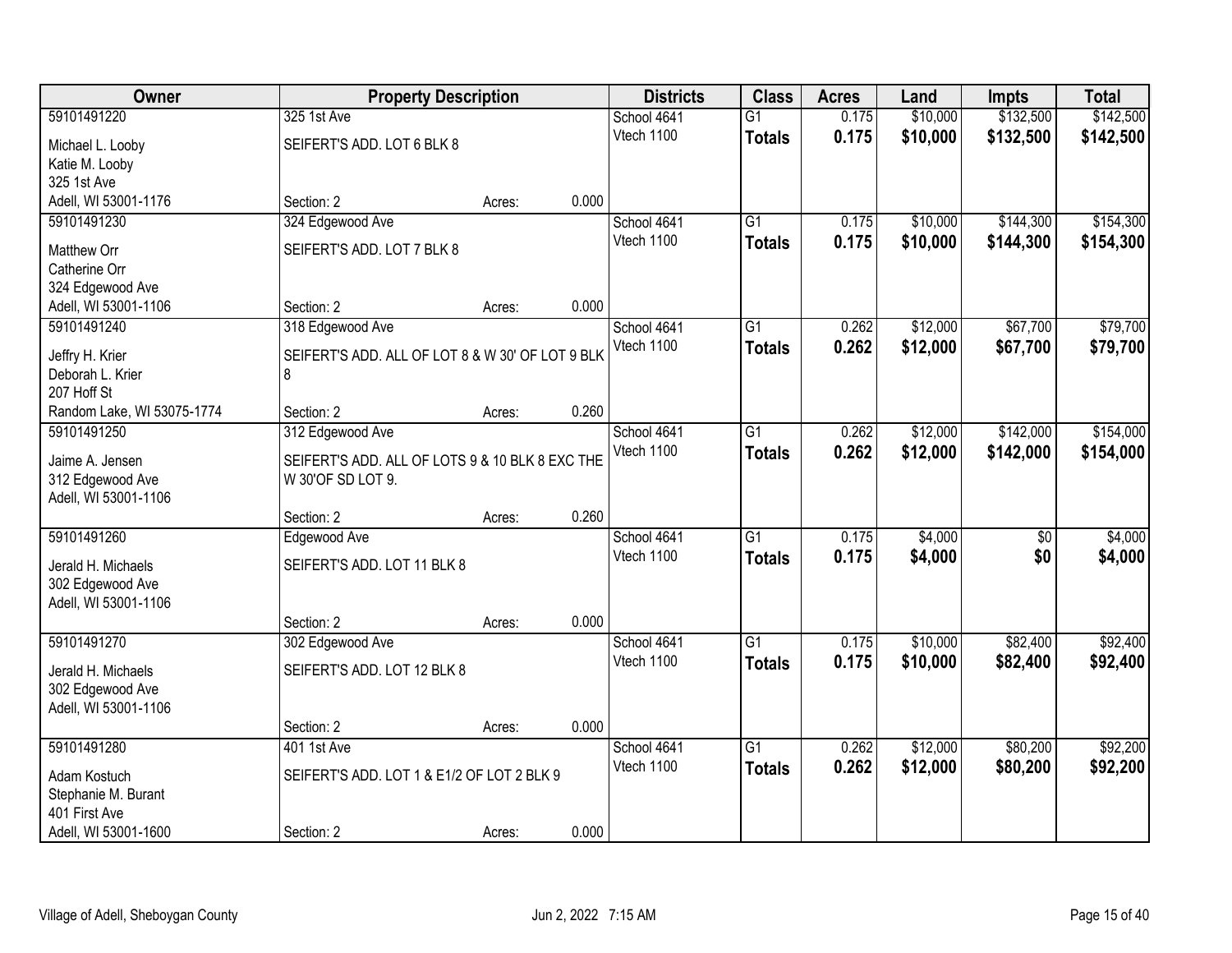| <b>Owner</b>                  |                                                 | <b>Property Description</b> |       | <b>Districts</b> | <b>Class</b>    | <b>Acres</b> | Land     | <b>Impts</b> | <b>Total</b> |
|-------------------------------|-------------------------------------------------|-----------------------------|-------|------------------|-----------------|--------------|----------|--------------|--------------|
| 59101491290                   | 409 1st Ave                                     |                             |       | School 4641      | $\overline{G1}$ | 0.262        | \$12,000 | \$93,000     | \$105,000    |
| Michael S. Miske              | SEIFERT'S ADD. W1/2 OF LOT 2 & ALL OF LOT 3 BLK |                             |       | Vtech 1100       | <b>Totals</b>   | 0.262        | \$12,000 | \$93,000     | \$105,000    |
| 409 First Ave                 | 9                                               |                             |       |                  |                 |              |          |              |              |
| Adell, WI 53001-1600          |                                                 |                             |       |                  |                 |              |          |              |              |
|                               | Section: 2                                      | Acres:                      | 0.000 |                  |                 |              |          |              |              |
| 59101491300                   | 415 1st Ave                                     |                             |       | School 4641      | G1              | 0.170        | \$10,000 | \$83,500     | \$93,500     |
| James A. Krasinski            | SEIFERT'S ADD. LOT 4 BLK 9                      |                             |       | Vtech 1100       | <b>Totals</b>   | 0.170        | \$10,000 | \$83,500     | \$93,500     |
| 415 First Ave                 |                                                 |                             |       |                  |                 |              |          |              |              |
| Adell, WI 53001-1600          |                                                 |                             |       |                  |                 |              |          |              |              |
|                               | Section: 2                                      | Acres:                      | 0.170 |                  |                 |              |          |              |              |
| 59101491310                   | 419 1st Ave                                     |                             |       | School 4641      | $\overline{G1}$ | 0.201        | \$10,500 | \$166,500    | \$177,000    |
| Kenneth R. Cotter             | SEIFERT'S ADD. LOT 5, BLK 9, & THE E 9'OF LOT   |                             |       | Vtech 1100       | <b>Totals</b>   | 0.201        | \$10,500 | \$166,500    | \$177,000    |
| Jayne R. Cotter               | 6, BLK 9.                                       |                             |       |                  |                 |              |          |              |              |
| 419 First Ave                 |                                                 |                             |       |                  |                 |              |          |              |              |
| Adell, WI 53001-1600          | Section: 2                                      | Acres:                      | 0.000 |                  |                 |              |          |              |              |
| 59101491312                   | 425 1st Ave                                     |                             |       | School 4641      | $\overline{G1}$ | 0.149        | \$9,500  | \$69,200     | \$78,700     |
| William R. Eberhardt          | SEIFERT'S ADDN. THE W 51'OF LOT 6, BLK 9.       |                             |       | Vtech 1100       | <b>Totals</b>   | 0.149        | \$9,500  | \$69,200     | \$78,700     |
| N1099 Silver Creek Cascade Rd |                                                 |                             |       |                  |                 |              |          |              |              |
| Random Lake, WI 53075-1223    |                                                 |                             |       |                  |                 |              |          |              |              |
|                               | Section: 2                                      | Acres:                      | 0.150 |                  |                 |              |          |              |              |
| 59101491320                   | 104 Seifert St                                  |                             |       | School 4641      | $\overline{G1}$ | 0.350        | \$14,000 | \$114,500    | \$128,500    |
| Jamie B. Biermann             | SEIFERT'S ADD. LOTS 7 & 8 BLK 9                 |                             |       | Vtech 1100       | <b>Totals</b>   | 0.350        | \$14,000 | \$114,500    | \$128,500    |
| 104 Seifert St                |                                                 |                             |       |                  |                 |              |          |              |              |
| Adell, WI 53001-1551          |                                                 |                             |       |                  |                 |              |          |              |              |
|                               | Section: 2                                      | Acres:                      | 0.350 |                  |                 |              |          |              |              |
| 59101491330                   | 418 Edgewood Ave                                |                             |       | School 4641      | $\overline{G1}$ | 0.262        | \$12,000 | \$129,200    | \$141,200    |
| Aaron E. Friede               | SEIFERT'S ADD. LOT 9 & W1/2 OF LOT 10 BLK 9     |                             |       | Vtech 1100       | <b>Totals</b>   | 0.262        | \$12,000 | \$129,200    | \$141,200    |
| 418 Edgewood Ave              |                                                 |                             |       |                  |                 |              |          |              |              |
| Adell, WI 53001-1107          |                                                 |                             |       |                  |                 |              |          |              |              |
|                               | Section: 2                                      | Acres:                      | 0.000 |                  |                 |              |          |              |              |
| 59101491340                   | 408 Edgewood Ave                                |                             |       | School 4641      | $\overline{G1}$ | 0.262        | \$12,000 | \$84,000     | \$96,000     |
| David R. Kaiser               | SEIFERT'S ADD. E1/2 OF LOT 10 & ALL OF LOT 11   |                             |       | Vtech 1100       | <b>Totals</b>   | 0.262        | \$12,000 | \$84,000     | \$96,000     |
| Donna L. Kaiser               | BLK 9                                           |                             |       |                  |                 |              |          |              |              |
| W6408 S County Rd A           |                                                 |                             |       |                  |                 |              |          |              |              |
| Adell, WI 53001-1531          | Section: 2                                      | Acres:                      | 0.000 |                  |                 |              |          |              |              |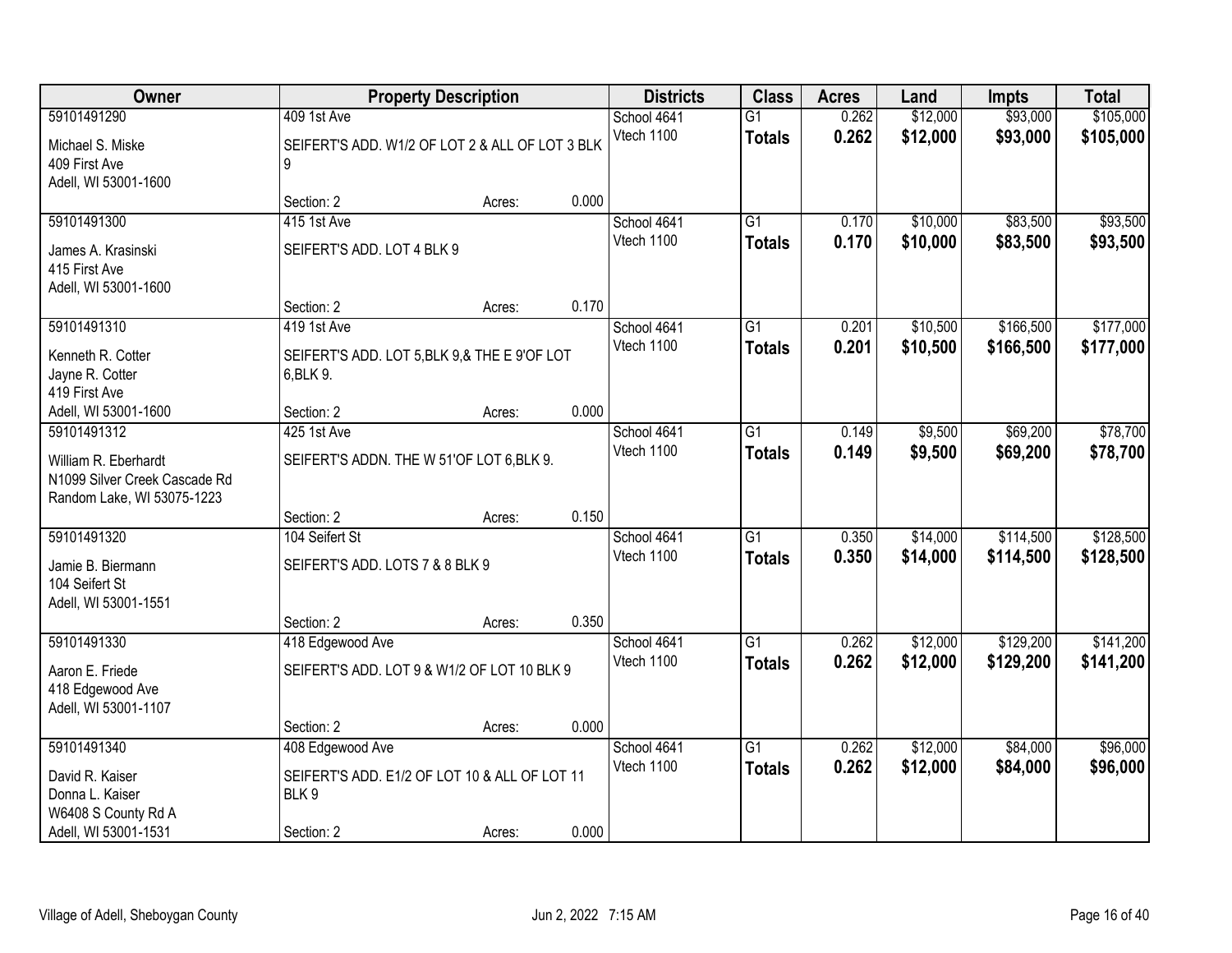| Owner                                      |                                             | <b>Property Description</b> |       | <b>Districts</b>          | <b>Class</b>    | <b>Acres</b> | Land     | <b>Impts</b> | <b>Total</b> |
|--------------------------------------------|---------------------------------------------|-----------------------------|-------|---------------------------|-----------------|--------------|----------|--------------|--------------|
| 59101491350                                | 402 Edgewood Ave                            |                             |       | School 4641               | $\overline{G1}$ | 0.175        | \$10,000 | \$96,500     | \$106,500    |
| Sue A. Pieper                              | SEIFERT'S ADD. LOT 12 BLK 9                 |                             |       | Vtech 1100                | <b>Totals</b>   | 0.175        | \$10,000 | \$96,500     | \$106,500    |
| 402 Edgewood Ave                           |                                             |                             |       |                           |                 |              |          |              |              |
| Adell, WI 53001                            |                                             |                             |       |                           |                 |              |          |              |              |
|                                            | Section: 2                                  | Acres:                      | 0.000 |                           |                 |              |          |              |              |
| 59101491360                                | 302 Wisconsin St                            |                             |       | School 4641               | $\overline{G1}$ | 0.310        | \$13,000 | \$96,500     | \$109,500    |
| Joshua Pierce                              | SEIFERT'S ADD. LOTS 1&2 BEING ALL OF BLK 10 |                             |       | Vtech 1100                | <b>Totals</b>   | 0.310        | \$13,000 | \$96,500     | \$109,500    |
| 302 Wisconsin St                           |                                             |                             |       |                           |                 |              |          |              |              |
| Adell, WI 53001                            |                                             |                             |       |                           |                 |              |          |              |              |
|                                            | Section: 2                                  | Acres:                      | 0.310 |                           |                 |              |          |              |              |
| 59101491370                                |                                             |                             |       | School 4641<br>Vtech 1100 |                 |              |          |              |              |
| Subdivision Vernon's                       | <b>VERNON'S SUBDIVISION</b>                 |                             |       |                           | <b>Totals</b>   |              |          |              |              |
| Na                                         |                                             |                             |       |                           |                 |              |          |              |              |
| Na, WI 99999                               |                                             |                             | 0.000 |                           |                 |              |          |              |              |
| 59101491380                                | Section:<br>202 Osius St Unit 1             | Acres:                      |       | School 4641               | $\overline{G2}$ | 0.770        | \$28,500 | \$291,500    | \$320,000    |
|                                            |                                             |                             |       | Vtech 1100                | <b>Totals</b>   | 0.770        | \$28,500 | \$291,500    | \$320,000    |
| Osius Street Apartments LLC                | VERNON'S SUBD. LOTS 1 & 2                   |                             |       |                           |                 |              |          |              |              |
| 129 N 6th St<br>Cedar Grove, WI 53013-1610 |                                             |                             |       |                           |                 |              |          |              |              |
|                                            | Section: 2                                  | Acres:                      | 0.000 |                           |                 |              |          |              |              |
| 59101491390                                | 210 Osius St                                |                             |       | School 4641               | $\overline{G1}$ | 0.363        | \$16,000 | \$107,500    | \$123,500    |
|                                            |                                             |                             |       | Vtech 1100                | <b>Totals</b>   | 0.363        | \$16,000 | \$107,500    | \$123,500    |
| Linda M. Orth<br>210 Osius St              | VERNON'S SUBD. LOT 3                        |                             |       |                           |                 |              |          |              |              |
| Adell, WI 53001-1110                       |                                             |                             |       |                           |                 |              |          |              |              |
|                                            | Section: 2                                  | Acres:                      | 0.000 |                           |                 |              |          |              |              |
| 59101491400                                | 214 Osius St                                |                             |       | School 4641               | $\overline{G1}$ | 0.363        | \$16,000 | \$115,400    | \$131,400    |
| James Donner                               | VERNON'S SUBD. LOT 4                        |                             |       | Vtech 1100                | <b>Totals</b>   | 0.363        | \$16,000 | \$115,400    | \$131,400    |
| Amy M. Donner                              |                                             |                             |       |                           |                 |              |          |              |              |
| 214 Osius St                               |                                             |                             |       |                           |                 |              |          |              |              |
| Adell, WI 53001-1110                       | Section: 2                                  | Acres:                      | 0.000 |                           |                 |              |          |              |              |
| 59101491410                                | 218 Osius St                                |                             |       | School 4641               | $\overline{G1}$ | 0.363        | \$16,000 | \$119,000    | \$135,000    |
| George W. Klein                            | VERNON'S SUBD. LOT 5                        |                             |       | Vtech 1100                | <b>Totals</b>   | 0.363        | \$16,000 | \$119,000    | \$135,000    |
| Mary Jane Klein                            |                                             |                             |       |                           |                 |              |          |              |              |
| 218 Osius St                               |                                             |                             |       |                           |                 |              |          |              |              |
| Adell, WI 53001-1110                       | Section: 2                                  | Acres:                      | 0.000 |                           |                 |              |          |              |              |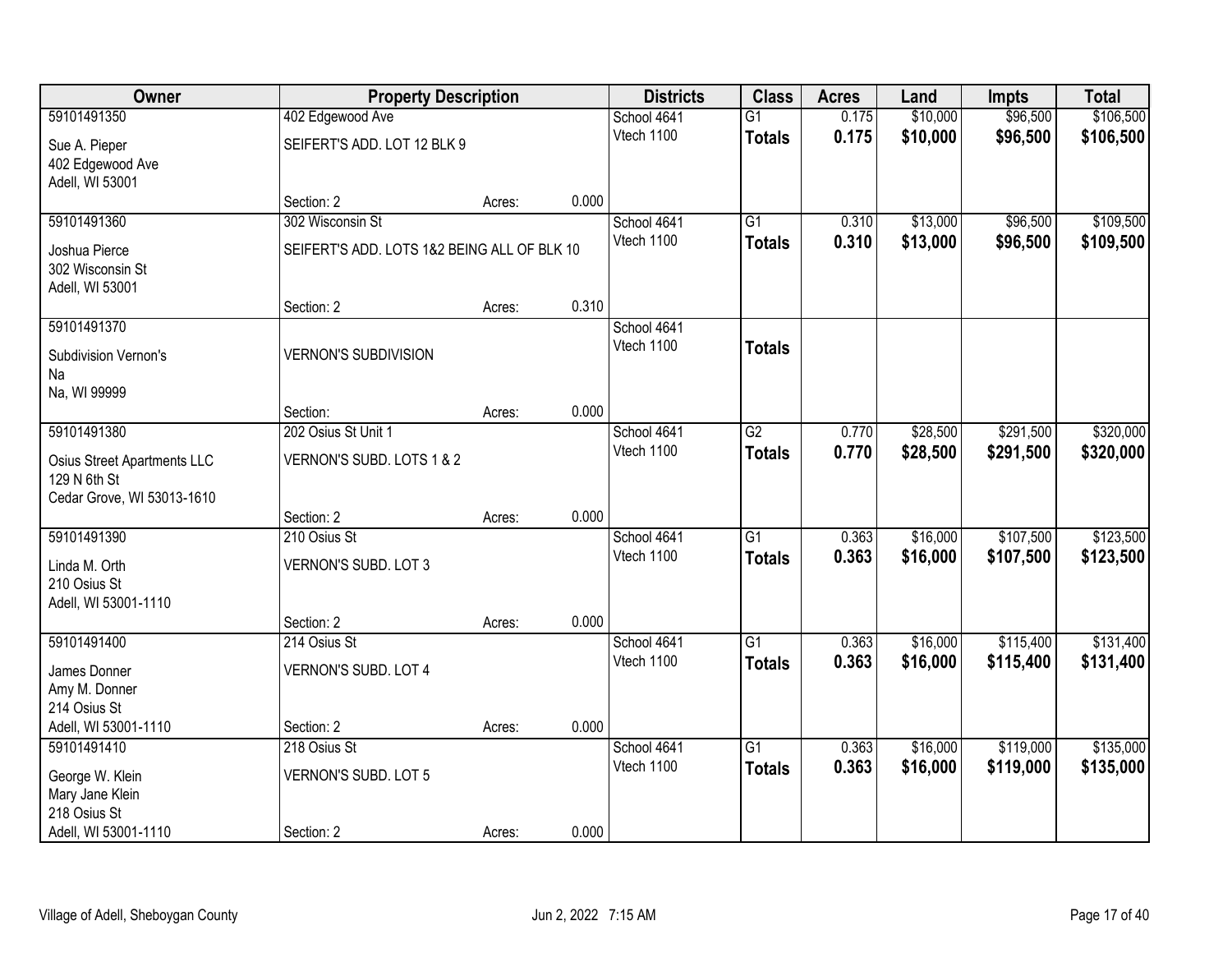| Owner                                     | <b>Property Description</b>                                                                   |        |       | <b>Districts</b> | <b>Class</b>    | <b>Acres</b> | Land     | <b>Impts</b> | <b>Total</b>     |
|-------------------------------------------|-----------------------------------------------------------------------------------------------|--------|-------|------------------|-----------------|--------------|----------|--------------|------------------|
| 59101491420                               | 222 Osius St                                                                                  |        |       | School 4641      | $\overline{G1}$ | 0.363        | \$16,000 | \$122,000    | \$138,000        |
| Richard M. Zuengler                       | VERNON'S SUBD. LOT 6                                                                          |        |       | Vtech 1100       | <b>Totals</b>   | 0.363        | \$16,000 | \$122,000    | \$138,000        |
| Milda J. Zuengler                         |                                                                                               |        |       |                  |                 |              |          |              |                  |
| 222 Osius St                              |                                                                                               |        |       |                  |                 |              |          |              |                  |
| Adell, WI 53001-1110                      | Section: 2                                                                                    | Acres: | 0.000 |                  |                 |              |          |              |                  |
| 59101491430                               | 306 Osius St                                                                                  |        |       | School 4641      | $\overline{G1}$ | 0.363        | \$16,000 | \$135,800    | \$151,800        |
|                                           |                                                                                               |        |       | Vtech 1100       | <b>Totals</b>   | 0.363        | \$16,000 | \$135,800    | \$151,800        |
| Marcus A. Tucker                          | VERNON'S SUBD. LOT 7                                                                          |        |       |                  |                 |              |          |              |                  |
| Jennifer L. Tucker                        |                                                                                               |        |       |                  |                 |              |          |              |                  |
| 306 Osius St                              |                                                                                               |        |       |                  |                 |              |          |              |                  |
| Adell, WI 53001-1111                      | Section: 2                                                                                    | Acres: | 0.000 |                  |                 |              |          |              |                  |
| 59101491441                               | <b>Highland St</b>                                                                            |        |       | School 4641      | X4              | 0.250        | \$0      | \$0          | $\overline{\$0}$ |
| Village of Adell                          | PRT NW NE, SEC 2, COM N0 DEG 10'57"W                                                          |        |       | Vtech 1100       | <b>Totals</b>   | 0.250        | \$0      | \$0          | \$0              |
| Attn: Edgewood Ave &                      | 1735.77'FROM CEN SEC 2, TH N86 DEG 22'04"E                                                    |        |       |                  |                 |              |          |              |                  |
| 508 Seifert St                            | 674.78' S4 DEG 37'59"W TO S LN NW NE W TO SW                                                  |        |       |                  |                 |              |          |              |                  |
| Adell, WI 53001-1185                      | Section: 2                                                                                    | Acres: | 0.250 |                  |                 |              |          |              |                  |
| 59101491442                               | <b>Highland St</b>                                                                            |        |       | School 4641      | $\overline{G1}$ | 1.130        | \$14,000 | \$0          | \$14,000         |
|                                           |                                                                                               |        |       | Vtech 1100       | <b>Totals</b>   | 1.130        | \$14,000 | \$0          | \$14,000         |
| Brian J & Barbara A Parr Revocable        | A-24454 - PRT W1/2 NE1/4, SEC 2, BEG AT NW COR<br>LOT 5 STONEHEDGE ESTATES, TH N0 DEG 10'57"W |        |       |                  |                 |              |          |              |                  |
| Living Trust 12-21-2<br>442 Grandview Cir | 359.38'ALG W LN SD 1/4, N86 DEG 22'04"E 135.12', S0                                           |        |       |                  |                 |              |          |              |                  |
| Adell, WI 53001-1164                      | Section: 2                                                                                    | Acres: | 1.130 |                  |                 |              |          |              |                  |
| 59101491443                               | <b>Highland St</b>                                                                            |        |       | School 4641      | $\overline{G1}$ | 1.310        | \$14,500 | \$0          | \$14,500         |
|                                           |                                                                                               |        |       | Vtech 1100       |                 | 1.310        | \$14,500 | \$0          | \$14,500         |
| Kristi J. Woodbury                        | PRT NW NE & SW NE, SEC 2, BEG AT NW COR LOT 6                                                 |        |       |                  | <b>Totals</b>   |              |          |              |                  |
| 444 Grandview Cir                         | STONEHEDGE ESTATES, TH NO DEG 10'57"W                                                         |        |       |                  |                 |              |          |              |                  |
| Adell, WI 53001-1164                      | 367.52', N86 DEG 22'04"W 153.72', S0 DEG 10'57"E                                              |        |       |                  |                 |              |          |              |                  |
|                                           | Section: 2                                                                                    | Acres: | 1.310 |                  |                 |              |          |              |                  |
| 59101491444                               | 250 Highland St                                                                               |        |       | School 4641      | $\overline{G1}$ | 0.650        | \$32,500 | \$194,000    | \$226,500        |
| Cline, Lori S Cline Trust                 | LOT 14 CSM V16 P 86-88, #1547415 - PRT NW                                                     |        |       | Vtech 1100       | <b>Totals</b>   | 0.650        | \$32,500 | \$194,000    | \$226,500        |
| Lori S. Cline                             | NE, SEC 2.                                                                                    |        |       |                  |                 |              |          |              |                  |
| 250 Highland St                           |                                                                                               |        |       |                  |                 |              |          |              |                  |
| Adell, WI 53001-1552                      | Section: 2                                                                                    | Acres: | 0.650 |                  |                 |              |          |              |                  |
| 59101491445                               | 251 Highland St                                                                               |        |       | School 4641      | $\overline{G1}$ | 0.670        | \$33,000 | \$238,000    | \$271,000        |
|                                           |                                                                                               |        |       | Vtech 1100       | <b>Totals</b>   | 0.670        | \$33,000 | \$238,000    | \$271,000        |
| David E. Boll                             | LOT 15 CSM V16 P 86-88, #1547415 - PRT NW                                                     |        |       |                  |                 |              |          |              |                  |
| Ellen J. Boll                             | NE, SEC 2.                                                                                    |        |       |                  |                 |              |          |              |                  |
| 251 Highland St                           |                                                                                               |        |       |                  |                 |              |          |              |                  |
| Adell, WI 53001-1552                      | Section: 2                                                                                    | Acres: | 0.670 |                  |                 |              |          |              |                  |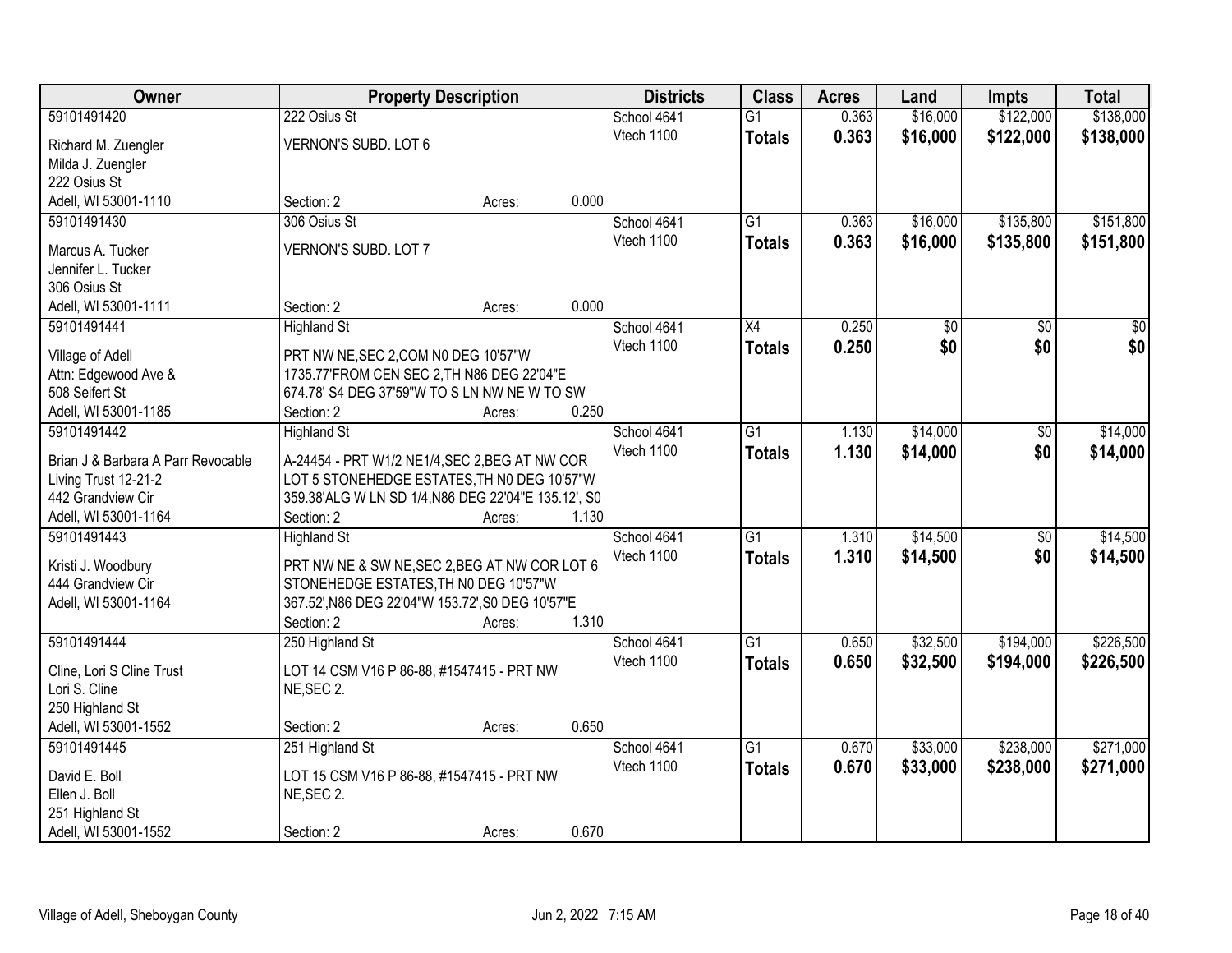| Owner                               | <b>Property Description</b>                                                                    | <b>Districts</b> | <b>Class</b>                      | <b>Acres</b> | Land            | <b>Impts</b>    | <b>Total</b> |
|-------------------------------------|------------------------------------------------------------------------------------------------|------------------|-----------------------------------|--------------|-----------------|-----------------|--------------|
| 59101491447                         | County Rd W                                                                                    | School 4641      | $\overline{\text{X3}}$            | 0.300        | $\overline{50}$ | $\overline{50}$ | $\sqrt{30}$  |
| Sheboygan County Highway Departmen  | PRT LOT 1 CSM V19 P 161-63 #1676981 LYING ON                                                   | Vtech 1100       | <b>Totals</b>                     | 0.300        | \$0             | \$0             | \$0          |
| W5741 County Rd J                   | THE SLY LN OF CTH W - PRT NE NE, SEC 2, EXC                                                    |                  |                                   |              |                 |                 |              |
| Plymouth, WI 53073-3340             | THAT PRT PLATTED AS NATURE'S RIDGE SUBD.                                                       |                  |                                   |              |                 |                 |              |
|                                     | 0.300<br>Section: 2<br>Acres:                                                                  |                  |                                   |              |                 |                 |              |
| 59101491449                         | <b>Wisconsin St</b>                                                                            | School 4641      | $\overline{\text{X3}}$            | 0.160        | $\overline{50}$ | $\overline{50}$ | $\sqrt{50}$  |
|                                     |                                                                                                | Vtech 1100       | <b>Totals</b>                     | 0.160        | \$0             | \$0             | \$0          |
| Sheboygan County Highway Departmen  | PRT LOT 1 CSM V19 P 161-63 #1676981 LYING ON                                                   |                  |                                   |              |                 |                 |              |
| W5741 County Rd J                   | THE NLY LN OF CTH I- PRT NE NE, SEC 2, EXC                                                     |                  |                                   |              |                 |                 |              |
| Plymouth, WI 53073-3340             | THAT PRT PLATTED AS NATURE'S RIDGE SUBD.<br>0.160                                              |                  |                                   |              |                 |                 |              |
|                                     | Section: 2<br>Acres:                                                                           |                  |                                   |              |                 |                 |              |
| 59101491450                         | 1204 Wisconsin St                                                                              | School 4641      | $\overline{G1}$<br>G <sub>5</sub> | 1.500        | \$31,000        | \$110,700       | \$141,700    |
| <b>Howard Mack</b>                  | B-1936 - PRT SW NE, SEC 2, BEG AT SE COR SW                                                    | Vtech 1100       |                                   | 3.200        | \$1,500         | \$0             | \$1,500      |
| Sandra Mack                         | NE, SD SEC, TH N01 DEG 16'13"W 990.61'ALG E LN SD                                              |                  | <b>Totals</b>                     | 4.700        | \$32,500        | \$110,700       | \$143,200    |
| 1204 Wisconsin St                   | SW NE TO CENLN WISCON- SIN ST, S59 DEG 33'30"W                                                 |                  |                                   |              |                 |                 |              |
| Adell, WI 53001-1190                | 4.700<br>Section: 2<br>Acres:                                                                  |                  |                                   |              |                 |                 |              |
| 59101491451                         | 924 Wisconsin St                                                                               | School 4641      | G1                                | 1.000        | \$25,000        | \$119,800       | \$144,800    |
|                                     |                                                                                                | Vtech 1100       | G <sub>5</sub>                    | 3.710        | \$1,800         | \$0             | \$1,800      |
| Sarah Rosenthal<br>924 Wisconsin St | B-1980 - PRT SW NE, SEC 2, COM N88 DEG 08'36"E<br>879.03'FROM CEN, SD SEC, TH N09 DEG 08'07" E |                  | <b>Totals</b>                     | 4.710        | \$26,800        | \$119,800       | \$146,600    |
| Adell, WI 53001-1187                | 263.59', S88 DEG 08'36"W 515.69', NELY 552.02'ALG                                              |                  |                                   |              |                 |                 |              |
|                                     | 4.710<br>Section: 2<br>Acres:                                                                  |                  |                                   |              |                 |                 |              |
| 59101491460                         | 1205 Wisconsin St                                                                              | School 4641      | $\overline{G1}$                   | 2.000        | \$53,000        | \$107,000       | \$160,000    |
|                                     |                                                                                                | Vtech 1100       | G <sub>5</sub>                    | 5.060        | \$2,500         | \$0             | \$2,500      |
| Merlin W. Hammen                    | PRT SW NE, SEC 2, COM AT MOST NLY COR OF                                                       |                  |                                   | 7.060        |                 | \$107,000       |              |
| 1205 Wisconsin St                   | RUSSELL EST.SUBD, TH S39 DEG 26'29"E 257.91',                                                  |                  | <b>Totals</b>                     |              | \$55,500        |                 | \$162,500    |
| PO Box 74                           | N89 DEG 56'47"E 66.63', S39 DEG 26'29"E 128.54'TO                                              |                  |                                   |              |                 |                 |              |
| Adell, WI 53001-0074                | 7.060<br>Section: 2<br>Acres:                                                                  |                  |                                   |              |                 |                 |              |
| 59101491470                         | 828 Wisconsin St                                                                               | School 4641      | G1                                | 2.000        | \$37,000        | \$149,500       | \$186,500    |
| Brandon R. Koller                   | B-1630 & OTHER LANDS - PRT SW NE, SEC 2, COM AT                                                | Vtech 1100       | G <sub>5</sub>                    | 1.450        | \$800           | \$0             | \$800        |
| 828 Wisconsin St                    | INTER OF S LN SD1/4 WITH CEN CTH I, TH N27 DEG                                                 |                  | <b>Totals</b>                     | 3.450        | \$37,800        | \$149,500       | \$187,300    |
| Adell, WI 53001-1120                | 11'E 150'ON CEN SD HWY, E 150', S27 DEG 11'W 150'                                              |                  |                                   |              |                 |                 |              |
|                                     | 3.450<br>Section: 2<br>Acres:                                                                  |                  |                                   |              |                 |                 |              |
| 59101491500                         | 825 Wisconsin St                                                                               | School 4641      | $\overline{G1}$                   | 0.780        | \$22,500        | \$128,500       | \$151,000    |
|                                     |                                                                                                | Vtech 1100       | <b>Totals</b>                     | 0.780        | \$22,500        | \$128,500       | \$151,000    |
| Nathan J. Santoro                   | PRT SW NE, SEC 2, COM 70'E OF SW COR SD1/4, TH N                                               |                  |                                   |              |                 |                 |              |
| Rachel M. Santoro                   | 96.53'TO S LN CTH BB,E TO CEN CTH I, SW ON CEN                                                 |                  |                                   |              |                 |                 |              |
| 825 Wisconsin St                    | SD HWY TO S LN SW NE, TH W TO BEG.                                                             |                  |                                   |              |                 |                 |              |
| Adell, WI 53001                     | 0.780<br>Section: 2<br>Acres:                                                                  |                  |                                   |              |                 |                 |              |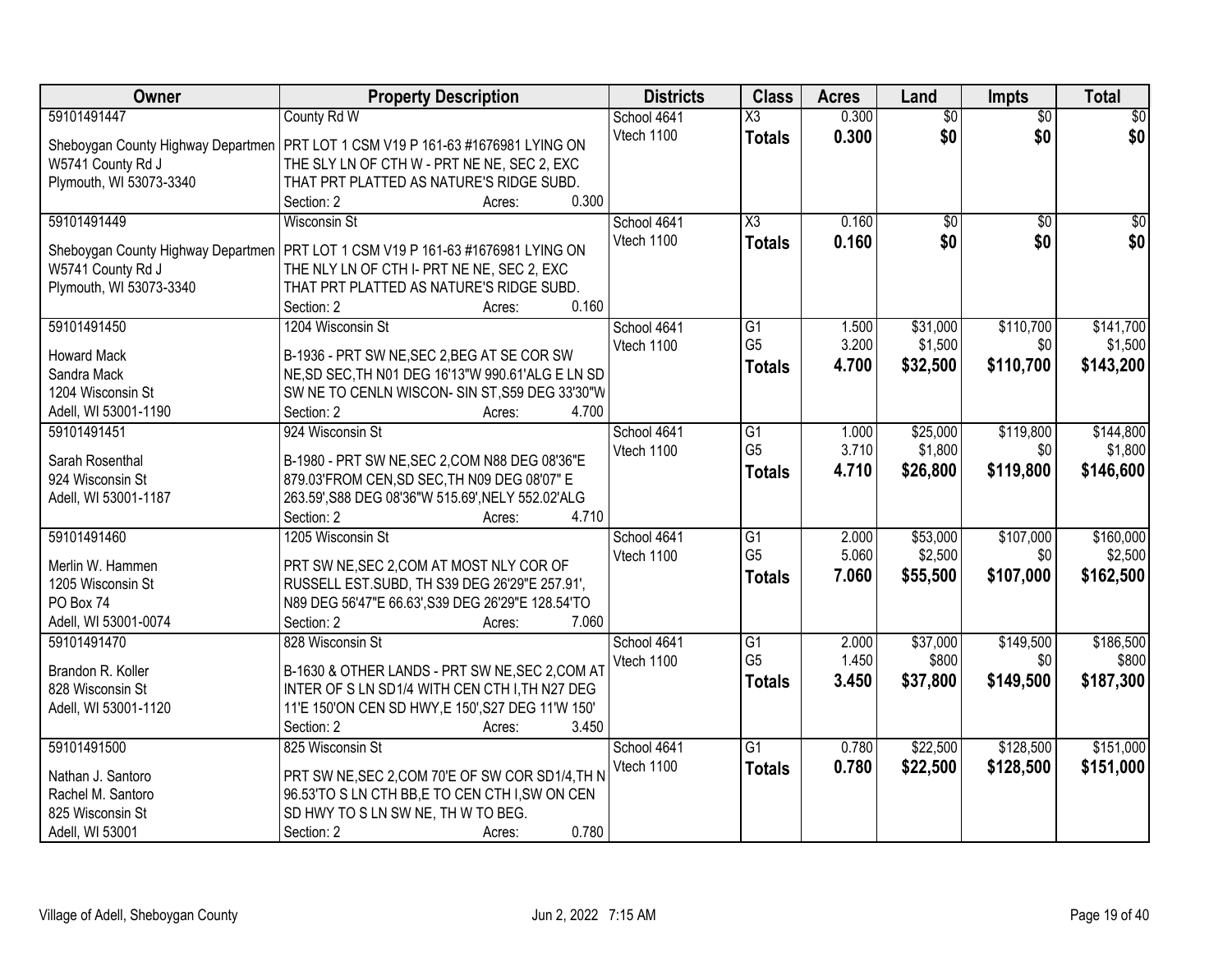| Owner                                        | <b>Property Description</b>                           | <b>Districts</b> | <b>Class</b>    | <b>Acres</b> | Land            | <b>Impts</b>    | <b>Total</b>    |
|----------------------------------------------|-------------------------------------------------------|------------------|-----------------|--------------|-----------------|-----------------|-----------------|
| 59101491501                                  | 1002 Wisconsin St                                     | School 4641      | $\overline{G1}$ | 0.670        | \$21,500        | \$155,600       | \$177,100       |
| David N. Reith                               | A-10538 & TR A, A-19392 - PRT SW NE, SEC 2, COM       | Vtech 1100       | <b>Totals</b>   | 0.670        | \$21,500        | \$155,600       | \$177,100       |
| Candace A. Reith                             | S39 DEG 26' 29"E 33.01'& NELY 99.99'ALG A CURVE       |                  |                 |              |                 |                 |                 |
| 1002 Wisconsin St                            | FROM SW COR BLK 2 RUSSELL EST SUBD, TH NELY           |                  |                 |              |                 |                 |                 |
| Adell, WI 53001-1188                         | 0.670<br>Section: 2<br>Acres:                         |                  |                 |              |                 |                 |                 |
| 59101491502                                  | 926 Wisconsin St                                      | School 4641      | $\overline{G1}$ | 0.480        | \$19,500        | \$88,300        | \$107,800       |
|                                              |                                                       | Vtech 1100       | <b>Totals</b>   | 0.480        | \$19,500        | \$88,300        | \$107,800       |
| Jerome R. Klas                               | PRT SW NE, SEC 2, COM IN CEN CTH I, S39 DEG           |                  |                 |              |                 |                 |                 |
| 926 Wisconsin St                             | 26'29"E 33.01' FROM SW COR, BLK 2, RUSSELL EST        |                  |                 |              |                 |                 |                 |
| Adell, WI 53001-1187                         | SUBD, TH S39 DEG 26'29"E 208.02', N50 DEG 55'57"E     |                  |                 |              |                 |                 |                 |
|                                              | 0.480<br>Section: 2<br>Acres:                         |                  |                 |              |                 |                 |                 |
| 59101491503                                  | 1010 Wisconsin St                                     | School 4641      | $\overline{G1}$ | 0.520        | \$19,500        | \$113,500       | \$133,000       |
| Alan M. Devine                               | TR B, A-19392 - PRT SW NE, SEC 2, COM S39 DEG         | Vtech 1100       | <b>Totals</b>   | 0.520        | \$19,500        | \$113,500       | \$133,000       |
| 1010 Wisconsin St                            | 11'46"E 33.11' & N56 DEG 01'33"E 39.99'FROM SE        |                  |                 |              |                 |                 |                 |
| Adell, WI 53001-1188                         | COR BLK 2, RUSSELL EST, TH CONT NELY 109.97'ALC       |                  |                 |              |                 |                 |                 |
|                                              | 0.520<br>Section: 2<br>Acres:                         |                  |                 |              |                 |                 |                 |
| 59101491504                                  | 1018 Wisconsin St                                     | School 4641      | $\overline{G1}$ | 0.470        | \$19,500        | \$104,300       | \$123,800       |
|                                              |                                                       | Vtech 1100       | <b>Totals</b>   | 0.470        | \$19,500        | \$104,300       | \$123,800       |
| Jeffery S. Baasch                            | TR C, A-20269 - PRT SW NE, SEC 2, COM S39 DEG         |                  |                 |              |                 |                 |                 |
| Emily R. Baasch                              | 11'46"E 33.11' & NELY 149.97'ALG CURVE FROM SE        |                  |                 |              |                 |                 |                 |
| 1018 Wisconsin St                            | COR BLK 2, RUSSELL EST SUB TH NELY 20.90'ALG          |                  |                 |              |                 |                 |                 |
| Adell, WI 53001-1188                         | Section: 2<br>0.470<br>Acres:                         |                  |                 |              |                 |                 |                 |
| 59101491505                                  | <b>Wisconsin St</b>                                   | School 4641      | $\overline{G1}$ | 0.260        | \$13,500        | $\overline{50}$ | \$13,500        |
| Cynthia N. Geib                              | PRT SE NE, SEC 2, COM S87 DEG 16'56"W 1315.87'&       | Vtech 1100       | <b>Totals</b>   | 0.260        | \$13,500        | \$0             | \$13,500        |
| N-K-A Cynthia N. Huber                       | N01 DEG 16'13"W 803.68'FROM E1/4 COR SD SEC, TH       |                  |                 |              |                 |                 |                 |
| 1265 Wisconsin St                            | CONT N01 DEG 16' 13"W 186.93', N59 DEG 33'30"E        |                  |                 |              |                 |                 |                 |
| Adell, WI 53001-1190                         | 0.260<br>Section: 2<br>Acres:                         |                  |                 |              |                 |                 |                 |
| 59101491508                                  | (Road)                                                | School 4641      | $\overline{X4}$ | 0.240        | $\overline{50}$ | $\overline{50}$ | $\overline{30}$ |
|                                              |                                                       | Vtech 1100       |                 | 0.240        | \$0             | \$0             | \$0             |
| Village of Adell                             | PRT SE NE, SEC 2, SHOWN AS DEDICATED TO THE           |                  | <b>Totals</b>   |              |                 |                 |                 |
| Attn: Edgewood Ave &                         | PUBLIC BY CSM V14 P 50-51.                            |                  |                 |              |                 |                 |                 |
| 508 Seifert St                               |                                                       |                  |                 |              |                 |                 |                 |
| Adell, WI 53001-1185                         | 0.240<br>Section: 2<br>Acres:                         |                  |                 |              |                 |                 |                 |
| 59101491510                                  | 608 Tower Ave                                         | School 4641      | X4              | 20.920       | \$0             | $\overline{50}$ | $\sqrt{50}$     |
|                                              | ALL THAT PRT OF SE NW, SEC 2, LYING ELY & NLY         | Vtech 1100       | <b>Totals</b>   | 20.920       | \$0             | \$0             | \$0             |
| Village of Adell (Mill Street)<br>Attn: Park | OF CEN CTH BB, EXC COM 30'W OF SE COR, SD             |                  |                 |              |                 |                 |                 |
| 508 Seifert St                               | 1/4, TH NO DEG 10'57"W 313', S89 DEG 49'03"W 170', SI |                  |                 |              |                 |                 |                 |
| Adell, WI 53001-1185                         | Section: 2<br>20.920<br>Acres:                        |                  |                 |              |                 |                 |                 |
|                                              |                                                       |                  |                 |              |                 |                 |                 |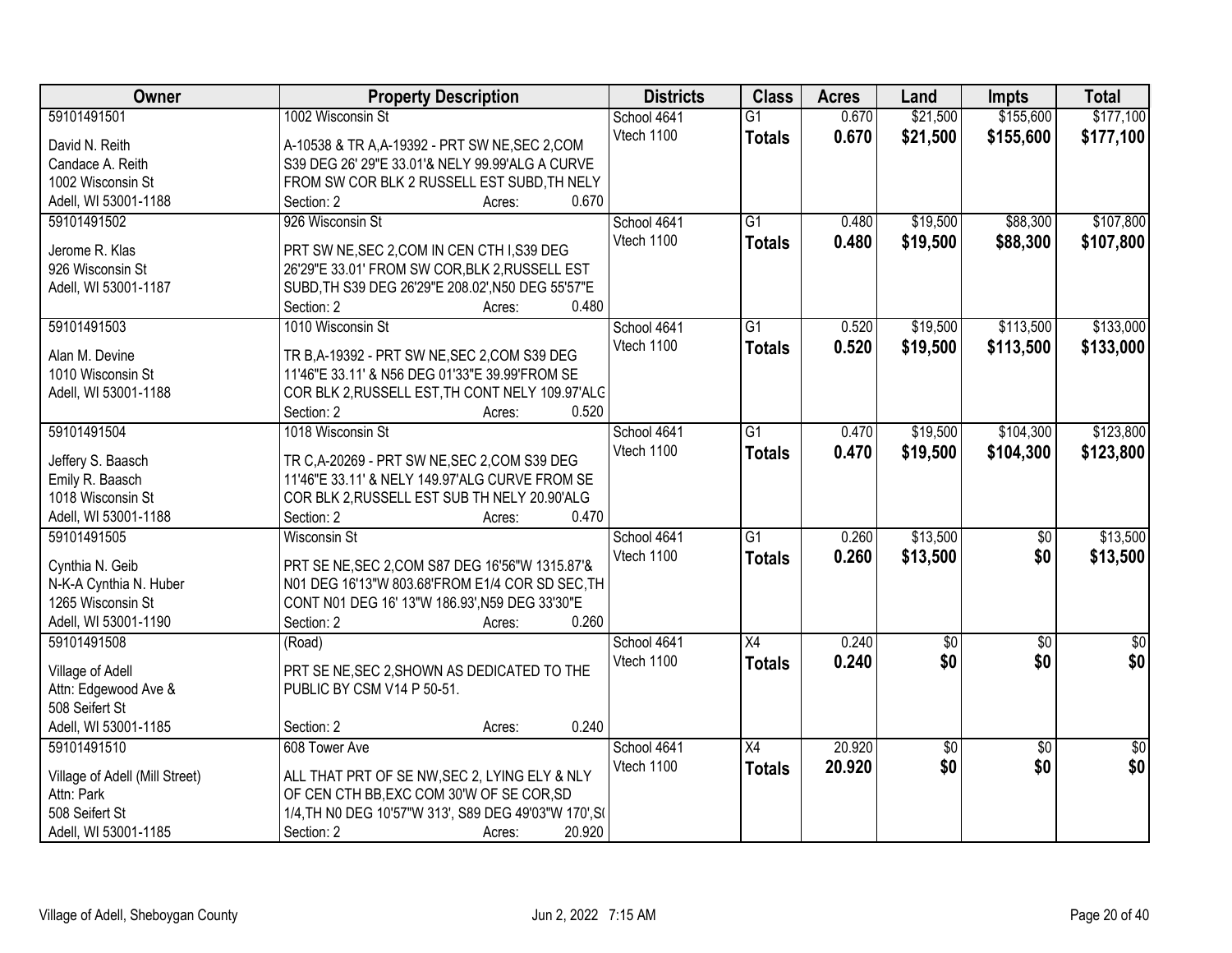| Owner                                 | <b>Property Description</b>                        |       | <b>Districts</b> | <b>Class</b>           | <b>Acres</b> | Land            | <b>Impts</b>    | <b>Total</b>    |
|---------------------------------------|----------------------------------------------------|-------|------------------|------------------------|--------------|-----------------|-----------------|-----------------|
| 59101491512                           | <b>Wisconsin St</b>                                |       | School 4641      | $\overline{X4}$        | 0.090        | $\overline{50}$ | $\overline{50}$ | $\overline{30}$ |
| Village of Adell                      | THAT PRT OF SE NE, SEC 2, DEDICATED TO THE         |       | Vtech 1100       | <b>Totals</b>          | 0.090        | \$0             | \$0             | \$0             |
| Attn: Edgewood Ave &                  | PUBLIC BY CSM V18 P 187-88,#1628391.               |       |                  |                        |              |                 |                 |                 |
| 508 Seifert St                        |                                                    |       |                  |                        |              |                 |                 |                 |
| Adell, WI 53001-1185                  | Section: 2<br>Acres:                               | 0.090 |                  |                        |              |                 |                 |                 |
| 59101491513                           | <b>Wisconsin St</b>                                |       | School 4641      | $\overline{\text{X3}}$ | 0.520        | $\overline{50}$ | $\overline{30}$ | $\sqrt{50}$     |
|                                       |                                                    |       | Vtech 1100       | <b>Totals</b>          | 0.520        | \$0             | \$0             | \$0             |
| Sheboygan County Highway Departmen    | LOT 2 CSM V19 P 161-63 #1676981 - PRT NE NE, SEC   |       |                  |                        |              |                 |                 |                 |
| W5741 County Rd J                     | 2, EXC BEG AT SW COR OF SD LOT 2, TH N03 DEG       |       |                  |                        |              |                 |                 |                 |
| Plymouth, WI 53073-3340               | 15'19"E 321.73', S09 DEG 10'22"E 289.53' TO CENTLN |       |                  |                        |              |                 |                 |                 |
|                                       | Section: 2<br>Acres:                               | 0.520 |                  |                        |              |                 |                 |                 |
| 59101491514                           | 1300 Wisconsin St                                  |       | School 4641      | G1                     | 1.340        | \$29,000        | \$177,300       | \$206,300       |
| Andrew P. Birenbaum                   | LOT 1 CSM V12 P 160 - PRT SE NE, SEC 2, COM AT     |       | Vtech 1100       | <b>Totals</b>          | 1.340        | \$29,000        | \$177,300       | \$206,300       |
| Jamie A. Birenbaum                    | SW COR LOT 1 CSM V4 P 114, TH N01 DEG 18' 45"W     |       |                  |                        |              |                 |                 |                 |
| 1300 Wisconsin St                     | 254.46', S86 DEG 45'30"W 84.65', SWLY 174.39'ALG   |       |                  |                        |              |                 |                 |                 |
| Adell, WI 53001-1702                  | Section: 2<br>Acres:                               | 1.340 |                  |                        |              |                 |                 |                 |
| 59101491515                           | 1208 Wisconsin St                                  |       | School 4641      | G1                     | 0.690        | \$21,500        | \$143,300       | \$164,800       |
|                                       |                                                    |       | Vtech 1100       | <b>Totals</b>          | 0.690        | \$21,500        | \$143,300       | \$164,800       |
| Arends, Monte R & Linda H Arends Trus | LOT 2 CSM V14 P50-51 #1477168 & PRT LOT 3 CSM      |       |                  |                        |              |                 |                 |                 |
| et al                                 | V14 P 50-51 #1477168 - PRT SE NE, SEC 2, BEG AT    |       |                  |                        |              |                 |                 |                 |
| 1208 Wisconsin St                     | NW COR SD LOT 3, TH S01 DEG 15'58"E 213.67', N78   |       |                  |                        |              |                 |                 |                 |
| Adell, WI 53001-1190                  | Section: 2<br>Acres:                               | 0.690 |                  | $\overline{G1}$        |              |                 | \$170,300       | \$195,300       |
| 59101491516                           | 1214 Wisconsin St                                  |       | School 4641      |                        | 1.000        | \$25,000        |                 |                 |
| <b>Thomas Lindert</b>                 | PRT LOT 3 CSM V14 P 50-51 - PRT SE NE, SEC 2,      |       | Vtech 1100       | <b>Totals</b>          | 1.000        | \$25,000        | \$170,300       | \$195,300       |
| <b>Brittni Lindert</b>                | COM AT NW COR SD LOT 3, TH N59 DEG 33'34"E         |       |                  |                        |              |                 |                 |                 |
| 1214 Wisconsin St                     | 51.54', S01 DEG 15'58"E 230.82', N78 DEG 41'09"E   |       |                  |                        |              |                 |                 |                 |
| Adell, WI 53001-1190                  | Section: 2<br>Acres:                               | 0.970 |                  |                        |              |                 |                 |                 |
| 59101491520                           | <b>Tower Ave</b>                                   |       | School 4641      | $\overline{G2}$        | 0.630        | \$4,500         | \$0             | \$4,500         |
| Steven D. Casarez                     | A-22330 & OTHER LANDS - PRT SE NW, SEC 2, COM      |       | Vtech 1100       | <b>Totals</b>          | 0.630        | \$4,500         | \$0             | \$4,500         |
| Annette Casarez                       | AT INTER OF RR E R/W LN WITH N LN OF SE NW, TH     |       |                  |                        |              |                 |                 |                 |
| 643 County Rd Bb                      | SLY ALG R/W 165',E 34' TO W LN CTH BB, TH NW ALG   |       |                  |                        |              |                 |                 |                 |
| Adell, WI 53001-1162                  | Section: 2<br>Acres:                               | 0.630 |                  |                        |              |                 |                 |                 |
| 59101491553                           | <b>Tower Ave</b>                                   |       | School 4641      | $\overline{G2}$        | 0.930        | \$33,000        | \$173,000       | \$206,000       |
|                                       |                                                    |       | Vtech 1100       |                        | 0.930        | \$33,000        | \$173,000       | \$206,000       |
| Cline, Lori S Cline Trust             | LOT 3 CSM V18 P 203-04,#1629146 & PARCEL B,        |       |                  | <b>Totals</b>          |              |                 |                 |                 |
| Lori S. Cline                         | A-30521 - PRT SE NW, SEC 2, & COM AT SE COR        |       |                  |                        |              |                 |                 |                 |
| 250 Highland St                       | AFOREDESC, TH W 283.95', S01 DEG 34'35"W 40', E    |       |                  |                        |              |                 |                 |                 |
| Adell, WI 53001-1552                  | Section: 2<br>Acres:                               | 0.930 |                  |                        |              |                 |                 |                 |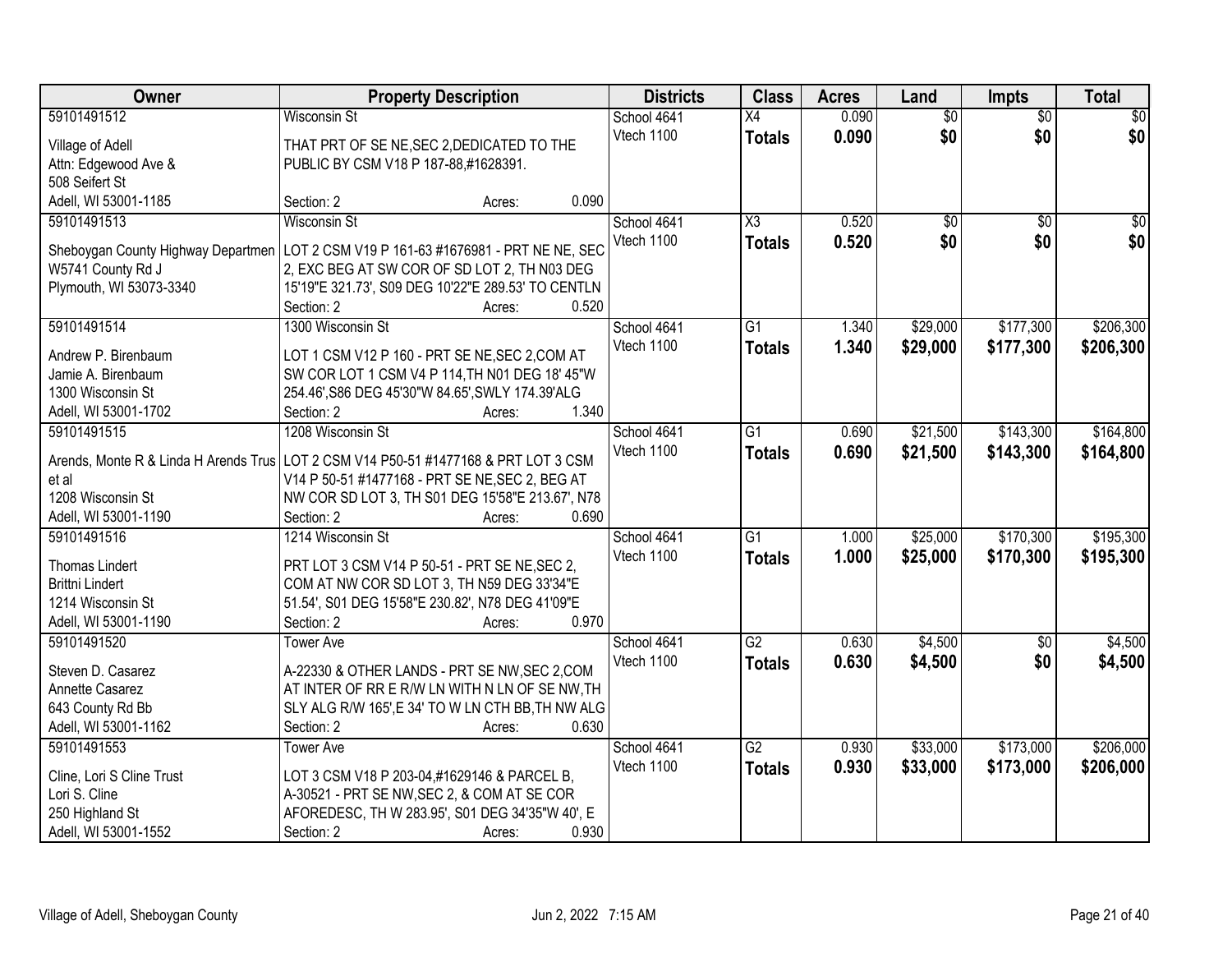| Owner                          | <b>Property Description</b>                         | <b>Districts</b> | <b>Class</b>    | <b>Acres</b> | Land            | Impts           | <b>Total</b>    |
|--------------------------------|-----------------------------------------------------|------------------|-----------------|--------------|-----------------|-----------------|-----------------|
| 59101491554                    | 615 Tower Ave                                       | School 4641      | $\overline{G3}$ | 3.070        | $\overline{50}$ | $\overline{30}$ | $\overline{50}$ |
| The Tower Road Corp            | LOT 2 & PRT LOT 4 CSM V18 P 203-04, #1629146 -      | Vtech 1100       | <b>Totals</b>   | 3.070        | \$0             | \$0             | \$0             |
| 615 Tower Ave                  | PRT SE NW & NE SW, SEC 2, EXC THAT PRT SD LOT       |                  |                 |              |                 |                 |                 |
| Adell, WI 53001-1556           | 4, COM AT SE COR OF SD LOT 4, TH S89 DEG            |                  |                 |              |                 |                 |                 |
|                                | 3.070<br>Section: 2<br>Acres:                       |                  |                 |              |                 |                 |                 |
| 59101491555                    | Tower Dr                                            | School 4641      | $\overline{G3}$ | 2.240        | $\overline{50}$ | $\overline{30}$ | $\overline{50}$ |
|                                |                                                     | Vtech 1100       |                 | 2.240        | \$0             | \$0             | \$0             |
| The Tower Road Corp            | PRT LOT 1 CSM V18 P 203-04.#1629146 - PRT SE        |                  | <b>Totals</b>   |              |                 |                 |                 |
| 615 Tower Ave                  | NW, SEC 2, EXC COM AT NE COR OF SD LOT 1, TH        |                  |                 |              |                 |                 |                 |
| Adell, WI 53001-1556           | S24 DEG 29'51"E 37', N87 DEG 54'03"W 97.88', TH N69 |                  |                 |              |                 |                 |                 |
|                                | 2.440<br>Section: 2<br>Acres:                       |                  |                 |              |                 |                 |                 |
| 59101491560                    | 647 Tower Ave                                       | School 4641      | $\overline{G2}$ | 1.840        | \$44,500        | \$122,000       | \$166,500       |
|                                |                                                     | Vtech 1100       | <b>Totals</b>   | 1.840        | \$44,500        | \$122,000       | \$166,500       |
| Co-Energy Alliance LLC         | PRT SE NW, SEC 2, COM IN CEN OF CTH BB S20 DEG      |                  |                 |              |                 |                 |                 |
| PO Box 99                      | 14'E 173.03'OF ITS INTER WITH N LN SD1/4, TH S21    |                  |                 |              |                 |                 |                 |
| Adell, WI 53001-0099           | DEG 58'E ON CEN SD HWY 620.03', S89 DEG 17'W        |                  |                 |              |                 |                 |                 |
|                                | 1.840<br>Section: 2<br>Acres:                       |                  |                 |              |                 |                 |                 |
| 59101491570                    | 621 Tower Ave                                       | School 4641      | $\overline{G2}$ | 0.890        | \$11,100        | \$92,500        | \$103,600       |
| <b>Tower Road Corp</b>         | PRT SE NW, SEC 2, COM IN E R/W LN OF CMSTP&P        | Vtech 1100       | <b>Totals</b>   | 0.890        | \$11,100        | \$92,500        | \$103,600       |
| 615 Tower Ave                  | RR 747.7'SELY OF ITS INTER WITH N LN SD1/4 S8       |                  |                 |              |                 |                 |                 |
| Adell, WI 53001-1556           | DEG 30'E 93.94'TO PNT OF BEG, TH S8 DEG 30'E ON     |                  |                 |              |                 |                 |                 |
|                                | 0.890<br>Section: 2<br>Acres:                       |                  |                 |              |                 |                 |                 |
| 59101491581                    | 508 Tower Ave                                       | School 4641      | $\overline{G2}$ | 1.250        | \$38,000        | \$168,000       | \$206,000       |
|                                |                                                     | Vtech 1100       | <b>Totals</b>   | 1.250        | \$38,000        | \$168,000       | \$206,000       |
| <b>Cooperative Union Adell</b> | LOT 1 CSM V13 P 62 - PRT SE NW, SEC 2, COM N0       |                  |                 |              |                 |                 |                 |
| 606 Tower Ave                  | DEG 10'57"W 121.18'& S88 DEG 23'30"W 200.06'FROM    |                  |                 |              |                 |                 |                 |
| Adell, WI 53001-1192           | CEN, SD SEC, TH CONT S88 DEG 23'30"W 72', NWLY      |                  |                 |              |                 |                 |                 |
|                                | 1.250<br>Section: 2<br>Acres:                       |                  |                 |              |                 |                 |                 |
| 59101491582                    | 622 Tower Ave                                       | School 4641      | $\overline{G2}$ | 1.540        | \$77,000        | \$154,300       | \$231,300       |
|                                |                                                     | Vtech 1100       | <b>Totals</b>   | 1.540        | \$77,000        | \$154,300       | \$231,300       |
| Cline Properties LLC           | A-25144 - PRT SE NW, SEC 2, COM AT CEN SD           |                  |                 |              |                 |                 |                 |
| 250 Highland St                | SEC, TH NO DEG 10'57"W 121.18'TO CENLN TOWER        |                  |                 |              |                 |                 |                 |
| Adell, WI 53001-1552           | AVE, S88 DEG 23'30"W 272.06', N88 DEG 39'40"W       |                  |                 |              |                 |                 |                 |
|                                | 1.540<br>Section: 2<br>Acres:                       |                  |                 |              |                 |                 |                 |
| 59101491583                    | 202 Tower Ave                                       | School 4641      | $\overline{G1}$ | 0.550        | \$31,000        | \$127,500       | \$158,500       |
| <b>Matthew Finch</b>           | LOT 1 CSM V15 P 3-4 - PRT SE NW, SEC 2, COM AT SE   | Vtech 1100       | <b>Totals</b>   | 0.550        | \$31,000        | \$127,500       | \$158,500       |
| Tanya Finch                    | COR OF LOT 1 CSM V13 P 62, TH N00 DEG 10'57"W       |                  |                 |              |                 |                 |                 |
| 202 Tower Ave                  | 141.07', N88 DEG 08'E 170', S00 DEG 10'57"E         |                  |                 |              |                 |                 |                 |
| Adell, WI 53001-1184           | 0.550<br>Section: 2<br>Acres:                       |                  |                 |              |                 |                 |                 |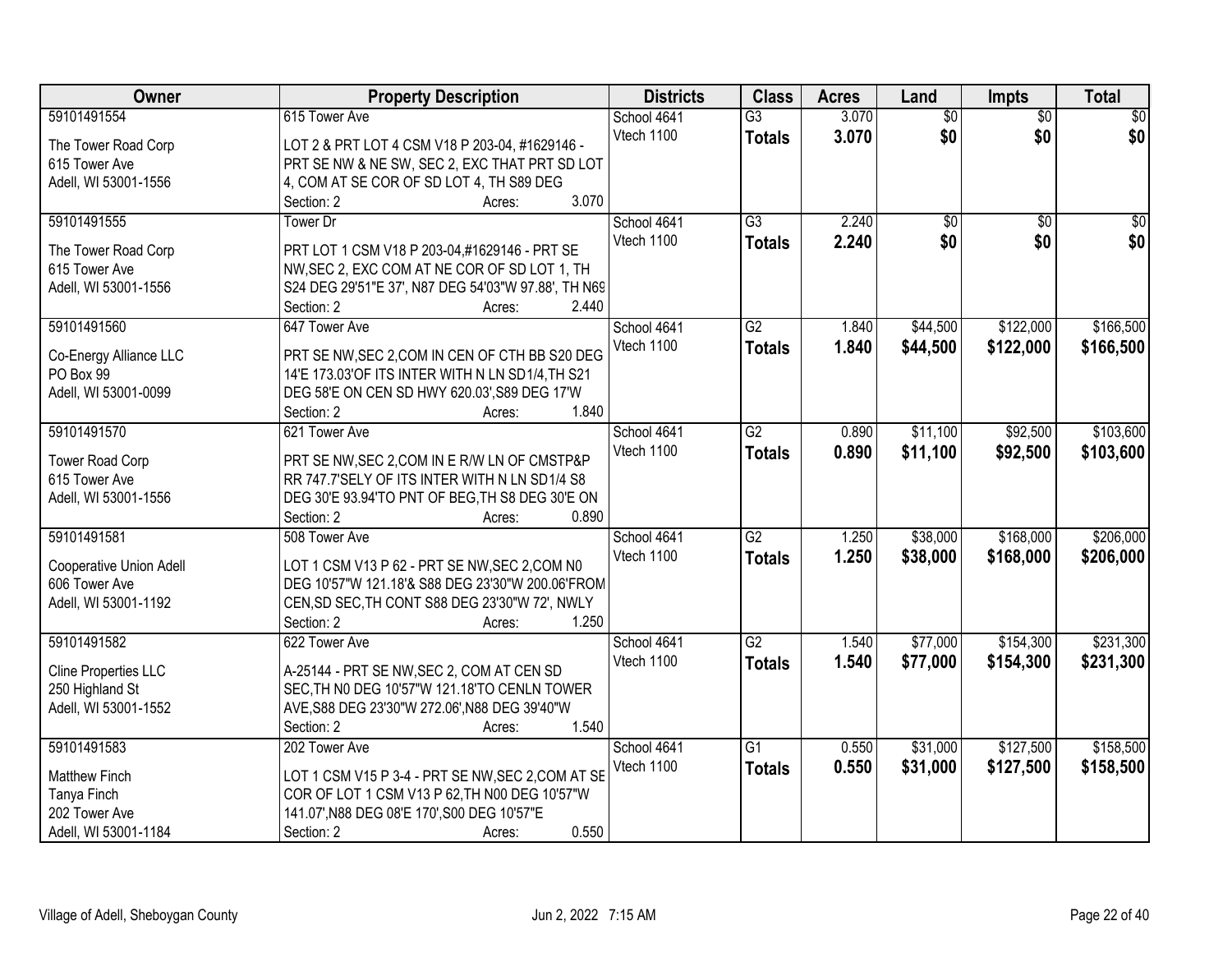| Owner                    | <b>Property Description</b>                                                                      | <b>Districts</b> | <b>Class</b>    | <b>Acres</b> | Land     | <b>Impts</b> | <b>Total</b> |
|--------------------------|--------------------------------------------------------------------------------------------------|------------------|-----------------|--------------|----------|--------------|--------------|
| 59101491584              | 223 Park St                                                                                      | School 4641      | $\overline{G1}$ | 0.390        | \$27,500 | \$115,000    | \$142,500    |
| Arushupinder Chahal      | LOT 2 CSM V15 P 3-4 - PRT SE NW, SEC 2, COM AT SE                                                | Vtech 1100       | <b>Totals</b>   | 0.390        | \$27,500 | \$115,000    | \$142,500    |
| Rupinder Chahal          | COR LOT 1 CSM V13 P 62, TH N00 DEG 10' 57"W                                                      |                  |                 |              |          |              |              |
| 223 Park St              | 141.07'TO PNT OF BEG, TH N88 DEG 08'E 170', N00                                                  |                  |                 |              |          |              |              |
| Adell, WI 53001-1197     | 0.390<br>Section: 2<br>Acres:                                                                    |                  |                 |              |          |              |              |
| 59101491585              | 225 Park St                                                                                      | School 4641      | $\overline{G1}$ | 0.429        | \$28,500 | \$184,000    | \$212,500    |
|                          |                                                                                                  | Vtech 1100       | <b>Totals</b>   | 0.429        | \$28,500 | \$184,000    | \$212,500    |
| Matthew K. Helms         | LOT 3 CSM V15 P 3-4 - PRT SE NW, SEC 2, COM AT SE                                                |                  |                 |              |          |              |              |
| 225 Park St              | COR OF LOT 1 CSM V13 P 62, TH N00 DEG 10'57"W<br>241.07'TO PNT OF BEG, TH N88 DEG 08'E 170', N00 |                  |                 |              |          |              |              |
| Adell, WI 53001-1197     | 0.430                                                                                            |                  |                 |              |          |              |              |
| 59101491610              | Section: 2<br>Acres:                                                                             |                  | $\overline{G2}$ |              |          |              | \$1,637,300  |
|                          | 707 Mill St                                                                                      | School 4641      |                 | 3.640        | \$64,000 | \$1,573,300  |              |
| Adell Co-Operative Union | PRT NE SW, SEC 2, COM IN E R/W LN C.M.ST.P.P. RR                                                 | Vtech 1100       | <b>Totals</b>   | 3.640        | \$64,000 | \$1,573,300  | \$1,637,300  |
| 607 Mill St              | AT INTER WITH S LN N1/2 SD1/4, TH NLY 402.04', E                                                 |                  |                 |              |          |              |              |
| PO Box 69                | 426.79'M/L, S TO A PNT E OF BEG, TH W TO BEG.                                                    |                  |                 |              |          |              |              |
| Adell, WI 53001-0069     | Section: 2<br>3.640<br>Acres:                                                                    |                  |                 |              |          |              |              |
| 59101491641              | 607 Mill St                                                                                      | School 4641      | $\overline{G2}$ | 7.080        | \$85,000 | \$2,134,400  | \$2,219,400  |
|                          |                                                                                                  | Vtech 1100       | <b>Totals</b>   | 7.080        | \$85,000 | \$2,134,400  | \$2,219,400  |
| Cooperative Union Adell  | A-30521 & OTHER LANDS - PRT NE SW, SEC 2, BEG                                                    |                  |                 |              |          |              |              |
| 607 Mill St              | AT SW COR LIEBENSTEIN'S ADDN, TH N 167.62', N10                                                  |                  |                 |              |          |              |              |
| Adell, WI 53001-1803     | DEG 21'E 113.25' N24 DEG 43'E 86.9', N83 DEG 54'W                                                |                  |                 |              |          |              |              |
|                          | Section: 2<br>7.080<br>Acres:                                                                    |                  |                 |              |          |              |              |
| 59101491660              | 633 Wisconsin St                                                                                 | School 4641      | $\overline{G1}$ | 1.690        | \$33,500 | \$133,100    | \$166,600    |
| Jason A. Stepp           | PRT NE SW, SEC 2, COM IN W LN CTH I 660'DUE S OF                                                 | Vtech 1100       | <b>Totals</b>   | 1.690        | \$33,500 | \$133,100    | \$166,600    |
| 633 Wisconsin St         | N LN SD 1/4, TH W 413'M/L, S8 DEG 30'E 191', E TO W                                              |                  |                 |              |          |              |              |
| Adell, WI 53001          | LN SD HWY, TH NELY ALG HWY TO BEG.                                                               |                  |                 |              |          |              |              |
|                          | Section: 2<br>1.690<br>Acres:                                                                    |                  |                 |              |          |              |              |
| 59101491670              | 623 Wisconsin St                                                                                 | School 4641      | $\overline{G1}$ | 0.387        | \$17,000 | \$93,100     | \$110,100    |
|                          |                                                                                                  | Vtech 1100       | <b>Totals</b>   | 0.387        | \$17,000 | \$93,100     | \$110,100    |
| Andrew L. King           | PRT NE SW, SEC 2, COM IN W LN CTH I 107'NELY                                                     |                  |                 |              |          |              |              |
| 623 Wisconsin St         | FROM ITS INTER WITH N LN OF STATE ST, TH W                                                       |                  |                 |              |          |              |              |
| Adell, WI 53001-1199     | 113', N 120', E 160'TO WLY LN OF SD HWY, TH SWLY                                                 |                  |                 |              |          |              |              |
|                          | Section: 2<br>0.000<br>Acres:                                                                    |                  |                 |              |          |              |              |
| 59101491680              | 601 State Ave                                                                                    | School 4641      | $\overline{G1}$ | 0.240        | \$11,500 | \$73,300     | \$84,800     |
| Dean F. Korb             | PRT NE SW, SEC 2, COM AT INTER W LN CTH I WITH                                                   | Vtech 1100       | <b>Totals</b>   | 0.240        | \$11,500 | \$73,300     | \$84,800     |
| Sandra K. Korb           | N LN STATE ST, TH W ALG STATE ST 82', N 102', E                                                  |                  |                 |              |          |              |              |
| PO Box 95                | 118'TO W LN SD HWY, TH SWLY ALG HWY 107'TO                                                       |                  |                 |              |          |              |              |
| Adell, WI 53001-0095     | 0.000<br>Section: 2<br>Acres:                                                                    |                  |                 |              |          |              |              |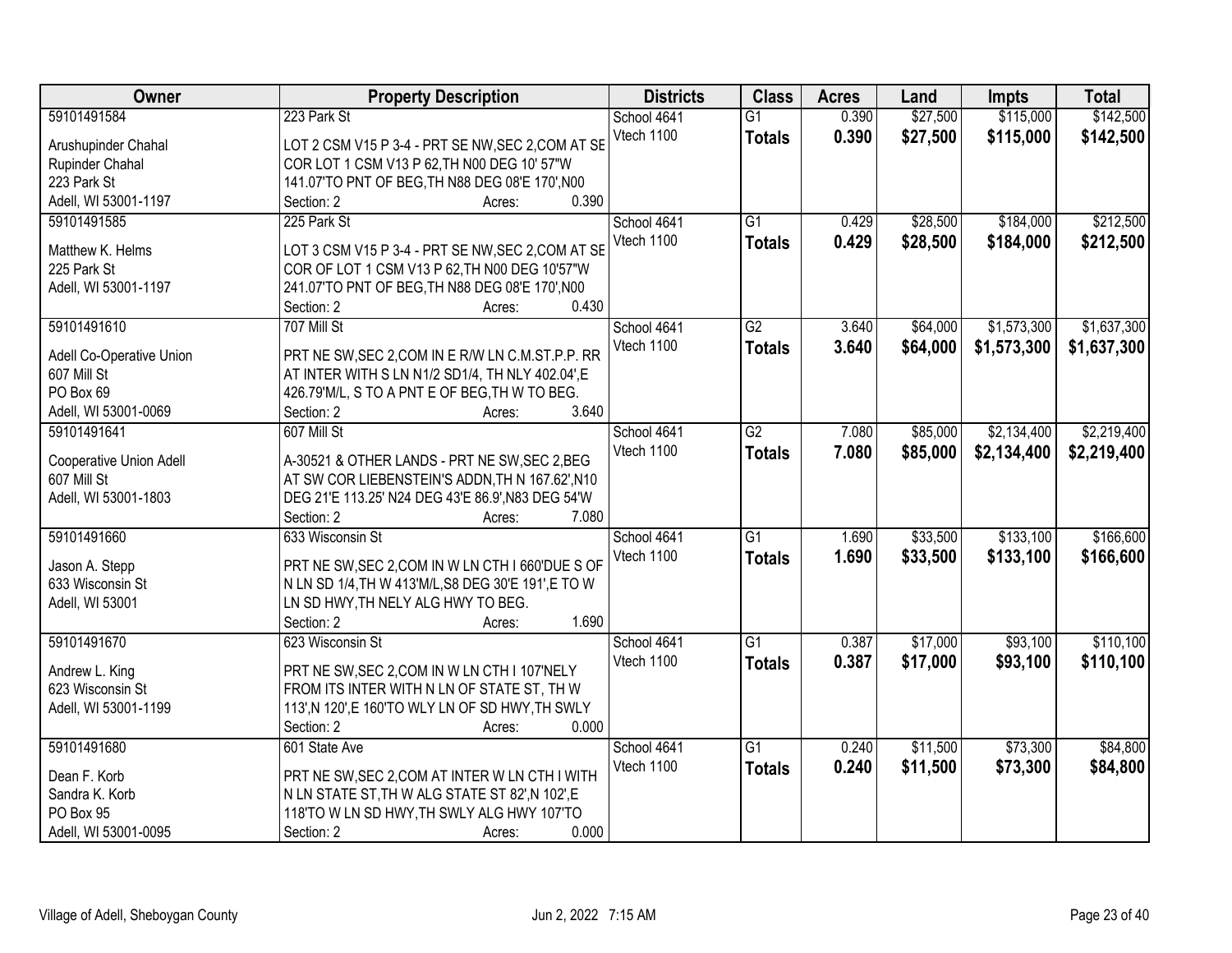| Owner                | <b>Property Description</b>                              | <b>Districts</b> | <b>Class</b>    | <b>Acres</b> | Land     | <b>Impts</b> | <b>Total</b> |
|----------------------|----------------------------------------------------------|------------------|-----------------|--------------|----------|--------------|--------------|
| 59101491690          | 608 State Ave                                            | School 4641      | $\overline{G1}$ | 0.409        | \$15,500 | \$83,100     | \$98,600     |
| Jacob M. Neuenfeld   | PRT NE SW, SEC 2, COM IN N LN STATE ST 82'W OF           | Vtech 1100       | <b>Totals</b>   | 0.409        | \$15,500 | \$83,100     | \$98,600     |
| Kelly M. Berres      | ITS INTER WITH W LN CTH I, TH W ALG STATE ST             |                  |                 |              |          |              |              |
| 608 State Ave        | 60', N 163', W 72', N8 DEG 30'W 60', E 143', TH S 220'TO |                  |                 |              |          |              |              |
| Adell, WI 53001      | 0.000<br>Section: 2<br>Acres:                            |                  |                 |              |          |              |              |
| 59101491700          | 612 State Ave                                            | School 4641      | G1              | 0.220        | \$11,000 | \$53,500     | \$64,500     |
|                      |                                                          | Vtech 1100       | <b>Totals</b>   | 0.220        | \$11,000 | \$53,500     | \$64,500     |
| Michelle M. Sargent  | PRT NE SW, SEC 2, COM IN N LN STATE ST 142'W OF          |                  |                 |              |          |              |              |
| 612 State Ave        | ITS INTER WITH W LN CTH I, TH W ALG STATE ST             |                  |                 |              |          |              |              |
| Adell, WI 53001-1800 | 45', N7 DEG 58'W 165', E 72', TH S 163'TO BEG.           |                  |                 |              |          |              |              |
|                      | 0.220<br>Section: 2<br>Acres:                            |                  |                 |              |          |              |              |
| 59101491710          | 616 State Ave                                            | School 4641      | $\overline{G1}$ | 0.500        | \$18,000 | \$105,400    | \$123,400    |
| Devin T. Gurrath     | PRT NE SW, SEC 2, COM IN N LN OF STATE ST 187'W          | Vtech 1100       | <b>Totals</b>   | 0.500        | \$18,000 | \$105,400    | \$123,400    |
| 616 State Ave        | OF ITS INTER WITH W LN CTH I, TH W ALG STATE ST          |                  |                 |              |          |              |              |
| Adell, WI 53001-1800 | 52.67', N8 DEG 30'W 412.5', E 52.67'M/L, TH S8 DEG 30'I  |                  |                 |              |          |              |              |
|                      | 0.500<br>Section: 2<br>Acres:                            |                  |                 |              |          |              |              |
| 59101491720          | 622 State Ave                                            | School 4641      | $\overline{G1}$ | 0.910        | \$22,000 | \$79,800     | \$101,800    |
|                      |                                                          | Vtech 1100       | <b>Totals</b>   | 0.910        | \$22,000 | \$79,800     | \$101,800    |
| William J. Schroeder | PRT NE SW, SEC 2, COM IN N LN S1/2 SD1/4, 270'E OF       |                  |                 |              |          |              |              |
| Mary G. Schroeder    | ITS INTER WITH E R/W LN CMSTPP RR, TH E 92', S7          |                  |                 |              |          |              |              |
| 622 State Ave        | DEG 14'20"E 412.9'TO N LN OF STATE ST, W ON SD           |                  |                 |              |          |              |              |
| PO Box 236           | 0.910<br>Section: 2<br>Acres:                            |                  |                 |              |          |              |              |
| Adell, WI 53001-0236 |                                                          |                  |                 |              |          |              |              |
| 59101491730          | 630 State Ave                                            | School 4641      | $\overline{G1}$ | 0.169        | \$10,000 | \$92,300     | \$102,300    |
| Brad J. Ader         | A16212 - PRT NE SW, SEC 2, COM IN N LN OF STATE          | Vtech 1100       | <b>Totals</b>   | 0.169        | \$10,000 | \$92,300     | \$102,300    |
| Dianna M. Ader       | ST 48.6'E OF INTER WITH W LN BLK 2 SD VILLAGE            |                  |                 |              |          |              |              |
| PO Box 125           | EXT N, TH E 98', N5 DEG 58'W 75', W 98', TH S5 DEG       |                  |                 |              |          |              |              |
| Adell, WI 53001-0125 | 0.170<br>Section: 2<br>Acres:                            |                  |                 |              |          |              |              |
| 59101491740          | 606 Mill St                                              | School 4641      | $\overline{G1}$ | 0.119        | \$9,000  | \$55,500     | \$64,500     |
|                      |                                                          | Vtech 1100       | <b>Totals</b>   | 0.119        | \$9,000  | \$55,500     | \$64,500     |
| Mark J. Helminger    | PRT NE SW, SEC 2, COM N6 DEG 30'W 75'FROM A PN           |                  |                 |              |          |              |              |
| 606 Mill St          | IN N LN STATE ST THAT IS 339.17'M/L W OF W LN            |                  |                 |              |          |              |              |
| PO Box 35            | CTH I, TH N6 DEG 30'W 52', W 100', S6 DEG 30'E 52', TH   |                  |                 |              |          |              |              |
| Adell, WI 53001-1803 | 0.120<br>Section: 2<br>Acres:                            |                  |                 |              |          |              |              |
| 59101491750          | 610 Mill St                                              | School 4641      | $\overline{G1}$ | 0.160        | \$10,000 | \$72,900     | \$82,900     |
| Nathan G. Huber      | PRT NE SW, SEC 2, COM N6 DEG 30'W 127'FROM PNT           | Vtech 1100       | <b>Totals</b>   | 0.160        | \$10,000 | \$72,900     | \$82,900     |
| 610 Mill St          | IN N LN OF STATE ST 339.17'M/L W OF W LN CTH             |                  |                 |              |          |              |              |
| Adell, WI 53001-1803 | I, TH N6 DEG 30'W 68', W 100', S6 DEG 30'E 68', TH E     |                  |                 |              |          |              |              |
|                      | 0.160<br>Section: 2<br>Acres:                            |                  |                 |              |          |              |              |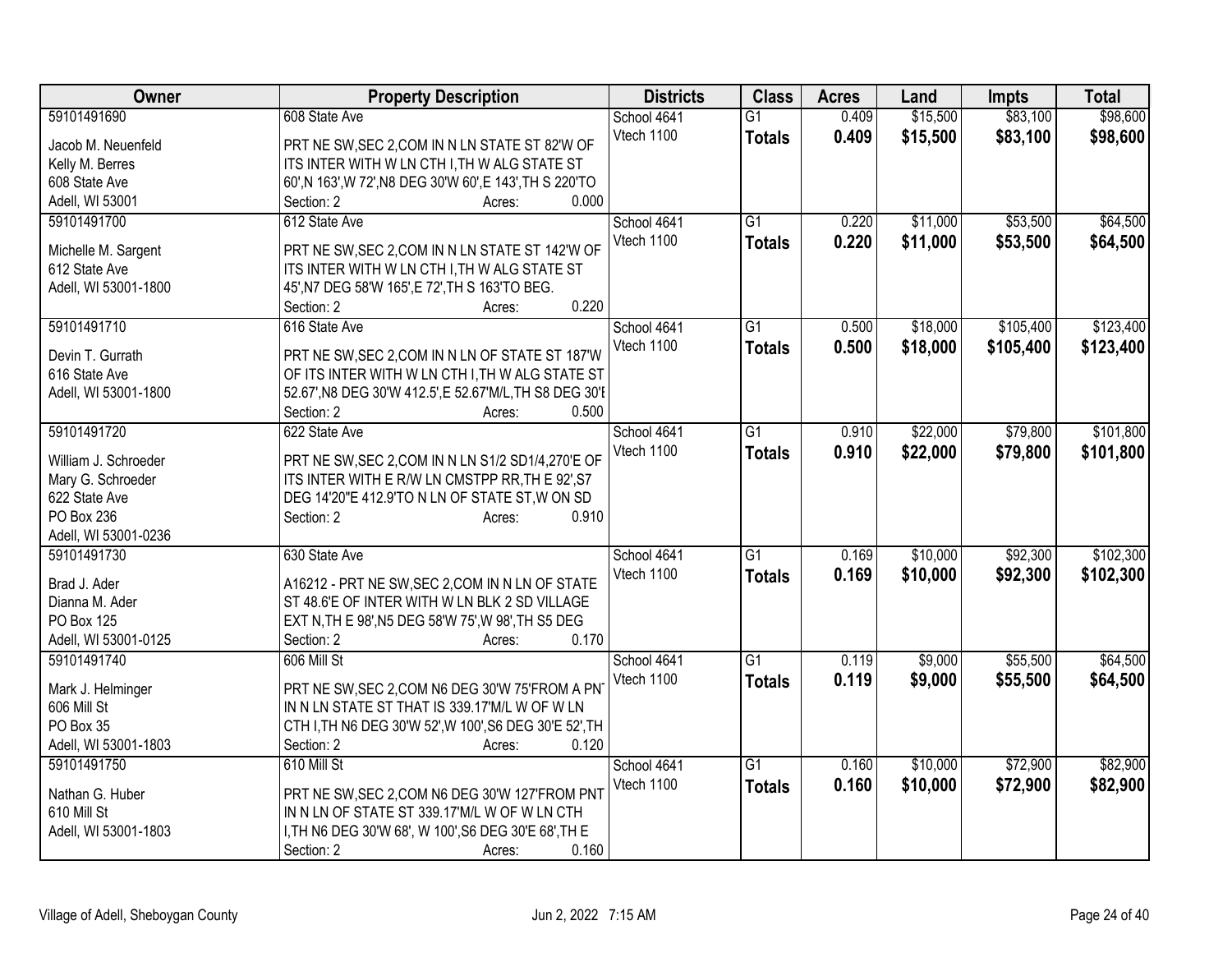| Owner                                                    | <b>Property Description</b>                          | <b>Districts</b> | <b>Class</b>    | <b>Acres</b> | Land     | <b>Impts</b>    | <b>Total</b>    |
|----------------------------------------------------------|------------------------------------------------------|------------------|-----------------|--------------|----------|-----------------|-----------------|
| 59101491760                                              | 616 Mill St                                          | School 4641      | $\overline{G1}$ | 0.270        | \$12,000 | \$118,700       | \$130,700       |
| Timothy A. Klatt                                         | PRT NE SW, SEC 2, COM N6 DEG 30'W 195'FROM A         | Vtech 1100       | <b>Totals</b>   | 0.270        | \$12,000 | \$118,700       | \$130,700       |
| Rhonda J. Klatt                                          | PNT IN N LN OF STATE ST THAT IS 339.17' M/L W OF     |                  |                 |              |          |                 |                 |
| 616 Mill St                                              | W LN OF CTH I, TH N6 DEG 30'W 117.5', W 100', S6 DEC |                  |                 |              |          |                 |                 |
| PO Box 124                                               | 0.270<br>Section: 2<br>Acres:                        |                  |                 |              |          |                 |                 |
| Adell, WI 53001-0124                                     |                                                      |                  |                 |              |          |                 |                 |
| 59101491770                                              | 620 Mill St                                          | School 4641      | G1              | 0.230        | \$11,500 | \$117,000       | \$128,500       |
|                                                          |                                                      | Vtech 1100       | <b>Totals</b>   | 0.230        | \$11,500 | \$117,000       | \$128,500       |
| Donald L. Nichelson                                      | PRT NE SW, SEC 2, COM N6 DEG 30'W 312.5'FROM A       |                  |                 |              |          |                 |                 |
| 620 Mill St                                              | PNT IN N LN STATE ST THAT IS 339.17' M/L W OF W      |                  |                 |              |          |                 |                 |
| Adell, WI 53001-1803                                     | LN CTH I, TH N6 DEG 33'W 100', W 100', S6 DEG 33'E   |                  |                 |              |          |                 |                 |
|                                                          | 0.230<br>Section: 2<br>Acres:                        |                  |                 |              |          |                 |                 |
| 59101491780                                              | Mill St                                              | School 4641      | X4              | 0.440        | \$0      | $\overline{50}$ | $\overline{30}$ |
| Village of Adell (Mill Street)                           | PRT OF NE SW, COM IN N LINE OF STATE ST              | Vtech 1100       | <b>Totals</b>   | 0.440        | \$0      | \$0             | \$0             |
| Attn: Park                                               | 437.17'M/L W OF W LINE OF C.T.H."I", TH N6 DEG 30'W  |                  |                 |              |          |                 |                 |
| 508 Seifert St                                           | 412.5'W 46'M/L, S6 DEG 30'E 412.5' M/L, TH E 46' M/L |                  |                 |              |          |                 |                 |
| Adell, WI 53001-1185                                     | 0.000<br>Section: 2<br>Acres:                        |                  |                 |              |          |                 |                 |
| 59101491790                                              | 607 Mill St                                          | School 4641      | G2              | 1.020        | \$35,000 | \$113,500       | \$148,500       |
|                                                          |                                                      | Vtech 1100       | <b>Totals</b>   | 1.020        | \$35,000 | \$113,500       | \$148,500       |
| Adell Co-Operative Union                                 | PRT NE SW, SEC 2, COM AT INTER OF RR E R/W LN        |                  |                 |              |          |                 |                 |
| 607 Mill St                                              | WITH EXT N LN STATE ST, TH E 112'M/L, NW 412.5', W   |                  |                 |              |          |                 |                 |
| PO Box 69                                                | 144'M/L TO RR E R/W LN, TH SE ALG R/W LN 412.5'TO    |                  |                 |              |          |                 |                 |
| Adell, WI 53001-0069                                     | 1.020<br>Section: 2<br>Acres:                        |                  |                 |              |          |                 |                 |
| 59101491791                                              | 607 Mill St                                          | School 4641      | $\overline{G2}$ | 0.980        | \$34,500 | \$610,500       | \$645,000       |
| Adell Co-Operative Union                                 | PRT E1/2 SW1/4, SEC 2, BEING SLY OF N LN OF          | Vtech 1100       | <b>Totals</b>   | 0.980        | \$34,500 | \$610,500       | \$645,000       |
| 607 Mill St                                              | STATE ST, WLY OF W LN BLK 1, PLAT OF                 |                  |                 |              |          |                 |                 |
| PO Box 69                                                | SHERMAN, NLY OF CENLN MAIN ST & ELY OF LN            |                  |                 |              |          |                 |                 |
| Adell, WI 53001-0069                                     | 0.980<br>Section: 2<br>Acres:                        |                  |                 |              |          |                 |                 |
| 59101491800                                              | 509 Mill St                                          | School 4641      | $\overline{G2}$ | 1.000        | \$23,000 | \$0             | \$23,000        |
|                                                          |                                                      | Vtech 1100       |                 |              |          | \$0             |                 |
| Cooperative Union Adell                                  | PRT E1/2 SW1/4, SEC 2, COM IN W R/W LN OF RR         |                  | <b>Totals</b>   | 1.000        | \$23,000 |                 | \$23,000        |
| 607 Mill St                                              | 349.8'S8 DEG 30'E FROM ITS INTER WITH N LN OF        |                  |                 |              |          |                 |                 |
| Adell, WI 53001-1803                                     | S1/2 NE SW, TH S8 DEG 30'E ALG R/W 330', S81 DEG     |                  |                 |              |          |                 |                 |
|                                                          | 1.000<br>Section: 2<br>Acres:                        |                  |                 |              |          |                 |                 |
| 59101491810                                              | 518A Wisconsin St                                    | School 4641      | $\overline{G1}$ | 0.078        | \$8,500  | \$96,500        | \$105,000       |
|                                                          |                                                      | Vtech 1100       | <b>Totals</b>   | 0.078        | \$8,500  | \$96,500        | \$105,000       |
| <b>Rsmk Properties LLC</b><br>10101 Burnt Store Rd Lot 8 | PRT NE SW, SEC 2, COM IN CEN OF CTH I 98.5'NLY       |                  |                 |              |          |                 |                 |
|                                                          | FROM ITS INTER WITH S LN SD1/4, TH NLY ALG SD        |                  |                 |              |          |                 |                 |
| Punta Gorda, FL 33950-8904                               | HWY 40', E 75', S 40', TH W TO BEG.                  |                  |                 |              |          |                 |                 |
|                                                          | 0.000<br>Section: 2<br>Acres:                        |                  |                 |              |          |                 |                 |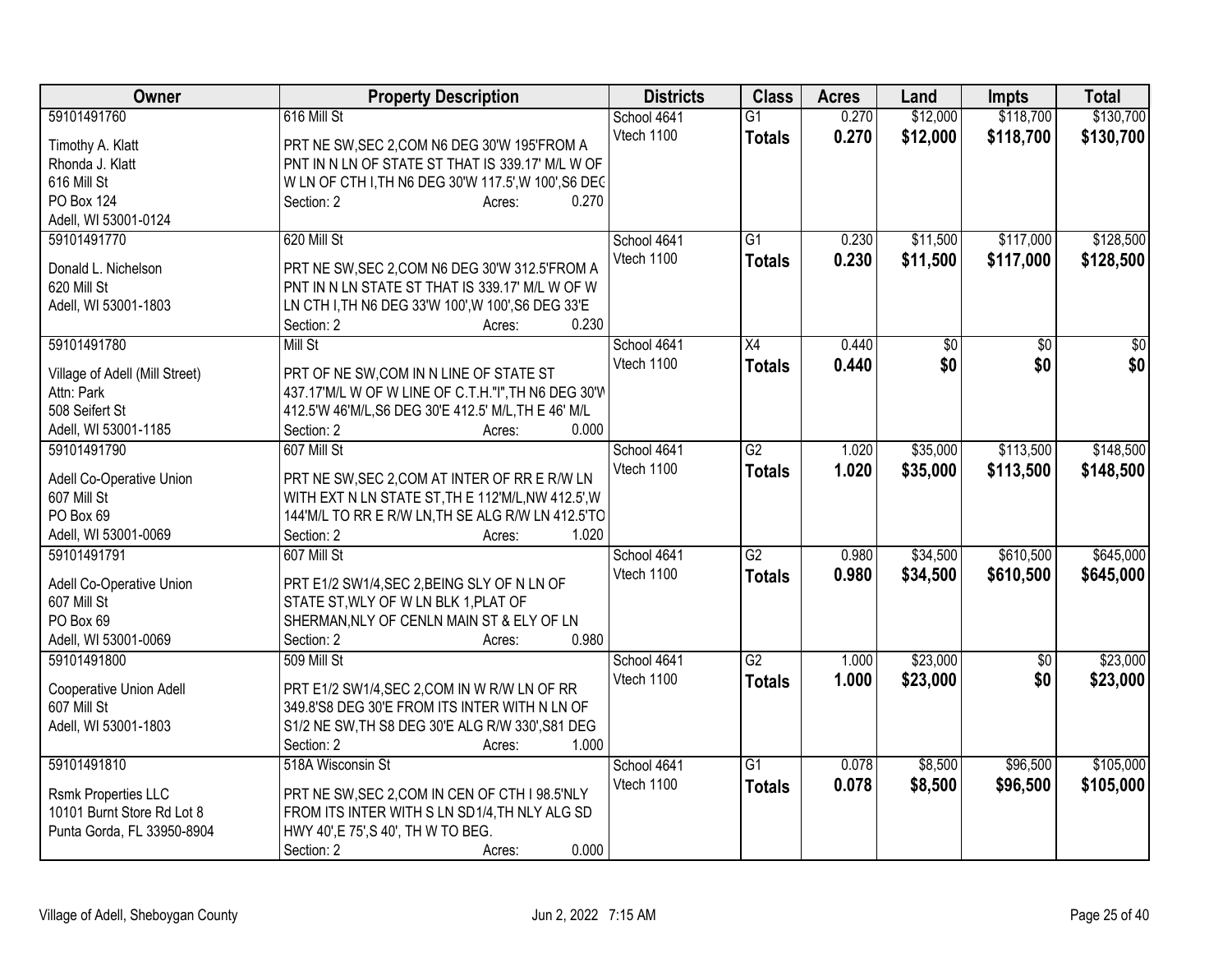| Owner                              | <b>Property Description</b>                         | <b>Districts</b> | <b>Class</b>    | <b>Acres</b> | Land            | Impts           | <b>Total</b>    |
|------------------------------------|-----------------------------------------------------|------------------|-----------------|--------------|-----------------|-----------------|-----------------|
| 59101491820                        | 510 Seifert St                                      | School 4641      | $\overline{X4}$ | 0.090        | $\overline{60}$ | $\overline{30}$ | $\overline{50}$ |
| Village of Adell                   | PRT NE SW, SEC 2, COM IN CEN CTN I 98.5'NE OF ITS   | Vtech 1100       | <b>Totals</b>   | 0.090        | \$0             | \$0             | \$0             |
| Attn: Edgewood Ave &               | INTER WITH S LN SD1/4, TH E 196.20' M/L TO W LN     |                  |                 |              |                 |                 |                 |
| 508 Seifert St                     | PUBLIC ST, TH S 36', W 196.20'M/L TO CEN SD         |                  |                 |              |                 |                 |                 |
| Adell, WI 53001-1185               | 0.000<br>Section: 2<br>Acres:                       |                  |                 |              |                 |                 |                 |
| 59101491821                        | 514 Wisconsin St                                    | School 4641      | $\overline{G1}$ | 0.080        | \$9,000         | \$95,000        | \$104,000       |
|                                    |                                                     | Vtech 1100       | <b>Totals</b>   | 0.080        | \$9,000         | \$95,000        | \$104,000       |
| Gerald A. Seider                   | PRT NE SW, SEC 2, COM AT A PNT IN CEN CTH I         |                  |                 |              |                 |                 |                 |
| 449 Horizon Dr                     | 98.5'N OF S LN SD1/4, TH E 95'M/L TO W WALL OF      |                  |                 |              |                 |                 |                 |
| N Fort Myers, FL 33903-7611        | ADELL SENIOR CENTER, SE 36'ALG SD WALL, W           |                  |                 |              |                 |                 |                 |
|                                    | 0.000<br>Section: 2<br>Acres:                       |                  |                 |              |                 |                 |                 |
| 59101491830                        | 510 Wisconsin St                                    | School 4641      | G1              | 0.294        | \$13,000        | \$95,500        | \$108,500       |
| <b>Rsmk Properties LLC</b>         | PRT NE SW, SEC 2, COM AT SE COR SD1/4, TH N         | Vtech 1100       | <b>Totals</b>   | 0.294        | \$13,000        | \$95,500        | \$108,500       |
| 10101 Burnt Store Rd Lot 8         | 62.5', W 196.20'M/L TO CEN CTH I, SWLY ALG CEN OF   |                  |                 |              |                 |                 |                 |
| Punta Gorda, FL 33950-8904         | HWY TO S LN NE SW TH E 214'TO BEG.                  |                  |                 |              |                 |                 |                 |
|                                    | 0.000<br>Section: 2<br>Acres:                       |                  |                 |              |                 |                 |                 |
| 59101491840                        | 810 Siemann St                                      | School 4641      | X4              | 0.100        | \$0             | \$0             | \$0             |
|                                    |                                                     | Vtech 1100       | <b>Totals</b>   | 0.100        | \$0             | \$0             | \$0             |
| Village of Adell (Mill Street)     | PRT NE SW, SEC 2, COM 138.5'N OF SE COR SD1/4, TH   |                  |                 |              |                 |                 |                 |
| Attn: Park                         | W 114'M/L S 40', E 114'M/L TO W LN OF PUBLIC ST, TH |                  |                 |              |                 |                 |                 |
| 508 Seifert St                     | N TO BEG.                                           |                  |                 |              |                 |                 |                 |
| Adell, WI 53001-1185               | 0.000<br>Section: 2<br>Acres:                       |                  |                 |              |                 |                 |                 |
| 59101491850                        | 511 Seifert St                                      | School 4641      | $\overline{X4}$ | 0.840        | \$0             | $\overline{30}$ | \$0             |
| Village of Adell (Mill Street)     | PRT OF NE SW & PRT OF NW SE, SEC 2, COM IN CEN      | Vtech 1100       | <b>Totals</b>   | 0.840        | \$0             | \$0             | \$0             |
| Attn: Park                         | CTH I, S23 DEG 47'W 1124.42'FROM ITS INTER WITH     |                  |                 |              |                 |                 |                 |
| 508 Seifert St                     | E&W1/4 LN SEC 2, TH S66 DEG 13'E 130', N23 DEG      |                  |                 |              |                 |                 |                 |
| Adell, WI 53001-1185               | 0.840<br>Section: 2<br>Acres:                       |                  |                 |              |                 |                 |                 |
| 59101491860                        | 620 Wisconsin St                                    | School 4641      | $\overline{G1}$ | 0.413        | \$18,000        | \$122,900       | \$140,900       |
|                                    |                                                     | Vtech 1100       | <b>Totals</b>   | 0.413        | \$18,000        | \$122,900       | \$140,900       |
| Will Joint Revocable Trust of 2017 | PRT NW SE & PRT NE SW, SEC 2, COM IN CEN CTH        |                  |                 |              |                 |                 |                 |
| 1038 Green Acres Dr                | 1,832'SW OF ITS INTER WITH N LN NW SE, TH S66       |                  |                 |              |                 |                 |                 |
| Sheboygan Fls, WI 53085-2540       | DEG 13'E 150', S23 DEG 47'W 120', N66 DEG 13'W 150' |                  |                 |              |                 |                 |                 |
|                                    | Section: 2<br>0.410<br>Acres:                       |                  |                 |              |                 |                 |                 |
| 59101491870                        | 610 Wisconsin St                                    | School 4641      | $\overline{G2}$ | 0.520        | \$24,500        | \$53,500        | \$78,000        |
| Roderick H. Deckert                | PRT NW SE & NE SW, SEC 2, COM IN CEN CTH I, S23     | Vtech 1100       | <b>Totals</b>   | 0.520        | \$24,500        | \$53,500        | \$78,000        |
| Elizabeth Deckert                  | DEG 47'W 1071'FROM ITS INTER WITH N LN NW           |                  |                 |              |                 |                 |                 |
| 1511 Kentucky Ave                  | SE, TH S23 DEG 47'W 53.42', S66 DEG 13'E 130', N23  |                  |                 |              |                 |                 |                 |
| Sheboygan, WI 53081-5239           | 0.520<br>Section: 2<br>Acres:                       |                  |                 |              |                 |                 |                 |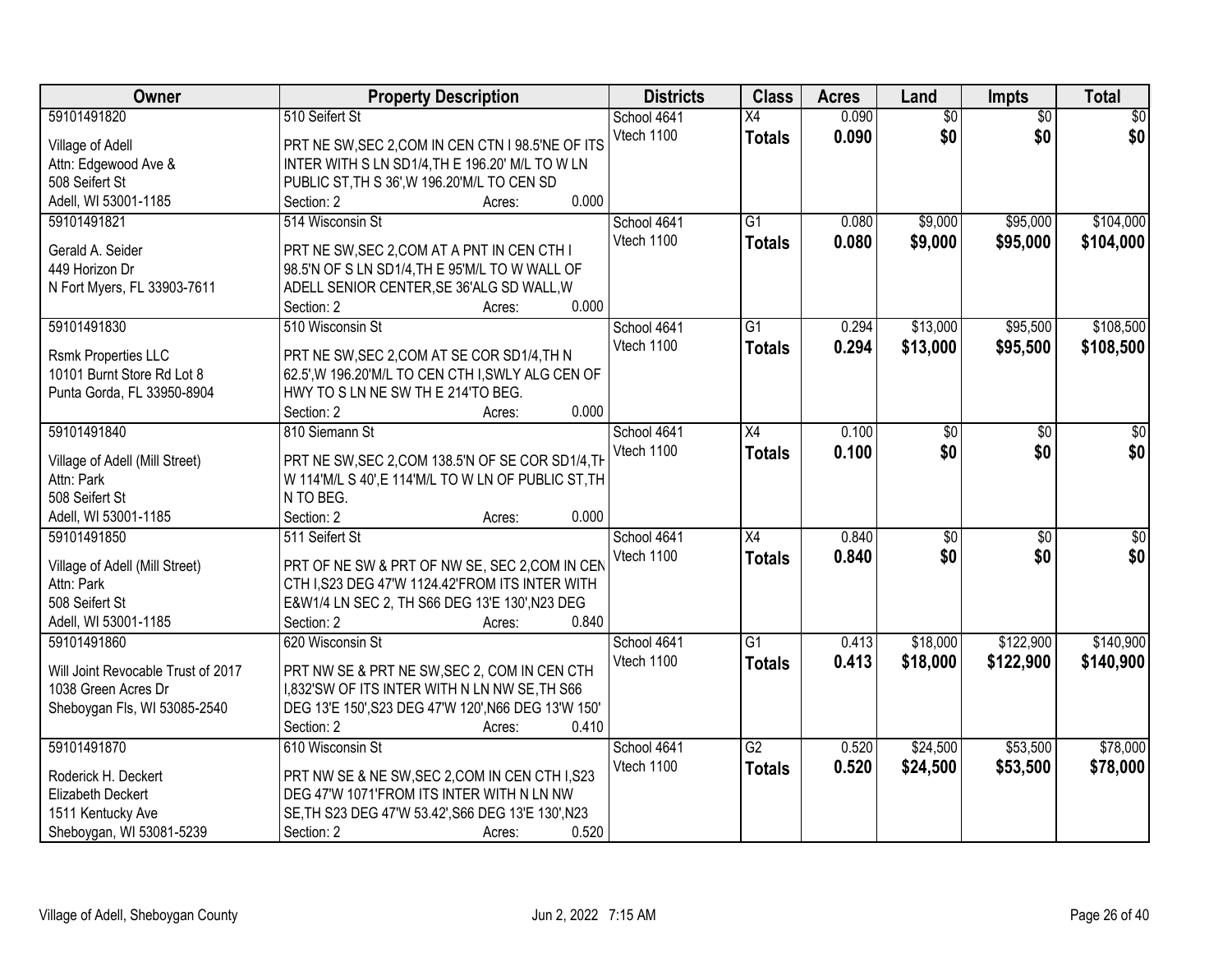| Owner                        | <b>Property Description</b>                                 | <b>Districts</b> | <b>Class</b>    | <b>Acres</b> | Land     | <b>Impts</b> | <b>Total</b> |
|------------------------------|-------------------------------------------------------------|------------------|-----------------|--------------|----------|--------------|--------------|
| 59101491880                  | 504 Wisconsin St                                            | School 4641      | $\overline{G2}$ | 0.510        | \$24,500 | \$175,000    | \$199,500    |
| Parkview Rentals LLC         | PRT SE SW, SEC 2, COM AT NE COR SD1/4, TH S                 | Vtech 1100       | <b>Totals</b>   | 0.510        | \$24,500 | \$175,000    | \$199,500    |
| 157 E Shore Dr               | 99.5'M/L, W 229'M/L TO CEN CTH I, NELY ALG HWY              |                  |                 |              |          |              |              |
| Random Lake, WI 53075-1612   | 99.5'TO N LN SE SW, TH E 214'M/L TO BEG.                    |                  |                 |              |          |              |              |
|                              | 0.000<br>Section: 2<br>Acres:                               |                  |                 |              |          |              |              |
| 59101491890                  | 420 Wisconsin St                                            | School 4641      | $\overline{G2}$ | 0.480        | \$23,500 | \$116,500    | \$140,000    |
|                              |                                                             | Vtech 1100       | <b>Totals</b>   | 0.480        | \$23,500 | \$116,500    | \$140,000    |
| Jcle, LLC                    | PRT SE SW, SEC 2, COM 99'M/L S OF NE COR                    |                  |                 |              |          |              |              |
| N2358 Pelishek Rd            | SD1/4, TH S 71', W 247.5'M/L TO CEN CTH I, NELY ALG         |                  |                 |              |          |              |              |
| Adell, WI 53001-1161         | HWY 73', E 231'M/L TO BEG & COM 1157.62'N OF S1/4           |                  |                 |              |          |              |              |
|                              | 0.480<br>Section: 2<br>Acres:                               |                  |                 |              |          |              |              |
| 59101491900                  | 410 Wisconsin St                                            | School 4641      | $\overline{G2}$ | 0.570        | \$24,500 | \$80,500     | \$105,000    |
| James E. Archer              | PRT SE SW, SEC 2, COM 185.45'S OF NE COR SD SE              | Vtech 1100       | <b>Totals</b>   | 0.570        | \$24,500 | \$80,500     | \$105,000    |
| Beth A. Archer               | SW, TH CONT S 99', W 258.91'TO CENLN CTH I, N08             |                  |                 |              |          |              |              |
| 416 Center Ave               | DEG 24'40"E 100.08', TH E 244.27'TO BEG.                    |                  |                 |              |          |              |              |
| Adell, WI 53001-1116         | 0.570<br>Section: 2<br>Acres:                               |                  |                 |              |          |              |              |
| 59101491910                  | 400 Wisconsin St                                            | School 4641      | $\overline{G2}$ | 0.620        | \$24,500 | \$166,000    | \$190,500    |
|                              |                                                             | Vtech 1100       | <b>Totals</b>   | 0.620        | \$24,500 | \$166,000    | \$190,500    |
| <b>Eberhardt Rentals LLC</b> | PRT A-12808 - PRT SE SW, SEC 2, COM 284.45'S OF             |                  |                 |              |          |              |              |
| W5630 Indian Mound Rd        | NE COR SE SW, TH CONT S 101.33', W 273.9'TO                 |                  |                 |              |          |              |              |
| Adell, WI 53001              | CENLN CTH I, N08 DEG 24'40"E 102.43', TH E 258.91'<br>0.620 |                  |                 |              |          |              |              |
|                              | Section: 2<br>Acres:                                        |                  | $\overline{G1}$ | 0.616        |          | \$137,700    | \$156,700    |
| 59101491920                  | 306 Wisconsin St                                            | School 4641      |                 |              | \$19,000 |              |              |
| Gerald J. Payne              | PRT SE SW, SEC 2, COM 386'M/L S OF NE                       | Vtech 1100       | <b>Totals</b>   | 0.616        | \$19,000 | \$137,700    | \$156,700    |
| Betty L. Payne               | COR, SD1/4, TH S 97', W 290'M/L TO CEN CTH I, NELY          |                  |                 |              |          |              |              |
| 306 Wisconsin St             | ALG HWY 93', TH E 275'M/L TO BEG.                           |                  |                 |              |          |              |              |
| Adell, WI 53001-1174         | Section: 2<br>0.000<br>Acres:                               |                  |                 |              |          |              |              |
| 59101491930                  | 233 Seifert St                                              | School 4641      | $\overline{G1}$ | 0.458        | \$17,000 | \$160,000    | \$177,000    |
| Daniel T. Eberhardt          | PRT SE SW, SEC 2, COM IN S LN PROSPECT AVE                  | Vtech 1100       | <b>Totals</b>   | 0.458        | \$17,000 | \$160,000    | \$177,000    |
| 233 Seifert St               | 581.46'M/L S OF NE COR, SD1/4, TH W ALG SD AVE              |                  |                 |              |          |              |              |
| Adell, WI 53001-1182         | 144', S 138.6', E 144'TO E LN SE SW, TH N 138.6'TO          |                  |                 |              |          |              |              |
|                              | Section: 2<br>0.000<br>Acres:                               |                  |                 |              |          |              |              |
| 59101491940                  | 228 Wisconsin St                                            | School 4641      | $\overline{G1}$ | 0.559        | \$18,500 | \$143,000    | \$161,500    |
|                              |                                                             | Vtech 1100       |                 | 0.559        |          | \$143,000    | \$161,500    |
| Jestin L. Boden              | PRT SE SW, SEC 2, COM 581.46'S & 144'W OF NE COR            |                  | <b>Totals</b>   |              | \$18,500 |              |              |
| 228 Wisconsin St             | SD1/4, TH W ALG PROSPECT AVE 160.5'M/L TO CEN               |                  |                 |              |          |              |              |
| Adell, WI 53001-1166         | CTH I, SW ALG HWY I 140.5'M/L, E 186'M/L, TH N              |                  |                 |              |          |              |              |
|                              | 0.000<br>Section: 2<br>Acres:                               |                  |                 |              |          |              |              |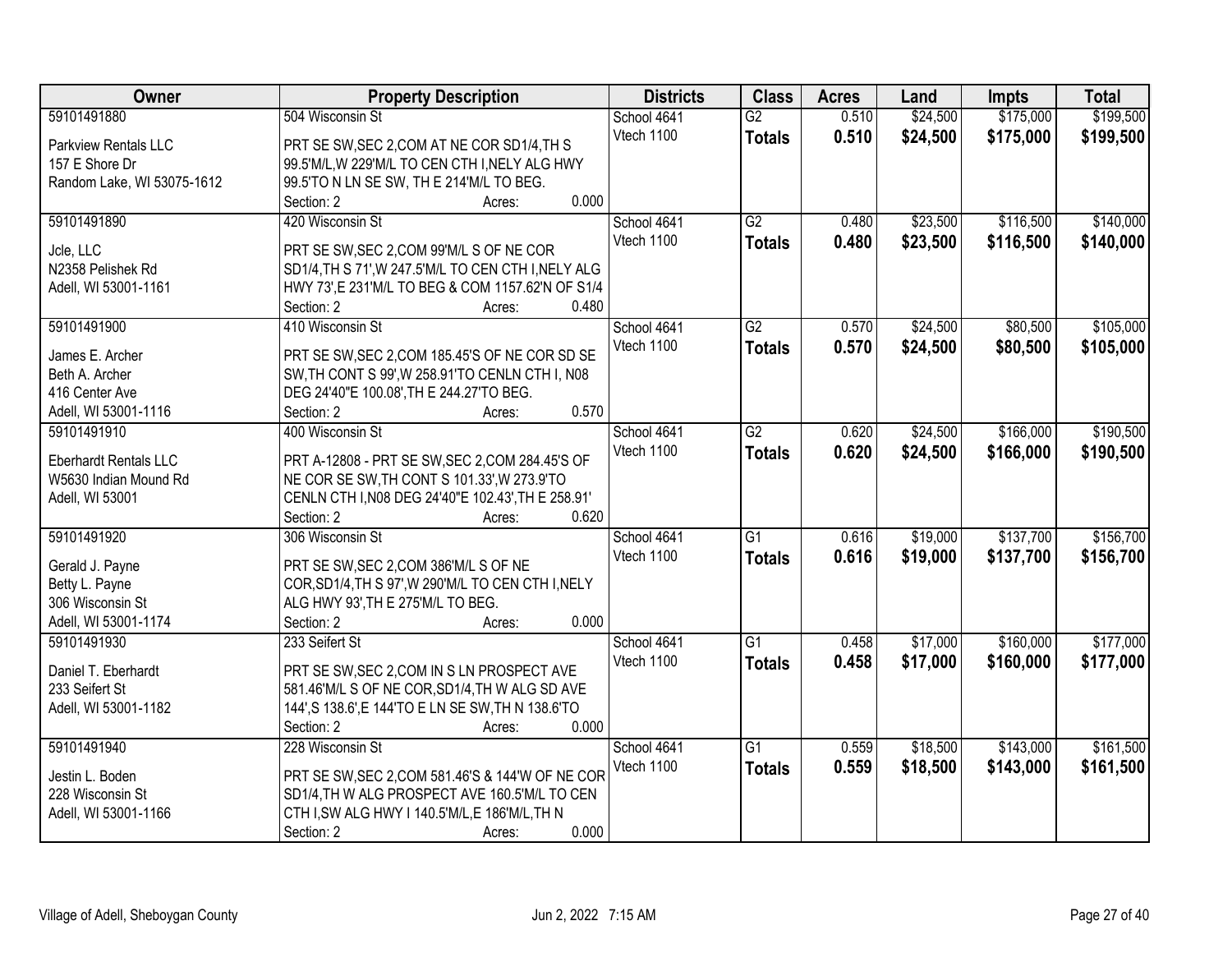| Owner                               | <b>Property Description</b>                               | <b>Districts</b> | <b>Class</b>    | <b>Acres</b> | Land     | <b>Impts</b> | <b>Total</b> |
|-------------------------------------|-----------------------------------------------------------|------------------|-----------------|--------------|----------|--------------|--------------|
| 59101491960                         | 221 Seifert St                                            | School 4641      | $\overline{G1}$ | 0.364        | \$14,500 | \$130,500    | \$145,000    |
| Ross G. Rate                        | LOT 2,CSM V 2 P 332 - PRT SE SW, SEC 2,COM N01            | Vtech 1100       | <b>Totals</b>   | 0.364        | \$14,500 | \$130,500    | \$145,000    |
| Michele L. Rate                     | DEG 41'31"E ALG E LN OF SW1/4 SD SEC,                     |                  |                 |              |          |              |              |
| 221 Seifert St                      | 478.41'FROM S1/4 COR SD SEC, TH N1 DEG 41'31"E            |                  |                 |              |          |              |              |
| Adell, WI 53001-1182                | 0.360<br>Section: 2<br>Acres:                             |                  |                 |              |          |              |              |
| 59101491962                         | 216 Wisconsin St                                          | School 4641      | $\overline{G1}$ | 0.610        | \$19,000 | \$121,200    | \$140,200    |
|                                     |                                                           | Vtech 1100       |                 | 0.610        | \$19,000 | \$121,200    | \$140,200    |
| Dawn Bruss                          | PRT LOT 1 CSM V2 P332 - PRT SE SW, SEC 2, COM             |                  | <b>Totals</b>   |              |          |              |              |
| 216 Wisconsin St #218               | AT NW COR SD LOT 1, TH N89 DEG 48'55"E (RECD              |                  |                 |              |          |              |              |
| Adell, WI 53001-1166                | AS N89 DEG 57'17"E) 181.70', S03 DEG 01'28"W (            |                  |                 |              |          |              |              |
|                                     | 0.610<br>Section: 2<br>Acres:                             |                  |                 |              |          |              |              |
| 59101491970                         | 211 Seifert St                                            | School 4641      | $\overline{G1}$ | 0.290        | \$12,500 | \$122,000    | \$134,500    |
|                                     | PRT SE SW, SEC 2, COM N1 DEG 41'31"E 389.49'FROM          | Vtech 1100       | <b>Totals</b>   | 0.290        | \$12,500 | \$122,000    | \$134,500    |
| Elizabeth R. Rady<br>211 Seifert St | SE COR OF SD 1/4, TH N1 DEG 41'31"E 88.92', N89           |                  |                 |              |          |              |              |
|                                     | DEG 59'38"W 144', S0 DEG 22"W 88.90', TH E 141.38'T(      |                  |                 |              |          |              |              |
| Adell, WI 53001                     | Section: 2<br>0.290                                       |                  |                 |              |          |              |              |
|                                     | Acres:<br>120 Wisconsin St                                |                  |                 |              |          |              |              |
| 59101491980                         |                                                           | School 4641      | G1              | 0.560        | \$18,500 | \$94,800     | \$113,300    |
| Phyllis M. Conrad                   | PRT SE SW, SEC 2, COM IN CEN CTH I 223.66'NELY            | Vtech 1100       | <b>Totals</b>   | 0.560        | \$18,500 | \$94,800     | \$113,300    |
| 120 Wisconsin St                    | OF ITS INTER WITH S LN SEC 2, TH NELY ON HWY              |                  |                 |              |          |              |              |
| PO Box 168                          | 108.82', E 213.2', S 36.17', E 44.75', S 33.83', W 65', S |                  |                 |              |          |              |              |
| Adell, WI 53001-1167                | 0.560<br>Section: 2<br>Acres:                             |                  |                 |              |          |              |              |
| 59101491990                         | 201 Seifert St                                            | School 4641      | $\overline{G1}$ | 0.194        | \$10,500 | \$95,600     | \$106,100    |
|                                     |                                                           | Vtech 1100       | <b>Totals</b>   | 0.194        | \$10,500 | \$95,600     | \$106,100    |
| Nicholas A. Hausner                 | PRT SE SW, SEC 2, COM 338.84'N OF SE                      |                  |                 |              |          |              |              |
| 201 Seifert St                      | COR, SD1/4, TH N ALG W LN SEIFERT ST 50.08', W            |                  |                 |              |          |              |              |
| Adell, WI 53001-1182                | 168.5', S 50.08', TH E 168.5' TO BEG.                     |                  |                 |              |          |              |              |
|                                     | 0.190<br>Section: 2<br>Acres:                             |                  |                 |              |          |              |              |
| 59101492000                         | 123 Seifert St                                            | School 4641      | $\overline{G1}$ | 0.194        | \$10,500 | \$64,000     | \$74,500     |
| William C. Zahnow                   | PRT SE SW, SEC 2, COM 288.75'N OF SE COR                  | Vtech 1100       | <b>Totals</b>   | 0.194        | \$10,500 | \$64,000     | \$74,500     |
| 123 Seifert St                      | SD1/4, TH N ON W LN SEIFERT ST 50.09', W 168.5', S        |                  |                 |              |          |              |              |
| Adell, WI 53001-1181                | 50.09', TH E 168.5'TO BEG.                                |                  |                 |              |          |              |              |
|                                     | 0.200<br>Section: 2<br>Acres:                             |                  |                 |              |          |              |              |
| 59101492010                         | 110A Wisconsin St                                         | School 4641      | $\overline{G2}$ | 0.540        | \$24,500 | \$130,800    | \$155,300    |
|                                     |                                                           | Vtech 1100       | <b>Totals</b>   | 0.540        | \$24,500 | \$130,800    | \$155,300    |
| Douglas R. Anderle                  | PRT SE SW, SEC 2, COM IN CEN CTH I 118.2'NE OF            |                  |                 |              |          |              |              |
| Mary G. Anderle                     | ITS INTER WITH S LN SEC 2, TH E 237.2' M/L, N             |                  |                 |              |          |              |              |
| 110 Wisconsin St                    | 103.695', W TO CEN CTH I, TH SWLY ON CEN SD HWY           |                  |                 |              |          |              |              |
| Adell, WI 53001-1167                | 0.540<br>Section: 2<br>Acres:                             |                  |                 |              |          |              |              |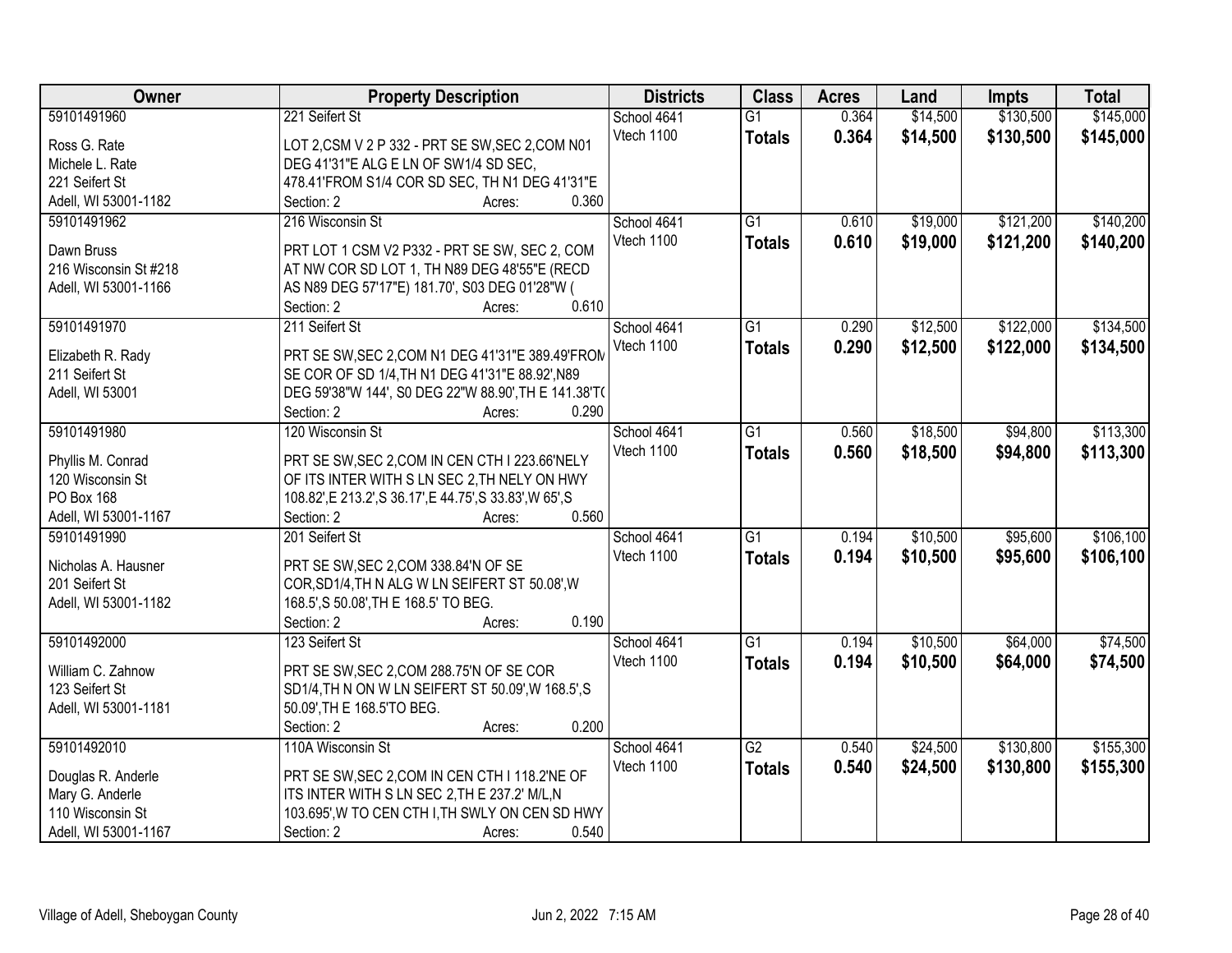| Owner                               | <b>Property Description</b>                              | <b>Districts</b> | <b>Class</b>    | <b>Acres</b> | Land     | <b>Impts</b>    | <b>Total</b>    |
|-------------------------------------|----------------------------------------------------------|------------------|-----------------|--------------|----------|-----------------|-----------------|
| 59101492011                         | 208 Wisconsin St                                         | School 4641      | $\overline{G1}$ | 0.480        | \$17,500 | \$100,400       | \$117,900       |
| Vincent W. Gruszkowski              | TR 1 CSM V4 P 289 & OTHER LANDS - PRT SE                 | Vtech 1100       | <b>Totals</b>   | 0.480        | \$17,500 | \$100,400       | \$117,900       |
| 208 Wisconsin St                    | SW, SEC 2, COM N1 DEG 41'31"E 389.49'& W                 |                  |                 |              |          |                 |                 |
| Adell, WI 53001-1166                | 141.38'FROM S1/4 COR, SD SEC, TH N0 DEG 22"E             |                  |                 |              |          |                 |                 |
|                                     | 0.480<br>Section: 2<br>Acres:                            |                  |                 |              |          |                 |                 |
| 59101492020                         | 200 Wisconsin St                                         | School 4641      | $\overline{G1}$ | 0.300        | \$13,000 | \$88,900        | \$101,900       |
|                                     |                                                          | Vtech 1100       | <b>Totals</b>   | 0.300        | \$13,000 | \$88,900        | \$101,900       |
| Arlo Neumann                        | PRT SE SW, SEC 2, COM IN CEN CTH 1,332.48'NELY           |                  |                 |              |          |                 |                 |
| 301 First Ave                       | OF ITS INTER WITH S LN SD SEC, TH NE ALG HWY             |                  |                 |              |          |                 |                 |
| Adell, WI 53001-1176                | 65.87', E 200', S 64', TH W 213.2'TO BEG.                |                  |                 |              |          |                 |                 |
|                                     | 0.300<br>Section: 2<br>Acres:                            |                  |                 |              |          |                 |                 |
| 59101492030                         | 119 Seifert St                                           | School 4641      | $\overline{G1}$ | 0.506        | \$18,000 | \$130,600       | \$148,600       |
| Thomas E. Ninneman                  | PRT SE SW, SEC 2, COM 86'N OF INTER OF E LN              | Vtech 1100       | <b>Totals</b>   | 0.506        | \$18,000 | \$130,600       | \$148,600       |
| Laverne P. Ninneman                 | SD1/4 WITH N LN CTH A, TH W 123.75', N 178' E            |                  |                 |              |          |                 |                 |
| 119 Seifert St                      | 123.75', TH S 178'TO BEG.                                |                  |                 |              |          |                 |                 |
| Adell, WI 53001                     | 0.510<br>Section: 2<br>Acres:                            |                  |                 |              |          |                 |                 |
| 59101492040                         | 504 Edgewood Ave                                         | School 4641      | G1              | 0.244        | \$11,500 | \$104,100       | \$115,600       |
|                                     |                                                          | Vtech 1100       |                 | 0.244        | \$11,500 | \$104,100       |                 |
| Arthur L. Crowell                   | PRT SE SW, SEC 2, COM AT INTER OF E LN SD1/4             |                  | <b>Totals</b>   |              |          |                 | \$115,600       |
| Audrey J. Crowell                   | WITH N LN CTH A, TH W ALG HWY 123.75', N 86' E           |                  |                 |              |          |                 |                 |
| 504 Edgewood Ave                    | 123.75', TH S 86'TO BEG.                                 |                  |                 |              |          |                 |                 |
| Adell, WI 53001-1108                | 0.310<br>Section: 2<br>Acres:                            |                  |                 |              |          |                 |                 |
| 59101492050                         | 102 Wisconsin St                                         | School 4641      | $\overline{G2}$ | 0.620        | \$24,500 | \$75,000        | \$99,500        |
|                                     |                                                          | Vtech 1100       | <b>Totals</b>   | 0.620        | \$24,500 | \$75,000        | \$99,500        |
| Scott Behnke                        | CPRT SE SW, SEC 2, COM 203.75'W OF SE COR                |                  |                 |              |          |                 |                 |
| N172 Sauk Trail Rd                  | SD1/4, TH W 244.8' TO CEN CTH I, NE ALG CEN OF           |                  |                 |              |          |                 |                 |
| Cedar Grove, WI 53013-1428          | HWY 118.2', E 222.2', TH S 115'TO BEG.                   |                  |                 |              |          |                 |                 |
|                                     | 0.620<br>Section: 2<br>Acres:                            |                  |                 |              |          |                 |                 |
| 59101492060                         | 512 Edgewood Ave                                         | School 4641      | $\overline{G1}$ | 0.420        | \$16,000 | \$132,000       | \$148,000       |
| Frederick A. Baczanski              | PRT OF SE SW, SEC 2, COM 123.75'W OF SE COR OF           | Vtech 1100       | <b>Totals</b>   | 0.420        | \$16,000 | \$132,000       | \$148,000       |
| 512 Edgewood Ave                    | SD1/4, TH N 254.92', W 65', S 139.92' TH W 15', S 115'TC |                  |                 |              |          |                 |                 |
| Adell, WI 53001-1108                | S LINE OF SEC 2, TH E 80'TO BEG.                         |                  |                 |              |          |                 |                 |
|                                     | Section: 2<br>0.420<br>Acres:                            |                  |                 |              |          |                 |                 |
| 59101492070                         | <b>Wisconsin St</b>                                      | School 4641      | $\overline{X4}$ | 0.110        | \$0      | $\overline{50}$ | $\overline{50}$ |
|                                     |                                                          | Vtech 1100       | <b>Totals</b>   | 0.110        | \$0      | \$0             | \$0             |
| Chicago Milwaukee St Paul & Pacific | PRT E1/2 SW1/4, SEC 2, COM AT INTER OF EXT S LN          |                  |                 |              |          |                 |                 |
| Railroad Company                    | SHERMAN ST WITH E LN 66'R/W OF RR, TH NW ALG             |                  |                 |              |          |                 |                 |
| Na                                  | R/W 660'TO EXT N LN STATE ST, E 132', SE ALG W LN        |                  |                 |              |          |                 |                 |
| Na, WI 99999                        | 0.110<br>Section: 2<br>Acres:                            |                  |                 |              |          |                 |                 |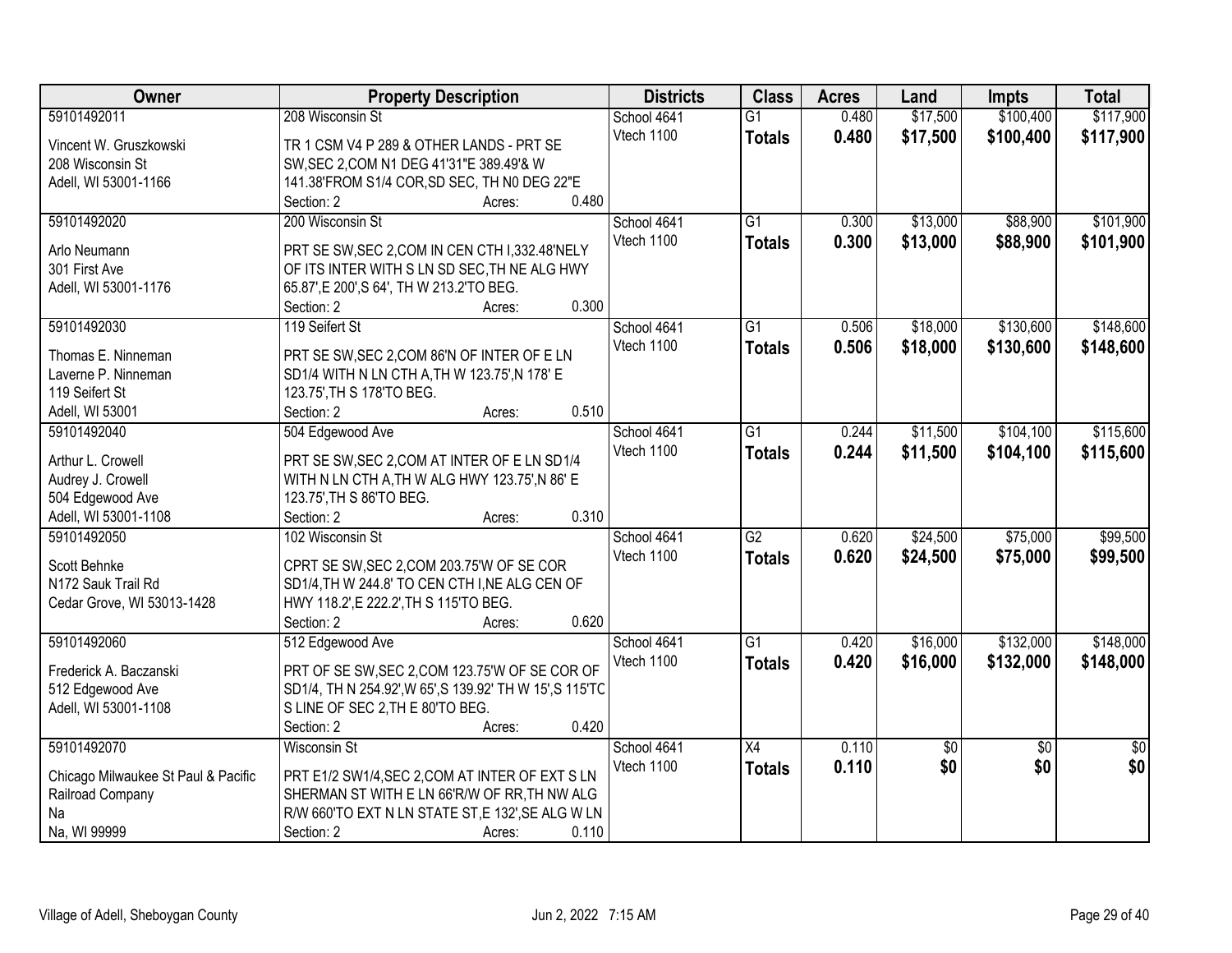| Owner                 | <b>Property Description</b>                           | <b>Districts</b> | <b>Class</b>    | <b>Acres</b> | Land     | <b>Impts</b> | <b>Total</b> |
|-----------------------|-------------------------------------------------------|------------------|-----------------|--------------|----------|--------------|--------------|
| 59101492080           | 303 Wisconsin St                                      | School 4641      | $\overline{G1}$ | 0.367        | \$14,500 | \$69,200     | \$83,700     |
| Daniel T. Eberhardt   | PRT SE SW, SEC 2, COM AT INTER OF CEN CTH I           | Vtech 1100       | <b>Totals</b>   | 0.367        | \$14,500 | \$69,200     | \$83,700     |
| Kimberly A. Eberhardt | WITH EXTEND S LN SHERMAN ST, TH SW ALG CEN            |                  |                 |              |          |              |              |
| 233 Seifert St        | HWY I 82.5', W 183.5', N 85'TO S LN SHERMAN ST, TH E  |                  |                 |              |          |              |              |
| Adell, WI 53001-1182  | Section: 2<br>0.000<br>Acres:                         |                  |                 |              |          |              |              |
| 59101492090           | 233 Wisconsin St                                      | School 4641      | G1              | 0.413        | \$16,000 | \$120,100    | \$136,100    |
|                       |                                                       | Vtech 1100       | <b>Totals</b>   | 0.413        | \$16,000 | \$120,100    | \$136,100    |
| Daniel T. Eberhardt   | PRT SE SW, SEC 2, DESC AS COM S9 DEG 19'43"W          |                  |                 |              |          |              |              |
| Kimberly A. Eberhardt | 82.5'FROM INTER OF S LN SHERMAN ST & CENLN            |                  |                 |              |          |              |              |
| 233 Seifert St        | CTH I, TH S9 DEG 19' 43"W 105.34', N88 DEG 34'31"W    |                  |                 |              |          |              |              |
| Adell, WI 53001-1182  | 0.000<br>Section: 2<br>Acres:                         |                  |                 |              |          |              |              |
| 59101492100           | 229 Wisconsin St                                      | School 4641      | $\overline{G1}$ | 0.259        | \$12,000 | \$78,800     | \$90,800     |
| Norman M. Taylor      | PRT SE SW, SEC 2, COM S9 DEG 19'43"W 187.84'FROM      | Vtech 1100       | <b>Totals</b>   | 0.259        | \$12,000 | \$78,800     | \$90,800     |
| Debra M. Taylor       | INTER OF S LN SHERMAN ST & CENLN CTH I, TH            |                  |                 |              |          |              |              |
| 229 Wisconsin St      | N88 DEG 34'31"W 175.50' S0 DEG 31'4"W 57.19', N88     |                  |                 |              |          |              |              |
| PO Box 36             | 0.000<br>Section: 2<br>Acres:                         |                  |                 |              |          |              |              |
| Adell, WI 53001-0036  |                                                       |                  |                 |              |          |              |              |
| 59101492110           | 223 Wisconsin St                                      | School 4641      | G1              | 0.223        | \$11,000 | \$100,600    | \$111,600    |
|                       |                                                       | Vtech 1100       | <b>Totals</b>   | 0.223        | \$11,000 | \$100,600    | \$111,600    |
| Kenneth R. Cotter     | PRT SE SW, SEC 2, COM IN CEN CTH I 319'M/L SW OF      |                  |                 |              |          |              |              |
| Jayne R. Cotter       | ITS INTER WITH S LN SHERMAN ST, TH NE ON CEN          |                  |                 |              |          |              |              |
| 419 First Ave         | SD HWY 61.51', N83 DEG 5'11"W 139.09', S88 DEG        |                  |                 |              |          |              |              |
| Adell, WI 53001-1600  | 0.000<br>Section: 2<br>Acres:                         |                  |                 |              |          |              |              |
| 59101492120           | 217 Wisconsin St                                      | School 4641      | G1              | 0.216        | \$11,000 | \$68,500     | \$79,500     |
| Joshua N. Simms       | PRT OF SE SW, SEC 2, DESC AS COM IN CEN CTH           | Vtech 1100       | <b>Totals</b>   | 0.216        | \$11,000 | \$68,500     | \$79,500     |
| 217 Wisconsin St      | I,319'M/L SWLY FROM ITS INTER WITH S LN               |                  |                 |              |          |              |              |
| Adell, WI 53001-1165  | SHERMAN ST, TH SWLY ALG CTH I 65', W 140', N          |                  |                 |              |          |              |              |
|                       | 0.000<br>Section: 2<br>Acres:                         |                  |                 |              |          |              |              |
| 59101492130           | 211 Wisconsin St                                      | School 4641      | $\overline{G1}$ | 0.200        | \$10,500 | \$99,000     | \$109,500    |
|                       |                                                       | Vtech 1100       | <b>Totals</b>   | 0.200        | \$10,500 | \$99,000     | \$109,500    |
| Penny Barron          | PRT OF SE SW, SEC 2, DESC AS COM IN CEN CTH I         |                  |                 |              |          |              |              |
| Paul Barron           | 387'SWLY FROM ITS INTER WITH S LN OF SHERMAN          |                  |                 |              |          |              |              |
| 211 Wisconsin St      | ST, TH SWLY ALG CTH I 65', W 131', N 64.5', TH E 143' |                  |                 |              |          |              |              |
| Adell, WI 53001-1165  | 0.200<br>Section: 2<br>Acres:                         |                  |                 |              |          |              |              |
| 59101492141           | 205 Wisconsin St                                      | School 4641      | $\overline{G1}$ | 0.290        | \$12,500 | \$82,000     | \$94,500     |
| Angel M. Danielczak   | PARCEL 1 CSM V17 P 58-62 #1577573 - PRT SE            | Vtech 1100       | <b>Totals</b>   | 0.290        | \$12,500 | \$82,000     | \$94,500     |
| 205 Wisconsin St      | SW, SEC 2.                                            |                  |                 |              |          |              |              |
| Adell, WI 53001       |                                                       |                  |                 |              |          |              |              |
|                       | 0.290<br>Section: 2<br>Acres:                         |                  |                 |              |          |              |              |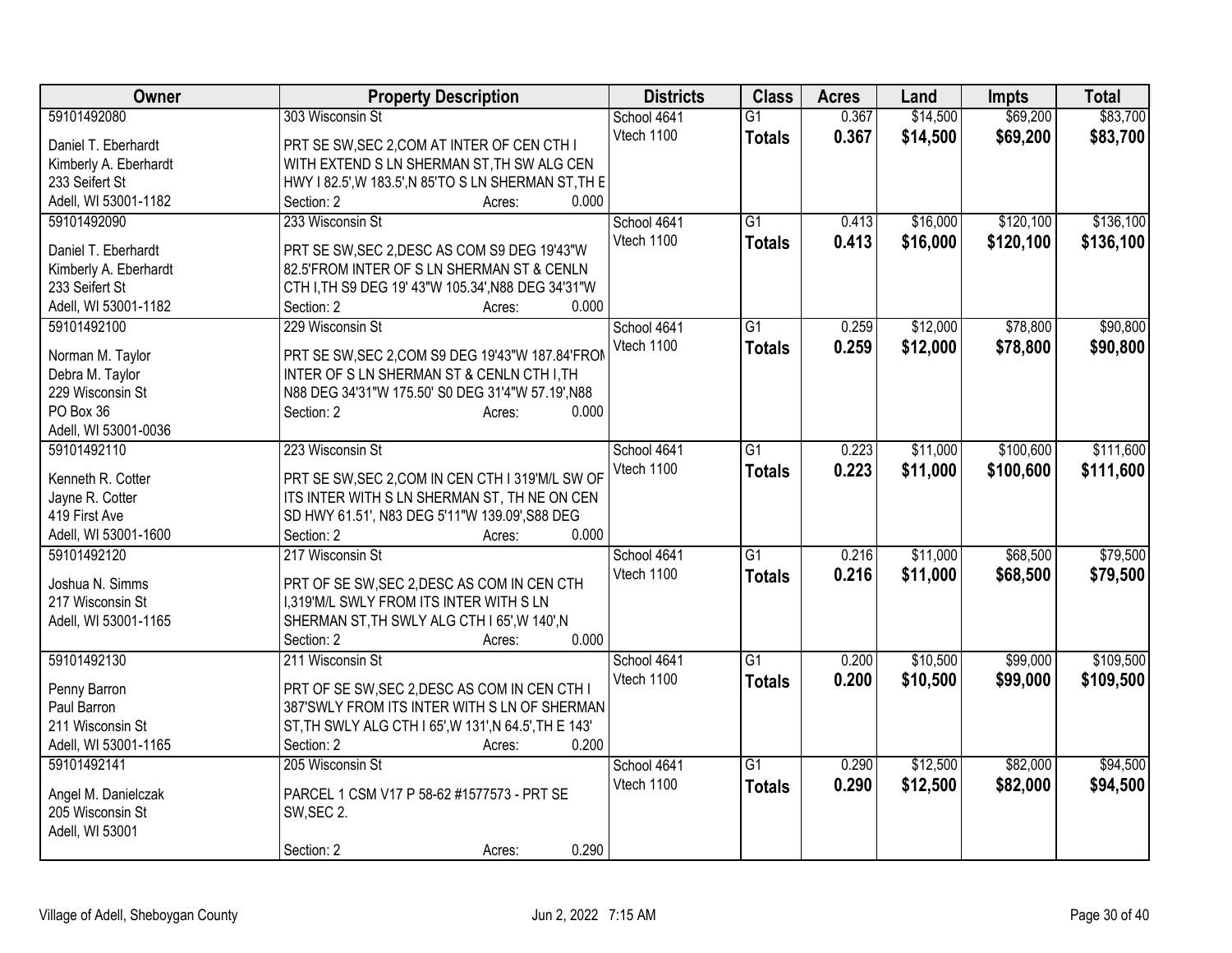| Owner                        |                                                              | <b>Property Description</b> |                           | <b>Districts</b> | <b>Class</b>    | <b>Acres</b> | Land            | <b>Impts</b>    | <b>Total</b> |
|------------------------------|--------------------------------------------------------------|-----------------------------|---------------------------|------------------|-----------------|--------------|-----------------|-----------------|--------------|
| 59101492142                  | <b>Wisconsin St</b>                                          |                             | School 4641               |                  | $\overline{G2}$ | 0.430        | \$22,000        | $\overline{50}$ | \$22,000     |
| Milk Specialties Co          | PARCEL 2 CSM V17 P 58-62 #1577573 - PRT SE                   |                             | Vtech 1100                |                  | <b>Totals</b>   | 0.430        | \$22,000        | \$0             | \$22,000     |
| Attn: Jason Thomas           | SW, SEC 2.                                                   |                             |                           |                  |                 |              |                 |                 |              |
| 7500 Flying Cloud Dr Ste 500 |                                                              |                             |                           |                  |                 |              |                 |                 |              |
| Eden Prairie, MN 55344-3703  | Section: 2                                                   | Acres:                      | 0.430                     |                  |                 |              |                 |                 |              |
| 59101492143                  | <b>Wisconsin St</b>                                          |                             | School 4641               |                  | $\overline{X4}$ | 0.100        | $\overline{50}$ | $\overline{50}$ | $\sqrt{50}$  |
|                              |                                                              |                             | Vtech 1100                |                  | <b>Totals</b>   | 0.100        | \$0             | \$0             | \$0          |
| Village of Adell             | THAT PRT OF SE SE, SEC 2, DEDICATED FOR ROAD                 |                             |                           |                  |                 |              |                 |                 |              |
| PO Box 47                    | BY CSM V17 P 58-62,#1577573.                                 |                             |                           |                  |                 |              |                 |                 |              |
| Adell, WI 53001-0047         |                                                              |                             | 0.100                     |                  |                 |              |                 |                 |              |
|                              | Section: 2                                                   | Acres:                      |                           |                  |                 |              |                 |                 |              |
| 59101492160                  | 123 Wisconsin St                                             |                             | School 4641               |                  | $\overline{G1}$ | 0.300        | \$13,000        | \$106,100       | \$119,100    |
| Clay S. Schneider            | PRT SE SW, SEC 2, COM IN CEN CTH I 304.87', N12              |                             | Vtech 1100                |                  | <b>Totals</b>   | 0.300        | \$13,000        | \$106,100       | \$119,100    |
| Jessica C. Schneider         | DEG 51'E OF ITS INTER WITH S LN SEC 2 TH N12                 |                             |                           |                  |                 |              |                 |                 |              |
| 123 Wisconsin St             | DEG 51'E 60.8', N86 DEG 57'W 255.8'TO RR R/W, SE ON          |                             |                           |                  |                 |              |                 |                 |              |
| Adell, WI 53001-1167         | Section: 2                                                   | Acres:                      | 0.300                     |                  |                 |              |                 |                 |              |
| 59101492171                  | 113 Wisconsin St                                             |                             | School 4641               |                  | G1              | 0.260        | \$12,000        | \$108,300       | \$120,300    |
|                              |                                                              |                             | Vtech 1100                |                  | <b>Totals</b>   | 0.260        | \$12,000        | \$108,300       | \$120,300    |
| Richard J. Schwab            | LOT 1 CSM V10 P 143 - PRT SE SW, SEC 2, COM S89              |                             |                           |                  |                 |              |                 |                 |              |
| N928 County Rd I             | DEG 50'W 447.24'& N12 DEG 51'E 171.26'FROM S1/4              |                             |                           |                  |                 |              |                 |                 |              |
| Random Lake, WI 53075-1213   | COR, SD SEC, TH CONT N12 DEG 51'E 65', N86 DEG<br>Section: 2 |                             | 0.260                     |                  |                 |              |                 |                 |              |
| 59101492172                  | <b>Wisconsin St</b>                                          | Acres:                      |                           |                  | $\overline{G1}$ | 0.410        | \$8,000         | \$200           | \$8,200      |
|                              |                                                              |                             | School 4641<br>Vtech 1100 |                  |                 |              |                 |                 |              |
| Richard J. Schwab            | LOT 2 CSM V10 P 143 - PRT SE SW, SEC 2, COM S89              |                             |                           |                  | <b>Totals</b>   | 0.410        | \$8,000         | \$200           | \$8,200      |
| N928 County Rd I             | DEG 50'W 447.24'& N12 DEG 51'E 236.26'FROM S1/4              |                             |                           |                  |                 |              |                 |                 |              |
| Random Lake, WI 53075-1213   | COR, SD SEC, TH N86 DEG 42'W 110.30', S07 DEG                |                             |                           |                  |                 |              |                 |                 |              |
|                              | Section: 2                                                   | Acres:                      | 0.410                     |                  |                 |              |                 |                 |              |
| 59101492180                  | 101 Wisconsin St                                             |                             | School 4641               |                  | $\overline{G2}$ | 0.320        | \$17,500        | \$56,500        | \$74,000     |
| Hintz Living Trust           | PRT SE SW, SEC 2, COM AT INTER OF S LN SD SEC                |                             | Vtech 1100                |                  | <b>Totals</b>   | 0.320        | \$17,500        | \$56,500        | \$74,000     |
| 741 W 1st St                 | WITH CEN CTH I, TH N12 DEG 51'E ON CEN OF HWY                |                             |                           |                  |                 |              |                 |                 |              |
| Waldo, WI 53093-1365         | 92.12', N86 DEG 42'W 159' TO E R/W LN OF RR, SE ON           |                             |                           |                  |                 |              |                 |                 |              |
|                              | Section: 2                                                   | Acres:                      | 0.000                     |                  |                 |              |                 |                 |              |
| 59101492190                  | 107 Wisconsin St                                             |                             | School 4641               |                  | G1              | 0.322        | \$13,500        | \$87,000        | \$100,500    |
|                              |                                                              |                             | Vtech 1100                |                  | <b>Totals</b>   | 0.322        | \$13,500        | \$87,000        | \$100,500    |
| Nicholas D. Lintner          | PRT SE SW, SEC 2, COM IN CEN CTH I 92.12'NE OF               |                             |                           |                  |                 |              |                 |                 |              |
| Brooke E. Lintner            | INTER WITH S LN, SEC 2, TH NE ON CEN OF HWY                  |                             |                           |                  |                 |              |                 |                 |              |
| 107 Wisconsin St             | 81.15', N86 DEG 42'W 186.35'TO E R/W LN OF RR, SW            |                             |                           |                  |                 |              |                 |                 |              |
| Adell, WI 53001-1167         | Section: 2                                                   | Acres:                      | 0.000                     |                  |                 |              |                 |                 |              |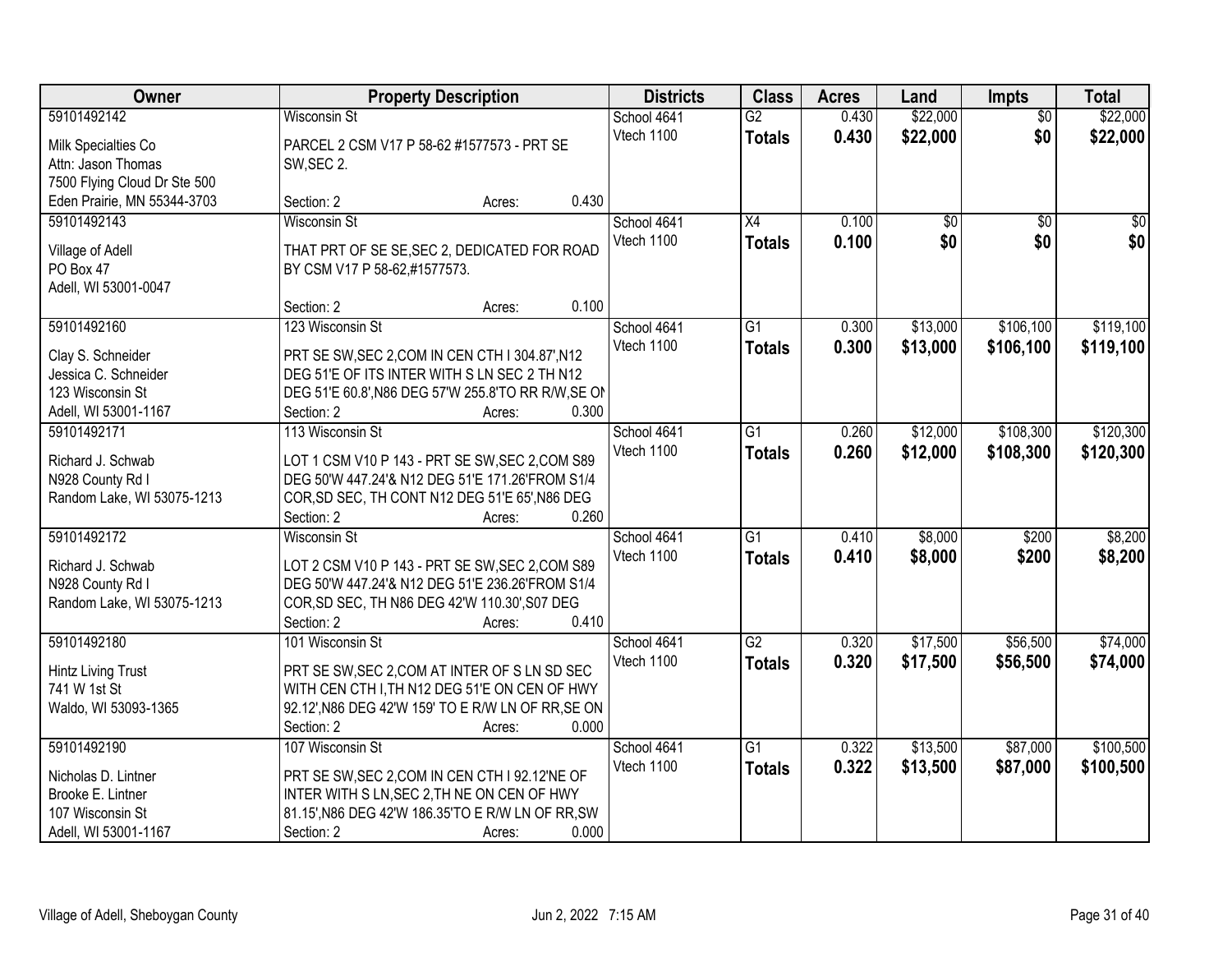| Owner                                | <b>Property Description</b>                             | <b>Districts</b> | <b>Class</b>    | <b>Acres</b> | Land            | <b>Impts</b>    | <b>Total</b> |
|--------------------------------------|---------------------------------------------------------|------------------|-----------------|--------------|-----------------|-----------------|--------------|
| 59101492200                          | 503 Mill St                                             | School 4641      | $\overline{G3}$ | 23.340       | $\overline{50}$ | $\overline{50}$ | $\sqrt{50}$  |
| Milk Specialties Company             | S 3/4 OF E1/2 SW1/4, SEC 2, LYING W OF W R/W LN O       | Vtech 1100       | <b>Totals</b>   | 23.340       | \$0             | \$0             | \$0          |
| Attn: Jason Thomas                   | RR, EXC COM IN SD R/W LN AT A PNT 349.8', S8 1/2        |                  |                 |              |                 |                 |              |
| 7500 Flying Cloud Dr Ste 500         | DEG E FROM N LN SD S 3/4, TH SE ON R/W 330', S81        |                  |                 |              |                 |                 |              |
| Eden Prairie, MN 55344-3703          | 23.340<br>Section: 2<br>Acres:                          |                  |                 |              |                 |                 |              |
| 59101492211                          | Osius St                                                | School 4641      | $\overline{G6}$ | 10.620       | \$12,500        | $\overline{50}$ | \$12,500     |
|                                      |                                                         | Vtech 1100       | <b>Totals</b>   | 10.620       | \$12,500        | \$0             | \$12,500     |
| Osius Land LLC                       | PRT NE SE, SEC 2, COM S88 DEG 43'3"W 922.45'FROM        |                  |                 |              |                 |                 |              |
| 5310 Lyman Ave                       | E1/4 COR, SD SEC, TH S0 DEG 34'10"W 1236.42', N89       |                  |                 |              |                 |                 |              |
| Downers Grove, IL 60515-4946         | DEG 25'50"W 376', NO DEG 34'10"E 1224.26' TH N88        |                  |                 |              |                 |                 |              |
|                                      | 10.620<br>Section: 2<br>Acres:                          |                  |                 |              |                 |                 |              |
| 59101492212                          | State Highway 57                                        | School 4641      | G4              | 21.000       | \$2,600         | \$0             | \$2,600      |
| Parnitzke, William A Parnitzke Trust | PRT NE SE, SEC 2, COM S88 DEG 43'3"W 922.45'FROM        | Vtech 1100       | G5M             | 3.640        | \$3,800         | \$0             | \$3,800      |
| William A. Parnitzke                 | E1/4 COR, SD SEC, TH S0 DEG 34'10"W 1236.42", SLY       |                  | <b>Totals</b>   | 24.640       | \$6,400         | \$0             | \$6,400      |
| 2029 Riverview Trl                   | TO S LN SD1/4, ELY ALG SD S LN TO W R/W LN STH          |                  |                 |              |                 |                 |              |
| Fredonia, WI 53021                   | 24.640<br>Section: 2<br>Acres:                          |                  |                 |              |                 |                 |              |
| 59101492220                          | Seifert St                                              | School 4641      | $\overline{G5}$ | 17.100       | \$14,500        | \$0             | \$14,500     |
|                                      |                                                         | Vtech 1100       | <b>Totals</b>   | 17.100       | \$14,500        | \$0             | \$14,500     |
| Daniel P. Wade                       | PRT NW SE & PRT NE SW, SEC 2, COM AT A PNT 60'E         |                  |                 |              |                 |                 |              |
| <b>PO Box 113</b>                    | & N1 DEG 30'11"E 214.5'OF SW COR NW SE, SD PNT          |                  |                 |              |                 |                 |              |
| Newton, WI 53063-0113                | BEING IN THE E LINE OF SEIFERT ST EXT N, TH E<br>17.100 |                  |                 |              |                 |                 |              |
| 59101492230                          | Section: 2<br>Acres:<br>728 Wisconsin St                |                  | $\overline{G1}$ | 0.210        | \$12,000        | \$73,200        | \$85,200     |
|                                      |                                                         | School 4641      |                 |              |                 |                 |              |
| Robert A. Lehman                     | PRT NW SE, SEC 2, COM IN CEN CTH I 331.8'SWLY OF        | Vtech 1100       | <b>Totals</b>   | 0.210        | \$12,000        | \$73,200        | \$85,200     |
| Kathleen A. Lehman                   | ITS INTER WITH N LN SD1/4, TH S23 DEG 47'W ALG          |                  |                 |              |                 |                 |              |
| 728 Wisconsin St                     | SD HWY 65', S75 DEG 56'E 156.9', N23 DEG 47'E 65', TH   |                  |                 |              |                 |                 |              |
| Adell, WI 53001                      | Section: 2<br>0.210<br>Acres:                           |                  |                 |              |                 |                 |              |
| 59101492241                          | 810 Wisconsin St                                        | School 4641      | $\overline{G1}$ | 0.450        | \$19,000        | \$86,700        | \$105,700    |
| Taylor D. Verbanac                   | PRT NWSE SEC 2, T13N, R21E, COM IN CEN CTH "I"          | Vtech 1100       | <b>Totals</b>   | 0.450        | \$19,000        | \$86,700        | \$105,700    |
| Katie A. Huebner                     | 100' SWLY OF ITS INTER WITH N LN SD1/4; TH S75          |                  |                 |              |                 |                 |              |
| 810 Wisconsin St                     | DEG 56'E 151.55'; S22 DEG 45'W 231.8'; N75 DEG 56'V     |                  |                 |              |                 |                 |              |
| Adell, WI 53001-1120                 | Section: 2<br>0.450<br>Acres:                           |                  |                 |              |                 |                 |              |
| 59101492250                          | 820 Wisconsin St                                        | School 4641      | G1              | 0.410        | \$18,000        | \$78,800        | \$96,800     |
|                                      |                                                         | Vtech 1100       |                 | 0.410        | \$18,000        | \$78,800        | \$96,800     |
| Zachary M. Maske                     | PRT NW SE, SEC 2, COM IN CEN CTH I AT ITS INTER         |                  | <b>Totals</b>   |              |                 |                 |              |
| 820 Wisconsin St                     | WITH N LN SD1/4, TH E 157.76', S22 DEG 45'W             |                  |                 |              |                 |                 |              |
| Adell, WI 53001-1120                 | 130.5', N75 DEG 56'W 151.55'TO CEN SD HWY, TH           |                  |                 |              |                 |                 |              |
|                                      | 0.410<br>Section: 2<br>Acres:                           |                  |                 |              |                 |                 |              |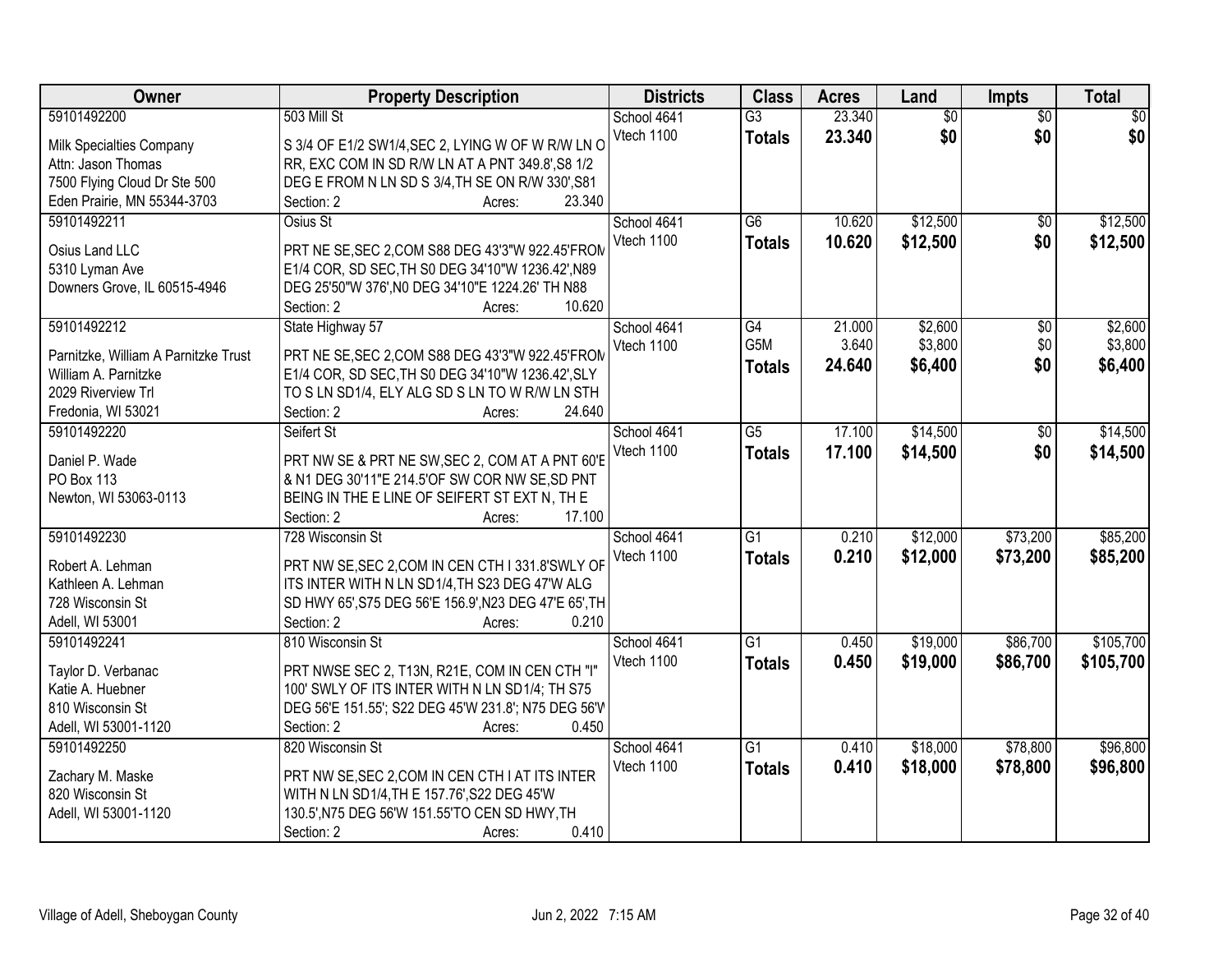| Owner                          | <b>Property Description</b>                       | <b>Districts</b> | <b>Class</b>    | <b>Acres</b> | Land     | <b>Impts</b>    | <b>Total</b>    |
|--------------------------------|---------------------------------------------------|------------------|-----------------|--------------|----------|-----------------|-----------------|
| 59101492261                    | 800 Wisconsin St                                  | School 4641      | $\overline{G1}$ | 0.370        | \$16,500 | \$74,300        | \$90,800        |
| Thomas E. Henricks             | THE SLY 100' OF FOLL DESC - PRT NWSE SEC 2,       | Vtech 1100       | <b>Totals</b>   | 0.370        | \$16,500 | \$74,300        | \$90,800        |
| Mary L. Henricks               | T13N, R21E, COM IN CEN CTH I 100' SWLY OF ITS     |                  |                 |              |          |                 |                 |
| 800 Wisconsin St               | INTER WITH N LN SD1/4; TH S75 DEG 56'E 151.55';   |                  |                 |              |          |                 |                 |
| Adell, WI 53001                | 0.370<br>Section: 2<br>Acres:                     |                  |                 |              |          |                 |                 |
| 59101492271                    | 712 Wisconsin St                                  | School 4641      | $\overline{G1}$ | 0.437        | \$19,000 | \$140,000       | \$159,000       |
|                                |                                                   | Vtech 1100       | <b>Totals</b>   | 0.437        | \$19,000 | \$140,000       | \$159,000       |
| Kyle Murray                    | LOT 1 CSM V19 P 210-11 #1686268 - PRT NW SE,      |                  |                 |              |          |                 |                 |
| Jessica Murray                 | <b>SEC 2.</b>                                     |                  |                 |              |          |                 |                 |
| 712 Wisconsin St               |                                                   |                  |                 |              |          |                 |                 |
| Adell, WI 53001-1118           | 0.440<br>Section: 2<br>Acres:                     |                  |                 |              |          |                 |                 |
| 59101492273                    | <b>Wisconsin St</b>                               | School 4641      | $\overline{X4}$ | 0.230        | \$0      | $\overline{50}$ | $\overline{50}$ |
| Village of Adell (Mill Street) | 'ERROR DEED' - THAT PRT OF NE SW & NW SE, SEC     | Vtech 1100       | <b>Totals</b>   | 0.230        | \$0      | \$0             | \$0             |
| Attn: Park                     | 2 DEDICATED FOR ROAD BY CSM V19 P 210-11          |                  |                 |              |          |                 |                 |
| 508 Seifert St                 | #1686268.                                         |                  |                 |              |          |                 |                 |
| Adell, WI 53001-1185           | 0.230<br>Section: 2<br>Acres:                     |                  |                 |              |          |                 |                 |
| 59101492280                    | Seifert St                                        | School 4641      | X4              | 4.060        | \$0      | \$0             | \$0             |
|                                |                                                   | Vtech 1100       | <b>Totals</b>   | 4.060        | \$0      | \$0             | \$0             |
| Village of Adell               | PRT NW SE, SEC 2, COM 60'E OF SW COR SD1/4, TH E  |                  |                 |              |          |                 |                 |
| Attn: Edgewood Ave &           | ALG S LN NW SE 825', N1 DEG 11'30"E 214.5', W     |                  |                 |              |          |                 |                 |
| 508 Seifert St                 | 825', TH S1 DEG 30' 11"W 214.5'TO BEG.            |                  |                 |              |          |                 |                 |
| Adell, WI 53001-1185           | 4.060<br>Section: 2<br>Acres:                     |                  |                 |              |          |                 |                 |
| 59101492281                    |                                                   | School 4641      | $\overline{G5}$ | 4.000        | \$2,000  | \$0             | \$2,000         |
| Osius Land LLC                 | PRT NW SE, SEC 2, COM S88 DEG 43'3"W              | Vtech 1100       | G <sub>6</sub>  | 9.590        | \$11,500 | \$0             | \$11,500        |
| 5310 Lyman Ave                 | 1298.65'FROM E1/4 COR SD SEC, TH S0 DEG 34'10"W   |                  | <b>Totals</b>   | 13.590       | \$13,500 | \$0             | \$13,500        |
| Downers Grove, IL 60515-4946   | 1326.86', S88 DEG 40'20"W 441.43', N0 DEG 22'57"E |                  |                 |              |          |                 |                 |
|                                | Section: 2<br>13.590<br>Acres:                    |                  |                 |              |          |                 |                 |
| 59101492282                    | 720 Wisconsin St                                  | School 4641      | $\overline{G1}$ | 0.440        | \$19,000 | \$143,700       | \$162,700       |
|                                |                                                   | Vtech 1100       | <b>Totals</b>   | 0.440        | \$19,000 | \$143,700       | \$162,700       |
| James R. Huiras                | PRT NW SE, SEC 2, COM S23 DEG 47'W 396.8'FROM     |                  |                 |              |          |                 |                 |
| Lori A. Huiras                 | INTER OF E&W 1/4 LN & CENLN CTH I, TH S23 DEG     |                  |                 |              |          |                 |                 |
| 720 Wisconsin St               | 47'W 135', S66 DEG 13'E 160', N23 DEG 47'E TO PNT |                  |                 |              |          |                 |                 |
| Adell, WI 53001-1118           | 0.440<br>Section: 2<br>Acres:                     |                  |                 |              |          |                 |                 |
| 59101492290                    | 418 Seifert St                                    | School 4641      | $\overline{X4}$ | 10.870       | \$0      | $\overline{50}$ | $\overline{50}$ |
| Village of Adell (Mill Street) | THE N 10 AC OF SW SE, SEC 2 & INCL N1/2 VAC       | Vtech 1100       | <b>Totals</b>   | 10.870       | \$0      | \$0             | \$0             |
| Attn: Park                     | ADELL AVE REC V 899 P 166-69.                     |                  |                 |              |          |                 |                 |
| 508 Seifert St                 |                                                   |                  |                 |              |          |                 |                 |
| Adell, WI 53001-1185           | 10.870<br>Section: 2<br>Acres:                    |                  |                 |              |          |                 |                 |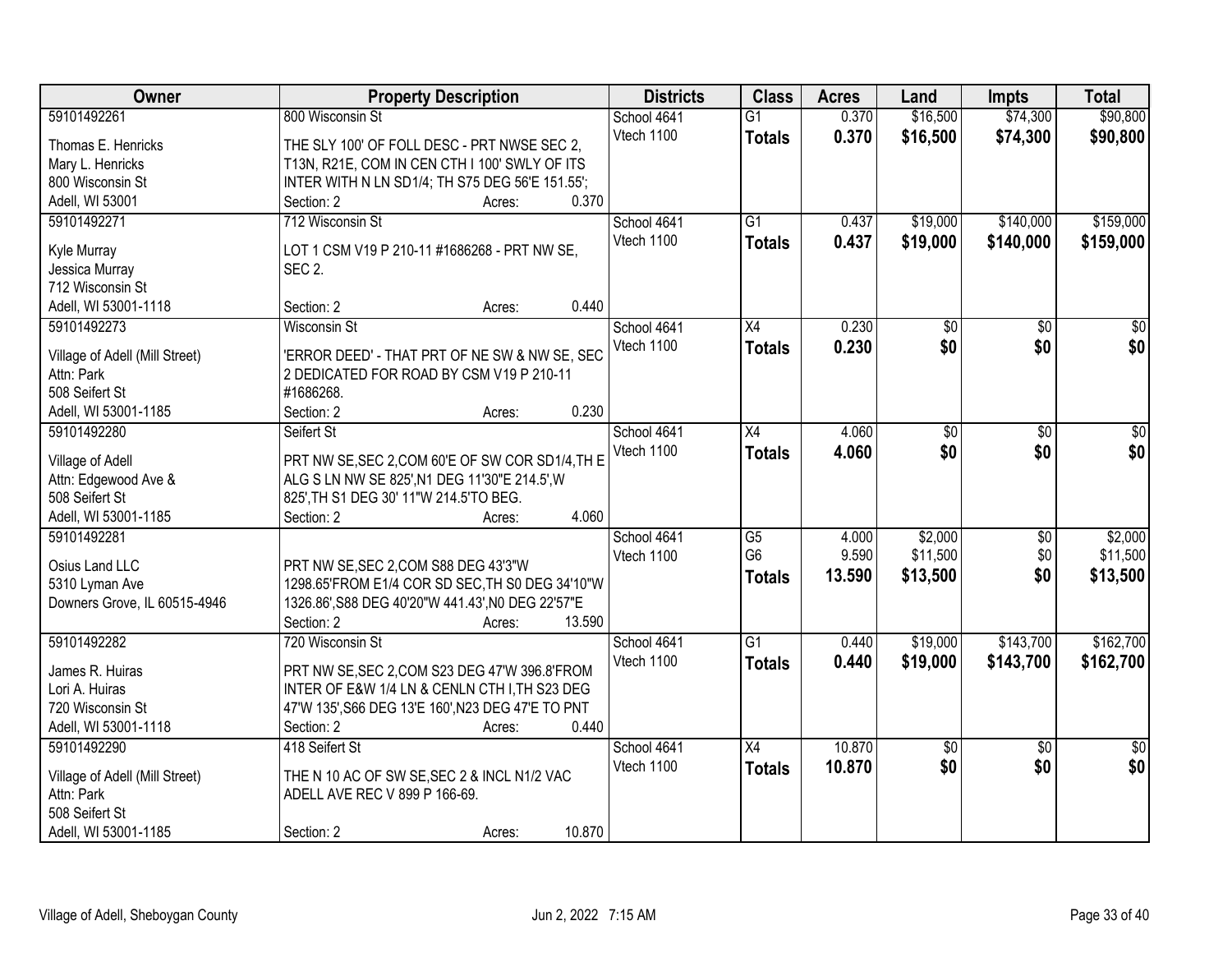| Owner                                | <b>Property Description</b>                        | <b>Districts</b> | <b>Class</b>    | <b>Acres</b> | Land            | <b>Impts</b>    | <b>Total</b>    |
|--------------------------------------|----------------------------------------------------|------------------|-----------------|--------------|-----------------|-----------------|-----------------|
| 59101492310                          | 315 Osius St                                       | School 4641      | $\overline{G1}$ | 0.363        | \$14,500        | \$112,100       | \$126,600       |
| Christine F. Livingston              | TR 10 CSM V2 P 138-39 - PRT SE SE, SEC 2, COM IN W | Vtech 1100       | <b>Totals</b>   | 0.363        | \$14,500        | \$112,100       | \$126,600       |
| 315 Osius St                         | LN OSIUS ST 415'N OF INTER WITH N LN FIRST         |                  |                 |              |                 |                 |                 |
| Adell, WI 53001-1112                 | AVE, TH S89 DEG 08'10"W 158', N0 DEG 34'10"E       |                  |                 |              |                 |                 |                 |
|                                      | 0.360<br>Section: 2<br>Acres:                      |                  |                 |              |                 |                 |                 |
| 59101492320                          | 321 Osius St                                       | School 4641      | $\overline{G1}$ | 0.363        | \$16,000        | \$97,000        | \$113,000       |
|                                      |                                                    | Vtech 1100       | <b>Totals</b>   | 0.363        | \$16,000        | \$97,000        | \$113,000       |
| Robert E. Koepke                     | LOT 11 CSM V2 P 138-139 - PRT SE SE, SEC 2, COM IN |                  |                 |              |                 |                 |                 |
| Jan F. Koepke                        | W LN OSIUS ST 515'N OF ITS INTER WITH N LN 1ST     |                  |                 |              |                 |                 |                 |
| 321 Osius St                         | AVE, TH S89 DEG 08'10"W 158', N0 DEG 34'10"E       |                  |                 |              |                 |                 |                 |
| Adell, WI 53001-1112                 | 0.360<br>Section: 2<br>Acres:                      |                  |                 |              |                 |                 |                 |
| 59101492330                          | 310 Osius St                                       | School 4641      | $\overline{G1}$ | 0.363        | \$16,000        | \$110,000       | \$126,000       |
| Donald A Pfeifer and Karen R Pfeifer | LOT 8 CSM V2 P138-139 - PRT SE SE, SEC 2, COM S88  | Vtech 1100       | <b>Totals</b>   | 0.363        | \$16,000        | \$110,000       | \$126,000       |
| Family Trst Dtd 5-                   | DEG 11'W 955.3'& N0 DEG 34'10"E 753.46'FROM SE     |                  |                 |              |                 |                 |                 |
| 310 Osius St                         | COR SD SEC, TH N89 DEG 25'50"W 158', N0 DEG        |                  |                 |              |                 |                 |                 |
| Adell, WI 53001-1111                 | 0.360<br>Section: 2<br>Acres:                      |                  |                 |              |                 |                 |                 |
| 59101492340                          | 314 Osius St                                       | School 4641      | $\overline{G1}$ | 0.363        | \$16,000        | \$126,800       | \$142,800       |
|                                      |                                                    | Vtech 1100       |                 |              |                 |                 |                 |
| Friede, Edward R & Dorothy Friede    | TR 9, CSM V 2 P 138-39 - PRT SE SE, SEC 2, COM S88 |                  | <b>Totals</b>   | 0.363        | \$16,000        | \$126,800       | \$142,800       |
| Trust et al                          | DEG 11'W 955.3'& N0 DEG 34'10"E 853.46'FROM SE     |                  |                 |              |                 |                 |                 |
| 314 Osius St                         | COR SD SEC, TH N89 DEG 25'50"W 158', N0 DEG        |                  |                 |              |                 |                 |                 |
| Adell, WI 53001-1111                 | 0.360<br>Section: 2<br>Acres:                      |                  |                 |              |                 |                 |                 |
| 59101492341                          | 128 Edgewood Ave                                   | School 4641      | $\overline{G1}$ | 0.730        | \$22,000        | \$119,200       | \$141,200       |
|                                      |                                                    | Vtech 1100       | <b>Totals</b>   | 0.730        | \$22,000        | \$119,200       | \$141,200       |
| Debra A. Goemer                      | "ERROR DEED"LOT 3,CSM V 5 P 223 - PRT SE           |                  |                 |              |                 |                 |                 |
| 128 Edgewood Ave                     | SE, SEC 2, COM N88 DEG 13'40"E 467.57'FROM SE      |                  |                 |              |                 |                 |                 |
| Adell, WI 53001-1105                 | COR LOT 1, VERNON'S SUBD, TH N01 DEG 26' 30"W      |                  |                 |              |                 |                 |                 |
|                                      | 0.730<br>Section: 2<br>Acres:                      |                  |                 |              |                 |                 |                 |
| 59101492342                          | 126 Edgewood Ave                                   | School 4641      | $\overline{G1}$ | 0.940        | \$24,500        | \$119,000       | \$143,500       |
| Patrick J. Siegrist                  | LOT 4, CSM V 5 P 223 - PRT SE SE, SEC 2, COM N88   | Vtech 1100       | <b>Totals</b>   | 0.940        | \$24,500        | \$119,000       | \$143,500       |
| Brenda J. Siegrist                   | DEG 13'40"E 597.57'FROM SE COR LOT 1, VERNON'S     |                  |                 |              |                 |                 |                 |
| 126 Edgewood Ave                     | SUBD, TH N01 DEG 26' 30"W 244.98', N88 DEG 33'30"E |                  |                 |              |                 |                 |                 |
| Adell, WI 53001-1105                 | 0.940<br>Section: 2<br>Acres:                      |                  |                 |              |                 |                 |                 |
| 59101492350                          | 1st Ave                                            | School 4641      | X4              | 0.710        | $\overline{50}$ | $\overline{50}$ | $\overline{50}$ |
|                                      |                                                    | Vtech 1100       | <b>Totals</b>   | 0.710        | \$0             | \$0             | \$0             |
| Village of Adell (Street)            | PRT OF SE SE, SEC 2, COM IN W LN SD1/4 AT NE COF   |                  |                 |              |                 |                 |                 |
| Attn: Street 1st Ave                 | OF BLK 7 SEIFERTS ADDN, TH E 158', S 294'TO CEN    |                  |                 |              |                 |                 |                 |
| 508 Seifert St                       | CTH A,E 60',N 354',W 218'TO SE COR BLK 6, SD       |                  |                 |              |                 |                 |                 |
| Adell, WI 53001-1185                 | 0.710<br>Section: 2<br>Acres:                      |                  |                 |              |                 |                 |                 |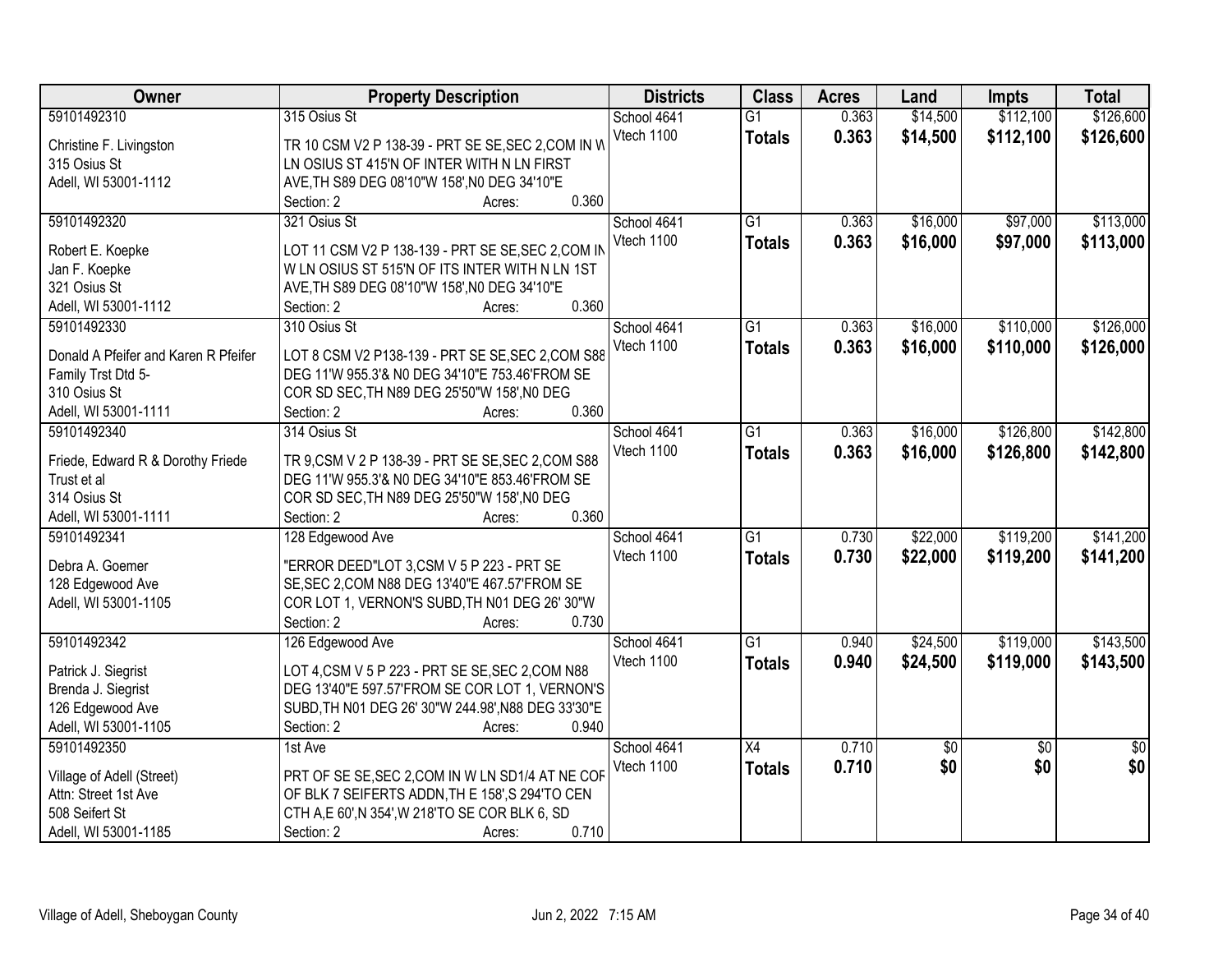| Owner                                | <b>Property Description</b>                            |        |        | <b>Districts</b> | <b>Class</b>           | <b>Acres</b> | Land            | <b>Impts</b>    | <b>Total</b>    |
|--------------------------------------|--------------------------------------------------------|--------|--------|------------------|------------------------|--------------|-----------------|-----------------|-----------------|
| 59101492360                          | 1st Ave                                                |        |        | School 4641      | $\overline{\text{X3}}$ | 1.070        | $\overline{50}$ | $\overline{50}$ | $\overline{50}$ |
| County of Sheboygan (Hwy Dept.)      | PRT SE SE, SEC 2, COM AT SW COR SD1/4, TH N 294'       |        |        | Vtech 1100       | <b>Totals</b>          | 1.070        | \$0             | \$0             | \$0             |
| Attn: Hwy Dept.                      | TO S LINE OF FIRST ST, E 158', S 294' TO S LINE SEC    |        |        |                  |                        |              |                 |                 |                 |
| W5741 County Rd J                    | 2, TH W 158' TO BEG.                                   |        |        |                  |                        |              |                 |                 |                 |
| Plymouth, WI 53073-3340              | Section: 2                                             | Acres: | 1.070  |                  |                        |              |                 |                 |                 |
| 59101492370                          | 204 1st Ave                                            |        |        | School 4641      | $\overline{G1}$        | 0.417        | \$18,500        | \$119,900       | \$138,400       |
|                                      |                                                        |        |        | Vtech 1100       | <b>Totals</b>          | 0.417        | \$18,500        | \$119,900       | \$138,400       |
| Cindy R. Mendini                     | PRT SE SE, SEC 2, COM AT SE COR BLK 6, SEIFERTS        |        |        |                  |                        |              |                 |                 |                 |
| Brand J. Teska                       | ADDN, TH N 115', N88 DEG 34'E 158', S115' TH S88       |        |        |                  |                        |              |                 |                 |                 |
| 204 First Ave                        | DEG 34'W 158'TO BEG.                                   |        |        |                  |                        |              |                 |                 |                 |
| Adell, WI 53001-1113                 | Section: 2                                             | Acres: | 0.420  |                  |                        |              |                 |                 |                 |
| 59101492380                          | 211 Osius St                                           |        |        | School 4641      | $\overline{G1}$        | 0.363        | \$16,000        | \$142,000       | \$158,000       |
| Brad A. Lessor                       | PRT SE SE, SEC 2, COM 115'N OF SE COR BLK              |        |        | Vtech 1100       | <b>Totals</b>          | 0.363        | \$16,000        | \$142,000       | \$158,000       |
| Jessica M. Lessor                    | 6, SEIFERTS ADD, N 100', N88 DEG 34'E 158', S100' TH   |        |        |                  |                        |              |                 |                 |                 |
| 211 Osius St                         | S88 DEG 34'W 158'TO BEG.                               |        |        |                  |                        |              |                 |                 |                 |
| Adell, WI 53001-1110                 | Section: 2                                             | Acres: | 0.360  |                  |                        |              |                 |                 |                 |
| 59101492390                          | 301 Osius St                                           |        |        | School 4641      | G1                     | 0.363        | \$16,000        | \$128,500       | \$144,500       |
|                                      |                                                        |        |        | Vtech 1100       | <b>Totals</b>          | 0.363        | \$16,000        | \$128,500       | \$144,500       |
| Pennie R. Johnson                    | PRT SE SE, SEC 2, COM 215'N OF SE COR BLK              |        |        |                  |                        |              |                 |                 |                 |
| 301 Osius St                         | 6, SEIFERTS ADD, N 100', N88 DEG 34'E 158', S100' TH   |        |        |                  |                        |              |                 |                 |                 |
| Adell, WI 53001-1112                 | S88 DEG 34'W 158'TO BEG.                               |        |        |                  |                        |              |                 |                 |                 |
|                                      | Section: 2                                             | Acres: | 0.360  |                  |                        |              |                 |                 |                 |
| 59101492400                          | 307 Osius St                                           |        |        | School 4641      | $\overline{G1}$        | 0.363        | \$16,000        | \$110,500       | \$126,500       |
| Shawn A. Gavin                       | PRT SE SE, SEC 2, COM 315'N OF SE COR BLK              |        |        | Vtech 1100       | <b>Totals</b>          | 0.363        | \$16,000        | \$110,500       | \$126,500       |
| Britni L. Gavin                      | 6, SEIFERTS ADD, N 100', N88 DEG 34'E 158', S100' TH   |        |        |                  |                        |              |                 |                 |                 |
| 307 Osius St                         | S88 DEG 34'W 158'TO BEG.                               |        |        |                  |                        |              |                 |                 |                 |
| Adell, WI 53001-1112                 | Section: 2                                             | Acres: | 0.360  |                  |                        |              |                 |                 |                 |
| 59101492401                          | 130 Edgewood Ave                                       |        |        | School 4641      | G1                     | 0.730        | \$22,000        | \$140,500       | \$162,500       |
|                                      |                                                        |        |        | Vtech 1100       | <b>Totals</b>          | 0.730        | \$22,000        | \$140,500       | \$162,500       |
| Mark A. Provencher                   | PRT SE SE, SEC 2, COM N88 DEG 13'40"E                  |        |        |                  |                        |              |                 |                 |                 |
| Amber D. Provencher                  | 337.57'FROM SE COR, VERNON'S SUBD, TH N1 DEG           |        |        |                  |                        |              |                 |                 |                 |
| 130 Edgewood Ave                     | 26' 30"W 246.48', N88 DEG 33'30"E 130', S1 DEG 26'30"E |        |        |                  |                        |              |                 |                 |                 |
| Adell, WI 53001                      | Section: 2                                             | Acres: | 0.730  |                  |                        |              |                 |                 |                 |
| 59101492402                          | State Highway 57                                       |        |        | School 4641      | G4                     | 15.000       | \$1,700         | $\overline{50}$ | \$1,700         |
| Parnitzke, William A Parnitzke Trust | PRT SE SE, SEC 2, COM AT INTER OF W R/W LN STH         |        |        | Vtech 1100       | G <sub>5</sub>         | 7.040        | \$7,000         | \$0             | \$7,000         |
| William A. Parnitzke                 | 57 & N LN SD 1/4, TH WLY ALG SD N LN TO A PNT          |        |        |                  | G5M                    | 1.000        | \$800           | \$0             | \$800           |
| 2029 Riverview Trl                   | 376'E OF NW COR SD1/4, SLY 468'TO NE COR CSM V         |        |        |                  | <b>Totals</b>          | 23.040       | \$9,500         | \$0             | \$9,500         |
| Fredonia, WI 53021                   | Section: 2                                             | Acres: | 23.040 |                  |                        |              |                 |                 |                 |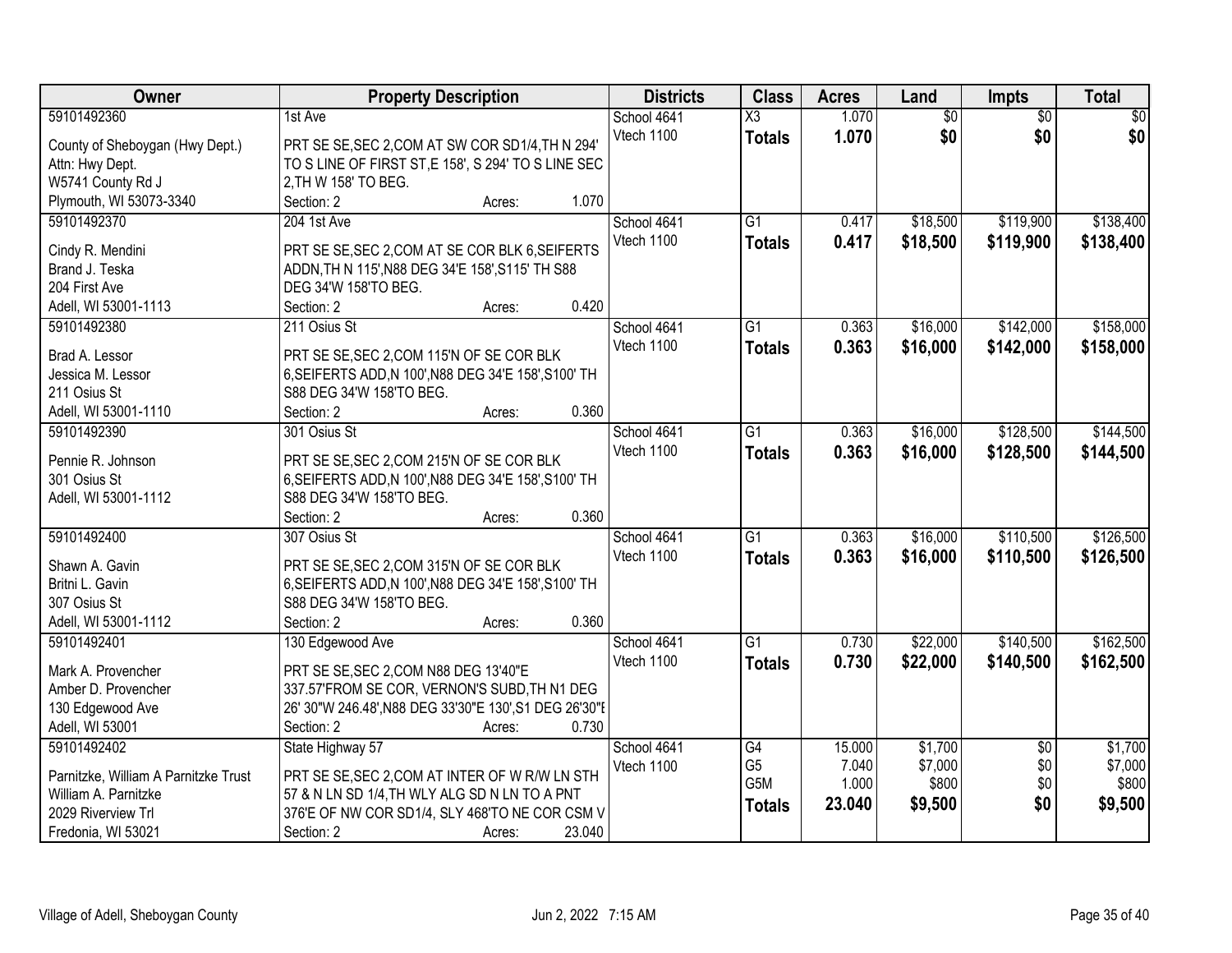| Owner                                | <b>Property Description</b>                          | <b>Districts</b> | <b>Class</b>    | <b>Acres</b> | Land            | <b>Impts</b>    | <b>Total</b> |
|--------------------------------------|------------------------------------------------------|------------------|-----------------|--------------|-----------------|-----------------|--------------|
| 59101492403                          | Osius St                                             | School 4641      | $\overline{G4}$ | 2.000        | \$300           | $\overline{50}$ | \$300        |
| Parnitzke, William A Parnitzke Trust | PRT E1/2 SE1/4, SEC 2, COM S88 DEG 43'3"W 922.45'&   | Vtech 1100       | G5M             | 2.020        | \$2,000         | \$0             | \$2,000      |
| William A. Parnitzke                 | S0 DEG 34'10"W 1236.42'FROM E1/4 COR, SEC 2, TH      |                  | <b>Totals</b>   | 4.020        | \$2,300         | \$0             | \$2,300      |
| 2029 Riverview Trl                   | N89 DEG 25'50"W 376', S0 DEG 34'10"W 467.35', N89    |                  |                 |              |                 |                 |              |
| Fredonia, WI 53021                   | 4.020<br>Section: 2<br>Acres:                        |                  |                 |              |                 |                 |              |
| 59101492408                          | Edgewood Ave                                         | School 4641      | X4              | 0.720        | $\overline{50}$ | $\overline{50}$ | $\sqrt{50}$  |
|                                      |                                                      | Vtech 1100       | <b>Totals</b>   | 0.720        | \$0             | \$0             | \$0          |
| Wisconsin Gas LLC Property Rights &  | PRT NE NE, SEC 11, COM S88 DEG 29'53"W 470'FROM      |                  |                 |              |                 |                 |              |
| Information Group                    | NE COR SD SEC, TH S88 DEG 29'53"W 150', S1 DEG       |                  |                 |              |                 |                 |              |
| 231 W Michigan St Rm a252            | 30'7"E 208', N88 DEG 29'53"E 150', TH N1 DEG 30' 7"W |                  |                 |              |                 |                 |              |
| Milwaukee, WI 53203                  | 0.720<br>Section: 11<br>Acres:                       |                  |                 |              |                 |                 |              |
| 59101492409                          | 127 Edgewood Ave                                     | School 4641      | G2              | 3.000        | \$135,000       | \$589,500       | \$724,500    |
| Route 57 Holdings LLC                | LOT 1 CSM V11 P 164 - PRT NE NE, SEC 11, COM S87     | Vtech 1100       | <b>Totals</b>   | 3.000        | \$135,000       | \$589,500       | \$724,500    |
| 11500 N Parkview Dr                  | DEG 11'26" W 636.26'FROM NE COR, SD SEC, TH S01      |                  |                 |              |                 |                 |              |
| Mequon, WI 53092-1921                | DEG 50'39"E 997.33', N87 DEG 10'48"E 457.80', TH N01 |                  |                 |              |                 |                 |              |
|                                      | Section: 11<br>3.000<br>Acres:                       |                  |                 |              |                 |                 |              |
| 59101492410                          | Edgewood Ave                                         | School 4641      | X4              | 0.700        | \$0             | \$0             | \$0          |
|                                      |                                                      | Vtech 1100       | <b>Totals</b>   | 0.700        | \$0             | \$0             | \$0          |
| Village of Adell                     | PRT NE NW, SEC 11, COM AT INTER OF CENLN CTH I       |                  |                 |              |                 |                 |              |
| Attn: Edgewood Ave &                 | WITH N LN SEC 11, TH SWLY ON CEN SD HWY TO ITS       |                  |                 |              |                 |                 |              |
| 508 Seifert St                       | INTER WITH W R/W LN CMSTP&P RR, NWLY ON SD           |                  |                 |              |                 |                 |              |
| Adell, WI 53001-1185                 | 0.700<br>Section: 11<br>Acres:                       |                  |                 |              |                 |                 |              |
| 59101492411                          | Edgewood Ave                                         | School 4641      | $\overline{G2}$ | 6.390        | \$83,000        | $\overline{50}$ | \$83,000     |
| Adell Mini-Mart Real Estate LLC      | LOT 2 CSM V11 P 164 - PRT NE NE, SEC 11, COM S87     | Vtech 1100       | <b>Totals</b>   | 6.390        | \$83,000        | \$0             | \$83,000     |
| 3021 Bates Rd                        | DEG 11'26" W 636.26'& S01 DEG 50'39"E 48.42'FROM     |                  |                 |              |                 |                 |              |
| Cascade, WI 53011                    | NE COR, SD SEC, TH N84 DEG 20'55"E 17.08', S03 DEG   |                  |                 |              |                 |                 |              |
|                                      | 6.390<br>Section: 11<br>Acres:                       |                  |                 |              |                 |                 |              |
| 59101492416                          | Edgewood Ave                                         | School 4641      | $\overline{G1}$ | 0.410        | \$28,000        | \$0             | \$28,000     |
|                                      |                                                      | Vtech 1100       | <b>Totals</b>   | 0.410        | \$28,000        | \$0             | \$28,000     |
| Mark Roller                          | LOT 1 CSM V13 P 175-76 - PRT NW NE, SEC 11.          |                  |                 |              |                 |                 |              |
| Alixe Rheeve                         |                                                      |                  |                 |              |                 |                 |              |
| N56 W6573 Center St                  |                                                      |                  |                 |              |                 |                 |              |
| Cedarburg, WI 53012-1972             | 0.410<br>Section: 11<br>Acres:                       |                  |                 |              |                 |                 |              |
| 59101492417                          | Edgewood Ave                                         | School 4641      | $\overline{G1}$ | 0.410        | \$7,000         | $\overline{30}$ | \$7,000      |
| Mark Roller                          | LOT 2 CSM V13 P 175-76 - PRT NW NE, SEC 11.          | Vtech 1100       | <b>Totals</b>   | 0.410        | \$7,000         | \$0             | \$7,000      |
| Alixe Rheeve                         |                                                      |                  |                 |              |                 |                 |              |
| N56 W6573 Center St                  |                                                      |                  |                 |              |                 |                 |              |
| Cedarburg, WI 53012-1972             | 0.410<br>Section: 11<br>Acres:                       |                  |                 |              |                 |                 |              |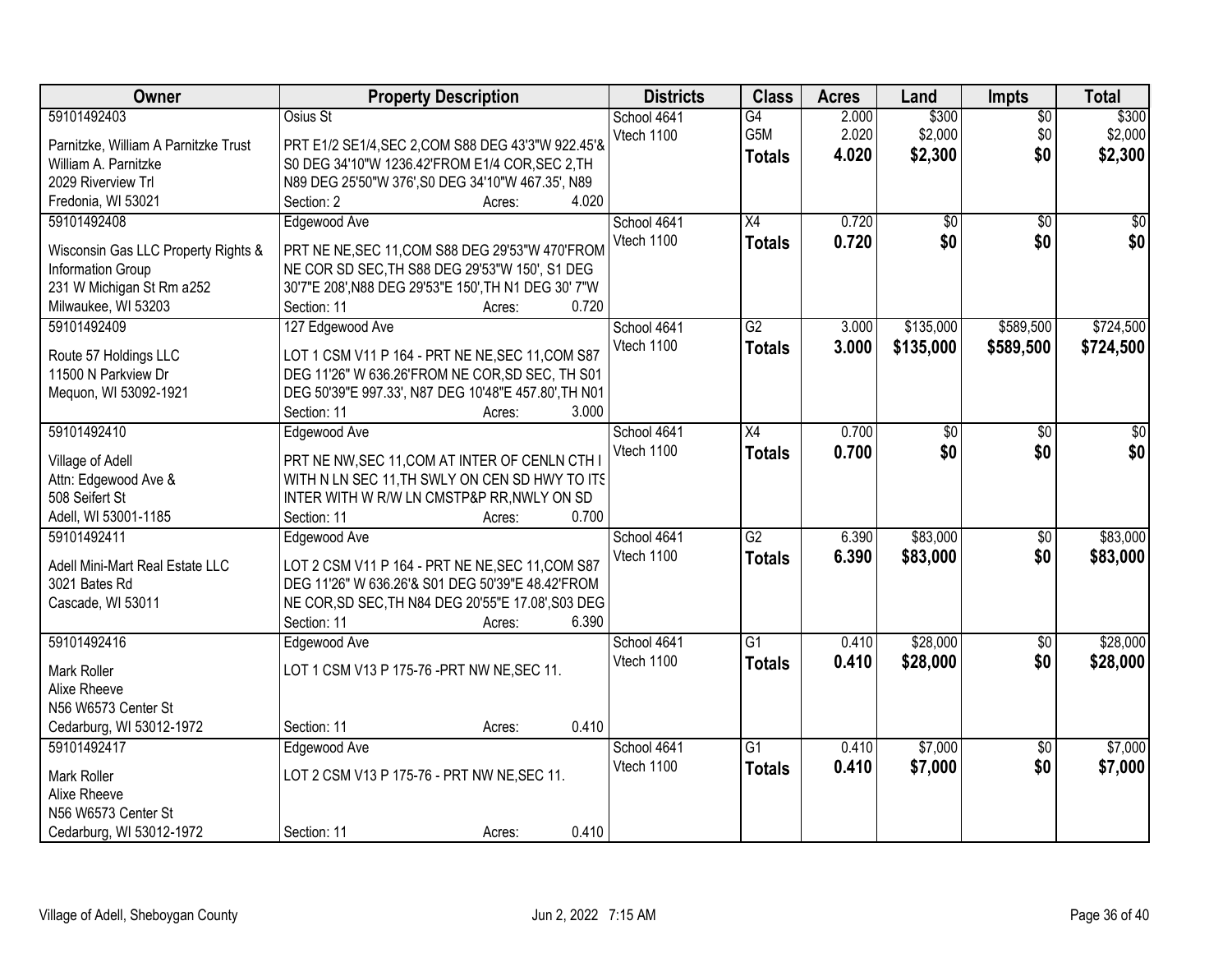| Owner                       |                                             | <b>Property Description</b> |       | <b>Class</b><br><b>Districts</b> | <b>Acres</b>    | Land           | <b>Impts</b> | <b>Total</b>    |           |
|-----------------------------|---------------------------------------------|-----------------------------|-------|----------------------------------|-----------------|----------------|--------------|-----------------|-----------|
| 59101492418                 | Edgewood Ave                                |                             |       | School 4641                      | $\overline{G1}$ | 0.410          | \$7,000      | $\overline{50}$ | \$7,000   |
| Nathan Zoch                 | LOT 3 CSM V13 P 175-76 - PRT NW NE, SEC 11. |                             |       | Vtech 1100                       | <b>Totals</b>   | 0.410          | \$7,000      | \$0             | \$7,000   |
| Barbara Zoch                |                                             |                             |       |                                  |                 |                |              |                 |           |
| 233 Edgewood Ave            |                                             |                             |       |                                  |                 |                |              |                 |           |
| Adell, WI 53001-1175        | Section: 11                                 | Acres:                      | 0.410 |                                  |                 |                |              |                 |           |
| 59101492419                 | Edgewood Ave                                |                             |       | School 4641                      | X3              | 0.450          | \$0          | $\overline{50}$ | \$0       |
| Sheboygan County            | PRT NE NE, SEC 11 (BUNYEA) 0.45 AC M/L      |                             |       | Vtech 1100                       | <b>Totals</b>   | 0.450          | \$0          | \$0             | \$0       |
| W5741 County Rd J           |                                             |                             |       |                                  |                 |                |              |                 |           |
| Plymouth, WI 53073-3340     |                                             |                             |       |                                  |                 |                |              |                 |           |
|                             | Section: 11                                 | Acres:                      | 0.450 |                                  |                 |                |              |                 |           |
| 59101492420                 | 233 Edgewood Ave                            |                             |       | School 4641                      | $\overline{G1}$ | 0.410          | \$28,000     | \$154,000       | \$182,000 |
|                             |                                             |                             |       | Vtech 1100                       | <b>Totals</b>   | 0.410          | \$28,000     | \$154,000       | \$182,000 |
| Nathan Zoch<br>Barbara Zoch | LOT 4 CSM V13 P 175-76 - PRT NW NE, SEC 11. |                             |       |                                  |                 |                |              |                 |           |
| 233 Edgewood Ave            |                                             |                             |       |                                  |                 |                |              |                 |           |
| Adell, WI 53001-1175        | Section: 11                                 | Acres:                      | 0.410 |                                  |                 |                |              |                 |           |
| 59101492450                 |                                             |                             |       | School 4641                      |                 |                |              |                 |           |
|                             |                                             |                             |       | Vtech 1100                       | <b>Totals</b>   |                |              |                 |           |
| <b>Estates Stonehedge</b>   | STONEHEDGE ESTATES                          |                             |       |                                  |                 |                |              |                 |           |
| Na<br>Na, WI 99999          |                                             |                             |       |                                  |                 |                |              |                 |           |
|                             | Section: 2                                  | Acres:                      | 0.000 |                                  |                 |                |              |                 |           |
| 59101492451                 | 240 Highland St                             |                             |       | School 4641                      | G1              | 0.600          | \$31,500     | \$136,000       | \$167,500 |
|                             |                                             |                             |       | Vtech 1100                       | <b>Totals</b>   | 0.600          | \$31,500     | \$136,000       | \$167,500 |
| Lee D. Schroeder            | STONEHEDGE ESTATES LOT 1,& THE S1/2 OF LOT  |                             |       |                                  |                 |                |              |                 |           |
| Megan L. Schroeder          | 10, STONEHEDGE ESTATES ADD.NO.1.            |                             |       |                                  |                 |                |              |                 |           |
| 240 Highland St             |                                             |                             |       |                                  |                 |                |              |                 |           |
| Adell, WI 53001-1552        | Section: 2                                  | Acres:                      | 0.600 |                                  | $\overline{G1}$ |                | \$28,000     |                 | \$157,000 |
| 59101492452                 | 239 Highland St                             |                             |       | School 4641<br>Vtech 1100        |                 | 0.410<br>0.410 |              | \$129,000       |           |
| Thomas A. Katz              | STONEHEDGE ESTATES LOT 2, EXC THE W         |                             |       |                                  | <b>Totals</b>   |                | \$28,000     | \$129,000       | \$157,000 |
| 239 Highland St             | 25'THEREOF.                                 |                             |       |                                  |                 |                |              |                 |           |
| Adell, WI 53001-1552        |                                             |                             |       |                                  |                 |                |              |                 |           |
|                             | Section: 2                                  | Acres:                      | 0.410 |                                  |                 |                |              |                 |           |
| 59101492453                 | 445 Grandview Cir                           |                             |       | School 4641                      | $\overline{G1}$ | 0.530          | \$30,500     | \$153,500       | \$184,000 |
| Ronald A. Bonich III        | STONEHEDGE ESTATES LOT 3,& THE W 25'OF LOT  |                             |       | Vtech 1100                       | <b>Totals</b>   | 0.530          | \$30,500     | \$153,500       | \$184,000 |
| 445 Grandview Cir           | 2, EXC THE W 25'SD LOT 3.                   |                             |       |                                  |                 |                |              |                 |           |
| Adell, WI 53001-1164        |                                             |                             |       |                                  |                 |                |              |                 |           |
|                             | Section: 2                                  | Acres:                      | 0.530 |                                  |                 |                |              |                 |           |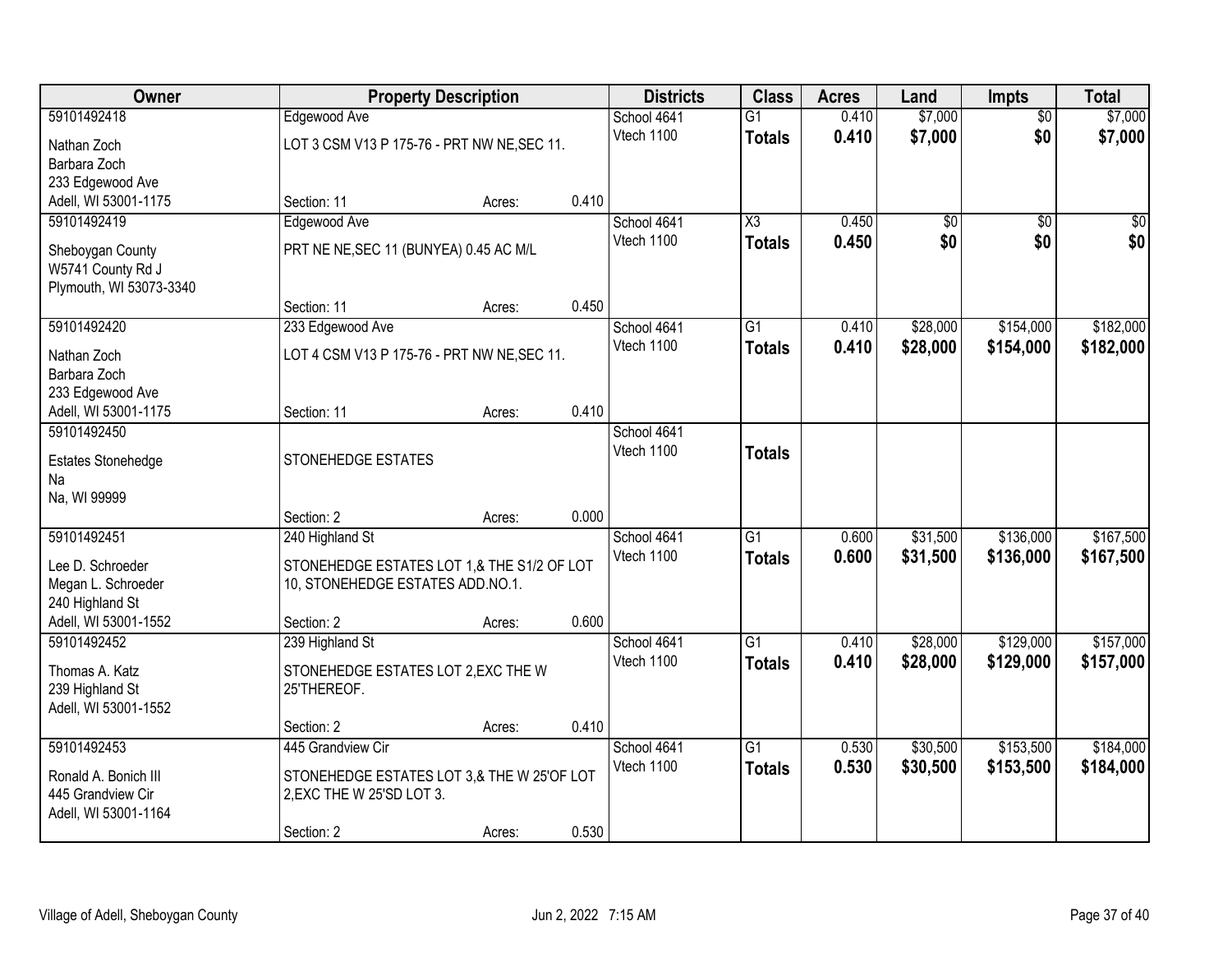| Owner                                   | <b>Property Description</b>                  |        |            | <b>Districts</b>            | <b>Class</b>    | <b>Acres</b> | Land      | <b>Impts</b> | <b>Total</b> |
|-----------------------------------------|----------------------------------------------|--------|------------|-----------------------------|-----------------|--------------|-----------|--------------|--------------|
| 59101492454                             | 455 Grandview Cir                            |        |            | School 4641                 | $\overline{G1}$ | 0.490        | \$30,000  | \$221,400    | \$251,400    |
| James M. Urness                         | STONEHEDGE ESTATES LOT 4, EXC THE N 44'      |        |            | Vtech 1100                  | <b>Totals</b>   | 0.490        | \$30,000  | \$221,400    | \$251,400    |
| Carol A. Urness                         | THEREOF, & INCL THE W25' OF LOT 3.           |        |            |                             |                 |              |           |              |              |
| 455 Grandview Cir                       |                                              |        |            |                             |                 |              |           |              |              |
| Adell, WI 53001-1164                    | Section: 2                                   | Acres: | 0.490      |                             |                 |              |           |              |              |
| 59101492455                             | 442 Grandview Cir                            |        |            | School 4641                 | $\overline{G1}$ | 0.510        | \$30,000  | \$197,500    | \$227,500    |
| Brian J & Barbara A Parr Revocable      | STONEHEDGE ESTATES A23797 - LOT 5 & THE N 44 |        |            | Vtech 1100                  | <b>Totals</b>   | 0.510        | \$30,000  | \$197,500    | \$227,500    |
| Living Trust 12-21-2                    | OF LOT 4.                                    |        |            |                             |                 |              |           |              |              |
| 442 Grandview Cir                       |                                              |        |            |                             |                 |              |           |              |              |
| Adell, WI 53001-1164                    | Section: 2                                   | Acres: | 0.000      |                             |                 |              |           |              |              |
| 59101492456                             | 444 Grandview Cir                            |        |            | School 4641                 | G1              | 0.500        | \$30,000  | \$128,600    | \$158,600    |
|                                         |                                              |        |            | Vtech 1100                  | <b>Totals</b>   | 0.500        | \$30,000  | \$128,600    | \$158,600    |
| Kristi J. Woodbury<br>444 Grandview Cir | STONEHEDGE ESTATES LOT 6                     |        |            |                             |                 |              |           |              |              |
| Adell, WI 53001-1164                    |                                              |        |            |                             |                 |              |           |              |              |
|                                         | Section: 2                                   | Acres: | 0.500      |                             |                 |              |           |              |              |
| 59101492457                             | 446 Grandview Cir                            |        |            | School 4641                 | G1              | 0.500        | \$30,000  | \$109,500    | \$139,500    |
|                                         |                                              |        |            | Vtech 1100<br><b>Totals</b> | 0.500           | \$30,000     | \$109,500 | \$139,500    |              |
| Jason L. Watson                         | STONEHEDGE ESTATES LOT 7                     |        |            |                             |                 |              |           |              |              |
| 446 Grandview Cir                       |                                              |        |            |                             |                 |              |           |              |              |
| Adell, WI 53001-1164                    | Section: 2                                   |        | 0.500      |                             |                 |              |           |              |              |
| 59101492550                             |                                              | Acres: |            | School 4641                 |                 |              |           |              |              |
|                                         |                                              |        |            | Vtech 1100                  | <b>Totals</b>   |              |           |              |              |
| Stonehedge Estates Addition No 1        | STONEHEDGE ESTATES ADDITION NO 1             |        |            |                             |                 |              |           |              |              |
| Na                                      |                                              |        |            |                             |                 |              |           |              |              |
| Na, WI 99999                            |                                              |        |            |                             |                 |              |           |              |              |
|                                         | Section: 2                                   | Acres: | 0.000      |                             |                 |              |           |              |              |
| 59101492551                             | 245 Highland St                              |        |            | School 4641                 | $\overline{G1}$ | 0.320        | \$25,000  | \$0          | \$25,000     |
| Randy G. Hakes                          | STONEHEDGE ESTATES ADDITION NO 1. LOT 8.     |        |            | Vtech 1100                  | <b>Totals</b>   | 0.320        | \$25,000  | \$0          | \$25,000     |
| Valerie E. Hakes                        |                                              |        |            |                             |                 |              |           |              |              |
| 247 Highland St                         |                                              |        |            |                             |                 |              |           |              |              |
| Adell, WI 53001-1552                    | Section: 2                                   | Acres: | 0.320      |                             |                 |              |           |              |              |
| 59101492552                             | 247 Highland St                              |        |            | School 4641                 | $\overline{G1}$ | 0.380        | \$27,000  | \$161,000    | \$188,000    |
| Randy G. Hakes                          | STONEHEDGE ESTATES ADDITION NO 1. LOT 9.     |        | Vtech 1100 | <b>Totals</b>               | 0.380           | \$27,000     | \$161,000 | \$188,000    |              |
| Valerie E. Hakes                        |                                              |        |            |                             |                 |              |           |              |              |
| 247 Highland St                         |                                              |        |            |                             |                 |              |           |              |              |
| Adell, WI 53001-1552                    | Section: 2                                   | Acres: | 0.380      |                             |                 |              |           |              |              |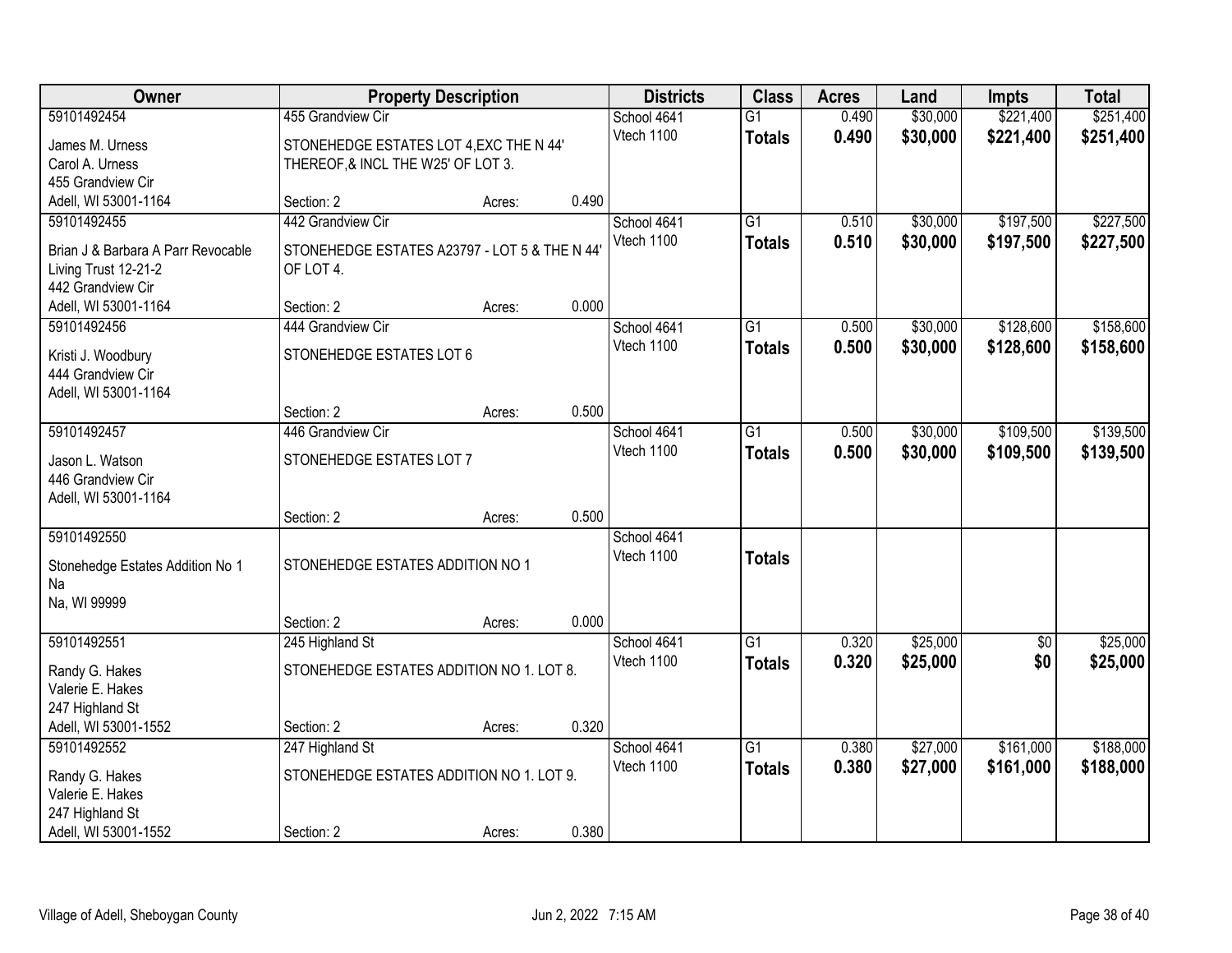| Owner                               | <b>Property Description</b>                                                   |        |       | <b>Districts</b><br><b>Class</b> |                 | <b>Acres</b> | Land     | <b>Impts</b> | <b>Total</b> |
|-------------------------------------|-------------------------------------------------------------------------------|--------|-------|----------------------------------|-----------------|--------------|----------|--------------|--------------|
| 59101492554                         | 244 Highland St                                                               |        |       | School 4641                      | $\overline{G1}$ | 0.434        | \$28,500 | \$173,000    | \$201,500    |
| David E. Anhalt                     | STONEHEDGE ESTATES ADDITION NO 1. LOT 11,&                                    |        |       | Vtech 1100                       | <b>Totals</b>   | 0.434        | \$28,500 | \$173,000    | \$201,500    |
| Roberta Moede J. Anhalt             | THE N1/2 OF LOT 10.                                                           |        |       |                                  |                 |              |          |              |              |
| 244 Highland St                     |                                                                               |        |       |                                  |                 |              |          |              |              |
| Adell, WI 53001-1552                | Section: 2                                                                    | Acres: | 0.430 |                                  |                 |              |          |              |              |
| 59101492555                         | 246 Highland St                                                               |        |       | School 4641                      | $\overline{G1}$ | 0.289        | \$24,000 | \$210,000    | \$234,000    |
| Anthony E. Hainzinger               | STONEHEDGE ESTATES ADDITION NO 1. LOT 12.                                     |        |       | Vtech 1100                       | <b>Totals</b>   | 0.289        | \$24,000 | \$210,000    | \$234,000    |
| 246 Highland St                     |                                                                               |        |       |                                  |                 |              |          |              |              |
| Adell, WI 53001-1552                |                                                                               |        |       |                                  |                 |              |          |              |              |
|                                     | Section: 2                                                                    | Acres: | 0.290 |                                  |                 |              |          |              |              |
| 59101492556                         | 248 Highland St                                                               |        |       | School 4641                      | $\overline{G1}$ | 0.289        | \$24,000 | \$200,000    | \$224,000    |
| Marissa G. Vajgrt                   | STONEHEDGE ESTATES ADDITION NO 1. LOT 13.                                     |        |       | Vtech 1100                       | <b>Totals</b>   | 0.289        | \$24,000 | \$200,000    | \$224,000    |
| Bradley A. Vajgrt                   |                                                                               |        |       |                                  |                 |              |          |              |              |
| 248 Highland St                     |                                                                               |        |       |                                  |                 |              |          |              |              |
| Adell, WI 53001-1552                | Section: 2                                                                    | Acres: | 0.290 |                                  |                 |              |          |              |              |
| 59101492600                         | <b>Wisconsin St</b>                                                           |        |       | School 4641                      | G1              | 0.440        | \$0      | \$0          | \$0          |
|                                     |                                                                               |        |       | Vtech 1100                       | <b>Totals</b>   | 0.440        | \$0      | \$0          | \$0          |
| Wisconsin Avenue Condominium<br>Na  | WISCONSIN AVENUE CONDOMINIUM                                                  |        |       |                                  |                 |              |          |              |              |
| Na, WI 99999                        |                                                                               |        |       |                                  |                 |              |          |              |              |
|                                     | Section: 2                                                                    | Acres: | 0.440 |                                  |                 |              |          |              |              |
| 59101492601                         | 680 Wisconsin St                                                              |        |       | School 4641                      | $\overline{G1}$ | 0.000        | \$17,500 | \$114,500    | \$132,000    |
|                                     |                                                                               |        |       | Vtech 1100                       | <b>Totals</b>   | 0.000        | \$17,500 | \$114,500    | \$132,000    |
| Thomas Pfeifer                      | WISCONSIN AVENUE CONDOMINIUM - UNIT 1 AND                                     |        |       |                                  |                 |              |          |              |              |
| 680 Wisconsin St<br>Adell, WI 53001 | AN UNDIV INT IN COMMON & LIMITED COMMON<br>ELEMENTS AS SET FORTH IN #1798014. |        |       |                                  |                 |              |          |              |              |
|                                     | Section: 2                                                                    | Acres: | 0.000 |                                  |                 |              |          |              |              |
| 59101492602                         | 670 Wisconsin St                                                              |        |       | School 4641                      | $\overline{G1}$ | 0.000        | \$17,500 | \$114,900    | \$132,400    |
|                                     |                                                                               |        |       | Vtech 1100                       | <b>Totals</b>   | 0.000        | \$17,500 | \$114,900    | \$132,400    |
| Delores E. Vieau                    | WISCONSIN AVENUE CONDOMINIUM - UNIT 2 AND                                     |        |       |                                  |                 |              |          |              |              |
| James M. Vieau<br>670 Wisconsin St  | AN UNDIV INT IN COMMON & LIMITED COMMON                                       |        |       |                                  |                 |              |          |              |              |
| Adell, WI 53001-1186                | ELEMENTS AS SET FORTH IN #1798014.<br>Section: 2                              | Acres: | 0.000 |                                  |                 |              |          |              |              |
| 59101492610                         |                                                                               |        |       | School 4641                      |                 |              |          |              |              |
|                                     |                                                                               |        |       | Vtech 1100                       | <b>Totals</b>   |              |          |              |              |
| Ridge Nature's                      | NATURE'S RIDGE                                                                |        |       |                                  |                 |              |          |              |              |
| Na                                  |                                                                               |        |       |                                  |                 |              |          |              |              |
| Na, WI 99999                        |                                                                               |        |       |                                  |                 |              |          |              |              |
|                                     | Section: 2                                                                    | Acres: | 0.000 |                                  |                 |              |          |              |              |